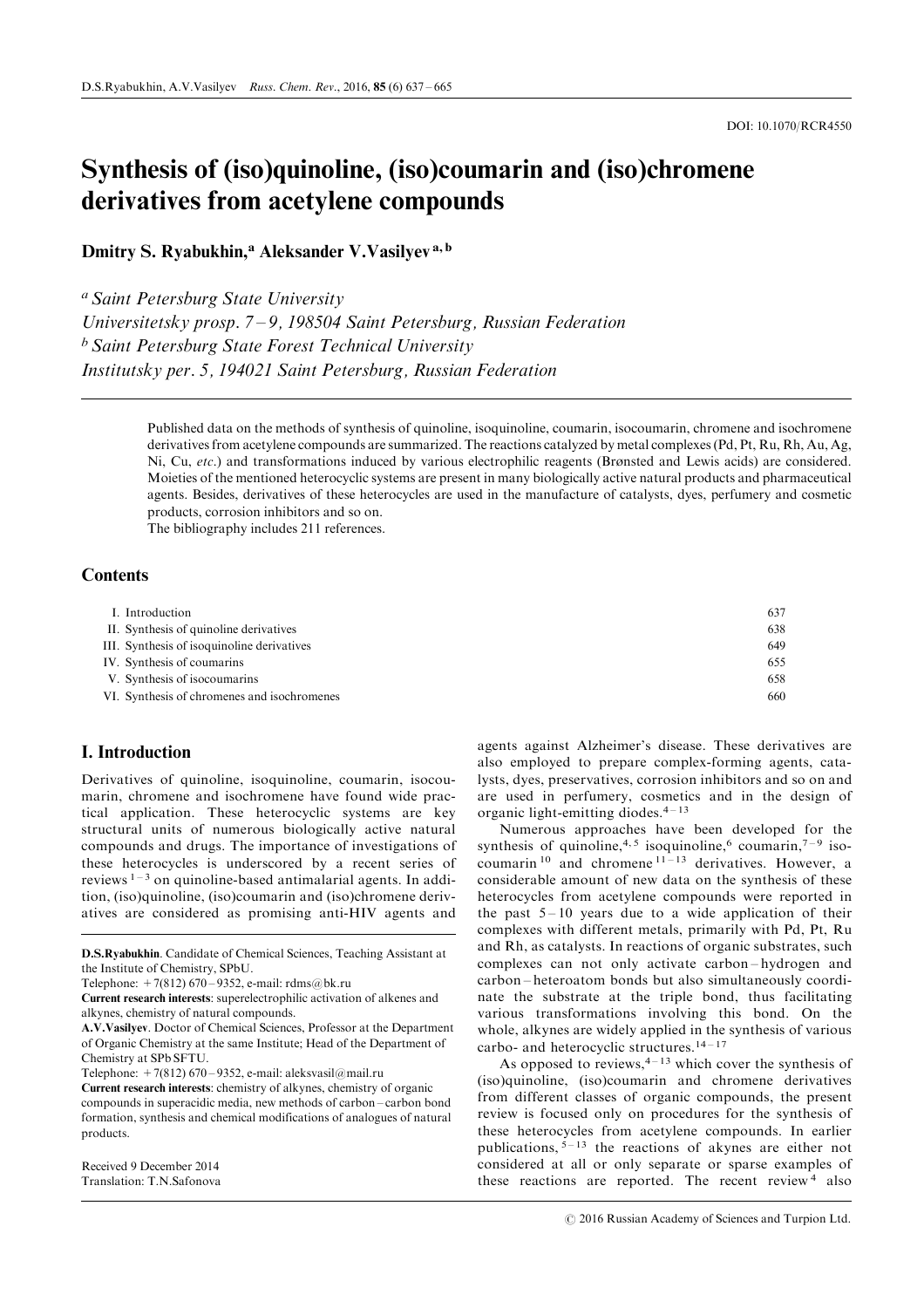<span id="page-1-0"></span>includes data on the use of metal-catalyzed reactions of alkynes for the construction of the parent quinoline system. The present review not only considers the synthesis of the quinoline structure but also summarizes data on the preparation of di(tetra)hydro and 2(4)-oxo derivatives of the quinoline series.

This review is devoted to methods of synthesis of quinoline, isoquinoline, coumarin, isocoumarin, chromene and isochromene derivatives from alkynes by reactions catalyzed by metal complexes (Pd, Pt, Ru, Rh, Au, Ag, Ni, Cu, etc.) and by Brønsted or Lewis acids. Transformations, in which the acetylene component is involved in the construction of the heterocyclic moiety of such systems, are discussed. Metal-catalyzed processes are characterized by diverse reaction mechanisms. Examples of practically important compounds  $-$  representatives of these classes of heterocycles — are given. The review covers the data published mostly in the past decade. The data are considered according to the type of the synthesized heterocyclic system.

# II. Synthesis of quinoline derivatives

This section concerns with the methods of synthesis of substituted quinolines, including their di- and tetrahydro derivatives, as well as 2- and 4-quinolones.

The construction of the quinoline system is based on either intermolecular interactions of alkynes with substituted anilines or their derivatives (imines, anilides and so on) or intramolecular transformations of anilines containing alkynyl groups in the ortho position of the aromatic ring or at the nitrogen atom. In the presence of palladium or copper halides, ortho-alkynyl-substituted anilines 1 undergo annulation to form quinolines  $2$  (Scheme 1).<sup>18</sup> The reactions proceed with substrates 1 containing mainly  $R<sup>1</sup>$  and  $R<sup>2</sup>$ donor groups or a weak acceptor, for example a chlorine atom ( $R^2 =$  Cl). The reactions with compounds, which do not contain  $\mathbb{R}^1$  and  $\mathbb{R}^2$  substituents in the benzene ring, may give quinoline 2 in lower yield due to the formation of side product 3 ( $\mathbb{R}^3$  = Me,  $\mathbb{R}^4$  = Bu<sup>t</sup>) through the methylation of the hydroxy group with methanol. Under the reaction conditions, the trimethylsilyl (TMS) substituent  $R<sup>4</sup>$  is eliminated to give quinolines 2 with  $R<sup>4</sup> = H$ . Besides, it was demonstrated that the catalyst  $CuCl<sub>2</sub>$  is as efficient as more expensive Pd catalysts with retention of the 2 mol.% catalyst loading.<sup>18</sup>





Propargylamines 4 undergo intramolecular cyclization in the presence of Pt,<sup>19</sup> Au<sup>20</sup> or Rh<sup>21</sup> complexes, the Brønsted superacid  $CF_3SO_3H$  (TfOH)<sup>22</sup> or the Lewis acids  $Cu(OTf)_2$ ,<sup>23</sup> FeCl<sub>3</sub> (see Ref. 24) to give 3,4-dihydroquinolines 5 (Scheme 2; hereinafter, unless otherwise stated, the substituent locants refer to the starting compound). In all cases, the yields of the products are  $>50\%$  (usually in the range of  $70\% - 90\%$ ). In the presence of FeCl<sub>3</sub> (see Ref. 25) or Hf(OTf)<sub>2</sub> (see Ref. 26), the tosyl or mesyl group ( $R^2 = Ts$ ) or Ms) is removed from the nitrogen atom followed by the heteroaromatization to quinoline structure 6. The presence of substituents in the benzene ring in the meta position relative to the N-substituent results in the formation of two isomers depending on which of the two ortho positions of the aromatic moiety is involved in the reaction.<sup>19, 22</sup> In this reaction, the phosphine Au<sup>I</sup> acetonitrile complex exhibits catalytic activity even at room temperature,<sup>20</sup> whereas the application of Pt or Rh complexes <sup>19, 21</sup> or Brønsted and Lewis acids [TfOH,  $Cu(OTf)_2$ ,  $FeCl_3$ ,  $Hf(OTf)_2]^{22-26}$ requires higher temperatures and longer reaction times. The reactions promoted by TfOH (see Ref. 22) or  $FeCl<sub>3</sub>$ (see Ref. 24) produced quinoline derivatives 5 containing a heteroatomic substituent (SeAr, TeAr and so on) in position 4.



 $R<sup>1</sup> = H$ , Alk, Ar, Het, Hal, SeAr, TeAlk, TeAr, SAr, NArTs;  $R^2 = H$ , CO<sub>2</sub>Alk, Ms, SO<sub>2</sub>Ar, Ar;  $R_n^3 = 3$ -Me, 4-Me, 2-Pr<sup>i</sup>, 3,5-Me<sub>2</sub>, 2,3-benzo, 3-OMe, 4-OMe, 4-OEt, 4-Br, 4-Cl, 4-CN, 4-CH<sub>2</sub>OTBS, etc.;  $TBS = Bu^tMe_2Si$ ,  $Ts = SO_2C_6H_4Me-4$ ,  $Ms = SO_2Me$ 

Bala *et al.* <sup>23</sup> used propargylamines related to compounds 4, which contain the 1,4-naphthoquinone moiety instead of the substituted phenyl group, to synthesize compounds structurally similar to the potent drugs dielsiquinone and marcanines  $(7a - f)$ . Dielsiquinone is a natural cytotoxic agent characterized by lower cardiotoxicity compared to anthracycline (antitumour drug) used in medicine.

Structures 7



| Com-<br>pound 7 | Name          | $\mathbb{R}^1$ | $R^2$ | R <sup>3</sup>     | R <sup>4</sup> | $R^5$ |
|-----------------|---------------|----------------|-------|--------------------|----------------|-------|
| a               | Dielsiquinone | н              | OMe   | Мe                 | H              | н     |
| b               | Marcanine A   | н              | Н     | Me                 | Н              | H     |
| Ć               | Marcanine B   | Me             | OMe   | Me                 | Н              | H     |
| d               | Marcanine C   | Me             | OMe   | CH <sub>2</sub> OH | H              | Н     |
| è               | Marcanine D   | н              | OMe   | Me                 | OН             | Н     |
| f               | Marcanine E   | Me             | OMe   | Me                 | Н              | OН    |
|                 |               |                |       |                    |                |       |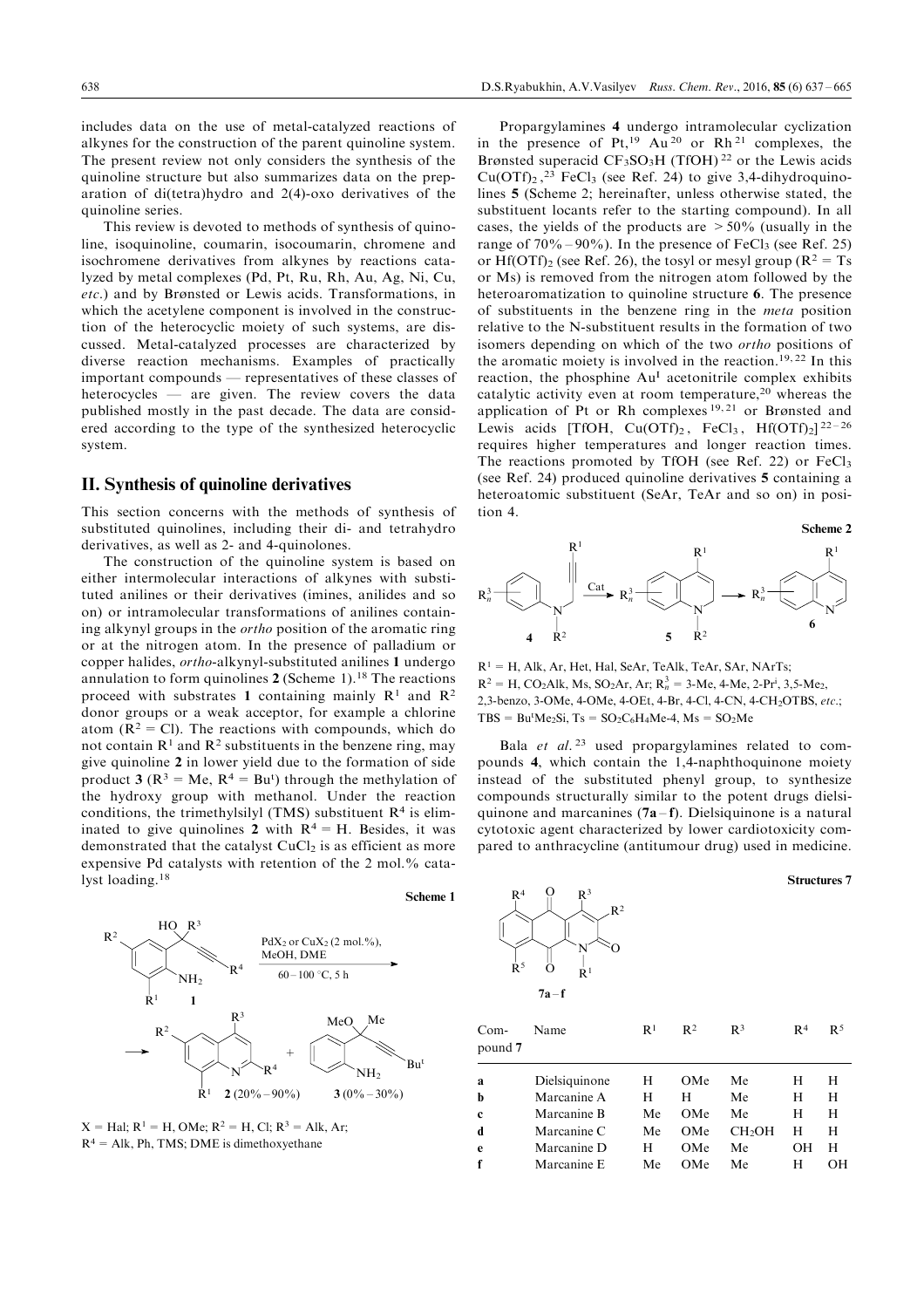Marcanines  $A - E$  are natural products isolated from the stem bark of Goniothalamus marcanii, which exhibit biological activity against some human tumour cell lines.<sup>23</sup>

In the presence of  $FeCl<sub>3</sub>$  as the catalyst, aldehydes and ketones 8 undergo efficient cyclization to the corresponding dihydroquinolines 9 (Scheme 3).<sup>27</sup> An additional step can be utilized to remove the protecting group  $(R^3 = Ts, Ms)$ from the nitrogen atom in an alkaline medium, resulting in the formation of quinoline structures 10.



 $R<sup>1</sup> = H$ , Alk;  $R<sup>2</sup> = H$ , 3-Cl, 3-Br;  $R<sup>3</sup> = Ts$ , Ms;  $R<sup>4</sup> = 3$ -Th, Alk, Ar; Th is thienyl

The reaction of tertiary propargylamines 4 ( $\mathbb{R}^2 \neq H$ ) with 3-hydroxy-2-methyl-2,3-dihydroisoindol-1-one in the presence of  $Bi(OTf)$ <sub>3</sub> (see Ref. 28) and the CuCl-catalyzed coupling with diphenyliodonium triflate <sup>29</sup> afford 3-substituted dihydroquinolines 11, whereas the cyclization of related amines, including secondary amines  $(R^2 = H)$ , promoted by various electrophilic reagents gives 3-substituted quinolines 12 (Scheme 4).<sup>26</sup> Each of the above-mentioned methods provides an original approach to modification of the structures of the reaction products, which substantially extends both the range of target quinolines and the scope of their subsequent synthetic applications.

Another procedure for transforming propargylamines 13 into benzo $[h]$ quinolines 14 is based on their reactions with C-, N-, O- and S-nucleophiles (dialkyl malonates, amines, alcohols and thiols, respectively) (Scheme  $5$ ).<sup>30, 31</sup>

Ruthenium-based second generation Grubbs catalysts (Grubbs II catalysts) and Pd complexes catalyze the intramolecular cyclization of pyridyl-substituted propargylamines 15 to tetrahydroquinolines 16 (Scheme  $6$ ).<sup>32</sup> The



 $R<sup>1</sup> = Ph, C<sub>6</sub>H<sub>4</sub>OMe-4, C<sub>6</sub>H<sub>4</sub>Br-2, C<sub>6</sub>H<sub>4</sub>Ac-4, 3-Py, Bu<sup>n</sup>, TMS, etc.;$  $R^2 = H$ , Ts, Tf, Ms;  $R_n^3 = H$ , 4-Br, 4-NO<sub>2</sub>, 4-OMe, 3,5-Me<sub>2</sub>, etc.; X is 1-oxo-2-methyl-2,3-dihydroisoindol-3-yl, Ph;  $Y = I$ , Br, SePh, SC6H4NO2-4; Py is pyridyl; (a) 3-hydroxy-2-methyl-2,3-dihydroisoindol-1-one,  $Bi(OTf)$ 3; (b) Ph<sub>2</sub>I(OTf)<sub>2</sub>, CuCl; (c) I<sub>2</sub> or Br<sub>2</sub>, or ICl, or PhSeBr, or 4-ClSC<sub>6</sub>H<sub>4</sub>NO<sub>2</sub>



Nu = NMe<sub>2</sub>, pyrrolidino, NHBu<sup>t</sup>, NHPh, SEt, SBn, SPh, OMe, OEt, OPh,  $CR^{1}(CO_{2}R^{2})_{2}$  ( $R^{1}$ ,  $R^{2} = Alk$ )

authors proposed stepwise and one-pot methods for the synthesis of compounds 16. The former procedure involves the formation of intermediate compound 17 followed by the intramolecular cyclization of the latter in the presence of Pd complexes to give target compounds 16. The one-pot synthesis, in which all reactants are added successively, yields a mixture of compounds 16 and 17.

Propargylamines capable of transforming into quinoline derivatives can be synthesized in situ by means of different reactions. For instance, Huang et al.<sup>33</sup> applied  $Cu(OTf)$ <sub>2</sub> in dichloromethane as a catalyst in the reaction of terminal acetylenes with aromatic imines 18 (Scheme 7). Propargylamine A, which is produced from acetylene and imine in the

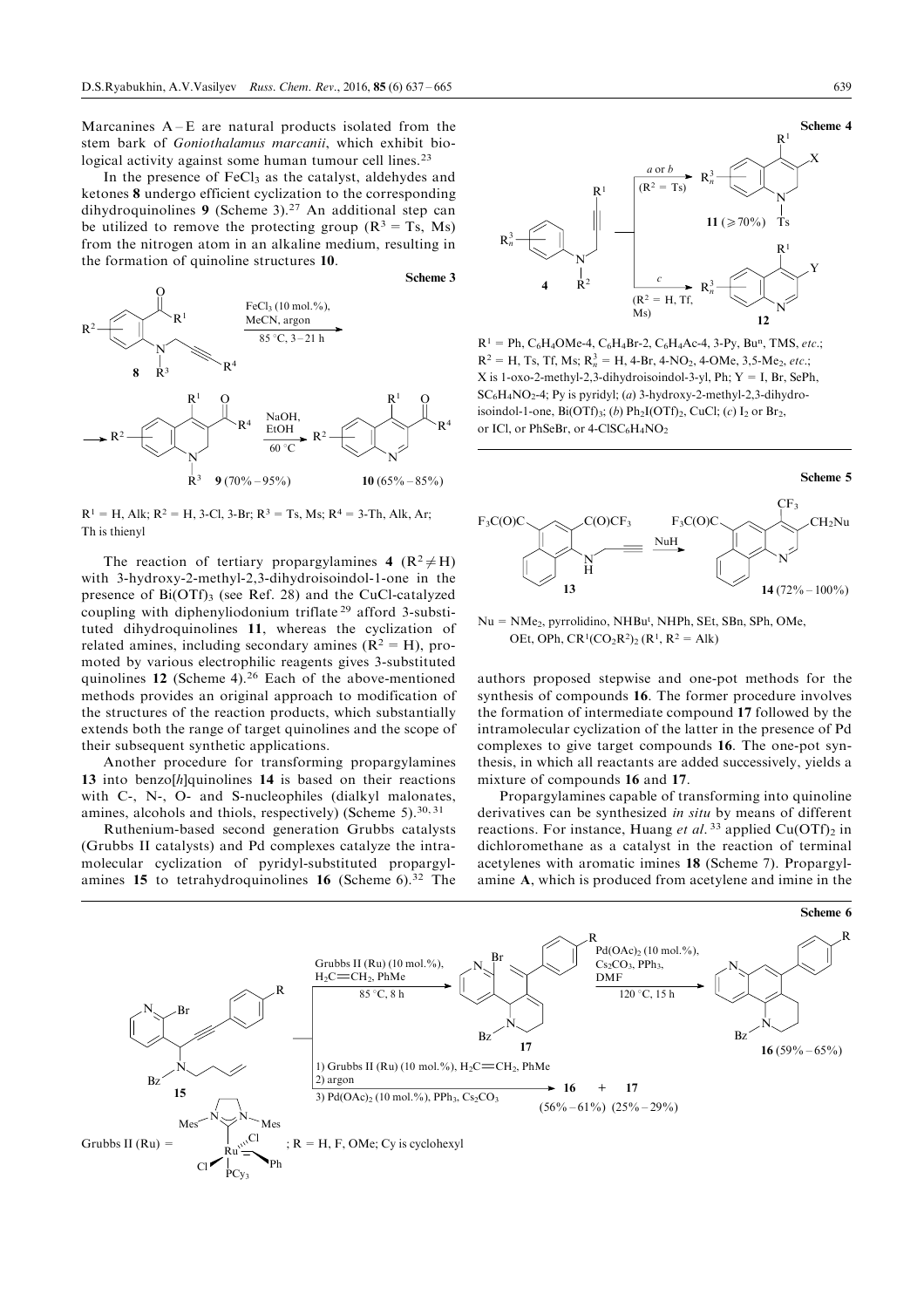

first step of this reaction, undergoes intramolecular Frie $del - Crafts$  alkenylation to give final quinoline 19. Meanwhile, in the presence of  $Cu(OAc)_2$  or  $Cu(acac)_2$  (acac is acetylacetonate) as the catalyst or with DMF or DMSO instead of dichloromethane, oxidation product 20 rather than quinoline 19 is generated. Huang et  $al^{33}$  also proposed the three-component Cu-catalyzed reaction of terminal acetylenes with ethyl glyoxylate (21) and anilines giving the same quinoline-2-carboxylates 19.

The quinoline-2-carboxylate moiety is a motif common to many biologically active compounds.<sup>33</sup> Thus, kynurenic acid (22) is used for the control of neurodegenerative disorders. Compound 23 is a potent serotonin antagonist. Compound 24 is a potent powerful insulin-like growth factor inhibitor.



Other Cu-catalyzed processes, in which the triazole moiety remains intact, were also described in the literature. Thus, in the presence of CuI, the tandem cycloaddition of ortho-iodoanilino-substituted alkynes 27 and azides followed by the intramolecular Ullmann cyclization of intermediate A affords quinoline derivatives 28 containing the fused triazole ring (Scheme 9).<sup>35</sup>



Copper(I) iodide catalyzes one-step reactions of terminal ethynyl-substituted imines 25 with sulfonyl azides, which afford biologically active polysubstituted 4-sulfonylaminoquinolines  $26$  (Scheme 8).<sup>34</sup> The possible reaction mecha-



Scheme 8

 $R_n^1 = H$ , 2-Me, 4-Me, 5-Me, 4-Pr<sup>i</sup>, 4-F, 2-Cl, 4-Br, 4-OMe, 2,3-benzo;  $R^2 = C_6H_4X-4$  (X = H, Me, Cl, Bu<sup>t</sup>), C<sub>6</sub>H<sub>4</sub>OMe-3, 2-Th;  $R<sup>3</sup> = C<sub>6</sub>H<sub>4</sub>Y-4$  (Y = H, Me, Br, NO<sub>2</sub>)



 $X = C = 0$ , CH<sub>2</sub>;  $R^1 = H$ , Me, Bn, All, Ac;  $R^2 = H$ , 3-Me, 4-Me, 4-OMe, 2-Cl, 4-Cl, 4-Br, 4-NO<sub>2</sub>, 4-CO<sub>2</sub>Et, 4-CN;  $R^3 = H$ , TBS;  $R^4 = Bu^n$ , All, Ph

Copper(II) chloride dihydrate promotes similar  $35$  tandem transformations of imidazo[1,2-a]pyridines 29, aryl(alkyl)acetylenes and sodium azide that produce polycyclic structures 30 containing the quinoline moiety (Scheme 10).<sup>36</sup>

Not only copper salts 33, 34 but also Pd, 37 Ru (see Ref. 38) and Rh (see Ref. 39) complexes can catalyze the reactions of imines with alkynes. The reactions of imidoyl chlorides 31 with terminal acetylenes afford quinoline derivatives 32 in the presence of the complex  $Pd(PPh<sub>3</sub>)<sub>2</sub>Cl<sub>2</sub>$ ,<sup>37</sup> as well as under UV radiation in the presence of 2 mol.%  $\left[\text{Ru(bpy)}_{3}\right] \text{Cl}_{2} \cdot 6 \text{H}_{2}\text{O}$  (bpy is bipyridine) (Scheme 11).<sup>38</sup> It should be noted that the latter reaction proceeds by a radical mechanism and produces  $10\% - 20\%$  of the minor regioisomer through the *ipso*-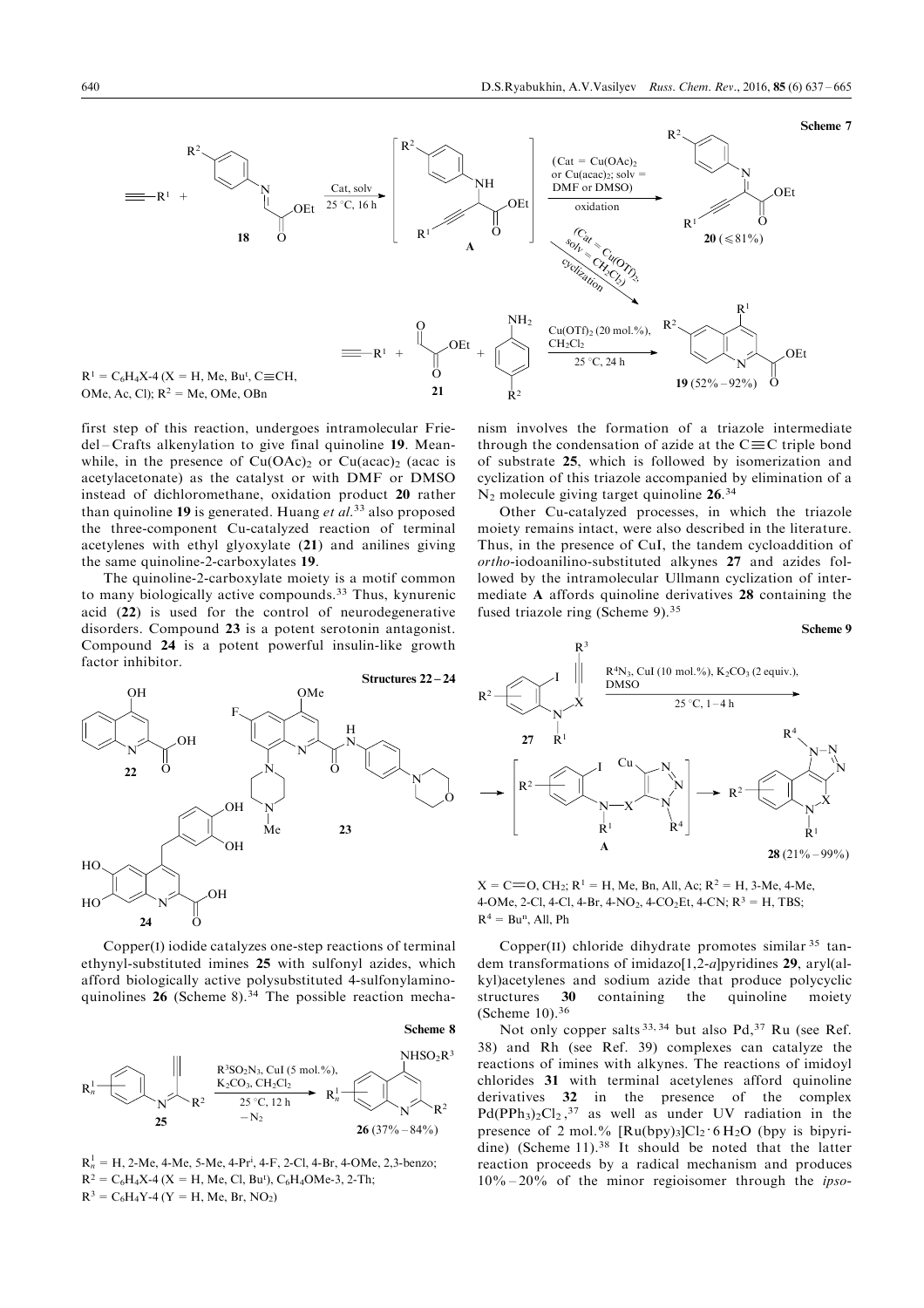

cyclization of the vinyl radical, resulting in the formation of a spirocyclic intermediate.



 $R_n^1 = H$ , 4-Me, 3-Me, 2-Me, 4-OMe, 2-Cl, 4-Cl, 4-CN, 4-CO<sub>2</sub>Et, 2,4-Cl<sub>2</sub>, 2,5-Me<sub>2</sub>, 2,5-Cl<sub>2</sub>, 2,5-(OMe)<sub>2</sub>; R<sup>2</sup> = Ph, C<sub>6</sub>H<sub>4</sub>Me-4, C<sub>6</sub>H<sub>4</sub>Cl-4,  $CF_3$ ,  $C_2F_5$ ;  $R^3 = Ph$ , 3-Th,  $C_6H_{5-n}X_n$  ( $X_n = 4$ -Me, 3-Me, 4-OMe, 4-CO<sub>2</sub>Me, 4-F, 4-Cl, 4-Br, 2,4-Me<sub>2</sub>); TMS, CH<sub>2</sub>Bn; Ar = C<sub>6</sub>H<sub>4</sub>Y  $(Y = H, 3-Me, 4-Me, 2-OMe, 4-OMe, 4-Cl);$ LED is light-emitting diode

Such Ru-catalyzed reactions were applied to synthesize a library of 2-trifluoromethylquinolines  $32$ ,<sup>38</sup> which are structurally similar to biologically active quinolines, in



particular, to the antimalarial drug mefloquine (33). The compound SCH 351591 (34) is an efficient selective inhibitor of phosphodiesterase IV (the enzyme that catalyzes the hydrolysis of phosphodiester bonds). Compound 35 is used as an antituberculosis drug.

The rhodium complex  $[Rh(PPh<sub>3</sub>)<sub>3</sub>Cl]$  was applied in the  $[2+2+2]$ -cycloaddition to form the benzene ring from two acetylene moieties of molecule 36 and the triple bond of alkyne in the synthesis of benzannulated 2-trifluoromethylquinolines 37 (Scheme 12).<sup>39</sup>

Scheme 12



 $R<sup>1</sup> = H$ , Bu<sup>n</sup>, Ph;  $R<sup>2</sup> = Bu<sup>n</sup>$ , Bu<sup>t</sup>, Ph, C<sub>6</sub>H<sub>4</sub>X-4 (X = OMe, F, Cl, NO<sub>2</sub>),  $C_6H_4Cl-2$ ;  $R^3 = Et$ ,  $CH_2OH$ ,  $Ph$ ,  $CO_2Me$ ; (a)  $[Rh(PPh<sub>3</sub>)<sub>3</sub>Cl]$  (5 mol.%), PhMe, 90 °C, 2 h

2-Ethoxyquinolines 38 and quinolin-2-ones 39 were synthesized by the selective 6-endo-cycloizomerization of intermediate o-alkynylaniline A generated in the reaction of 2-aminoacetophenones with ethoxyacetylene (Scheme 13).<sup>40</sup>



 $R_n^1 = H$ , 4-Cl, 4-NO<sub>2</sub>, 3,4-(OMe)<sub>2</sub>;  $R^2 = H$ , Me, Ph, C<sub>6</sub>H<sub>4</sub>X-2 (X = F, Cl)

Another group of acetylene substrates, which can serve as the basis for the preparation of quinoline derivatives, includes acetylenecarboxylic acid amides. The intramolecular cyclization of amides 40 promoted by Pd complexes,<sup>41-43</sup> Au complexes,<sup>44</sup> Brønsted or Lewis acids<sup>45-50</sup> and acidic zeolites 45, 46, 50 affords substituted quinolin-2 ones 39 ( $X = H$ ) in good yields (Scheme 14). Depending on the positions of the  $R<sup>3</sup>$  substituents, some reactions give mixtures of regioisomeric products. The reactions promoted by electrophilic reagents, for example  $I_2$ , produce 3-substituted quinolin-2-ones 41 ( $X = I$ ).<sup>51</sup> In the presence of Pd catalysts, the aromatic  $C-H$  bonds can be activated simultaneously in compound 40 and in the additionally intro-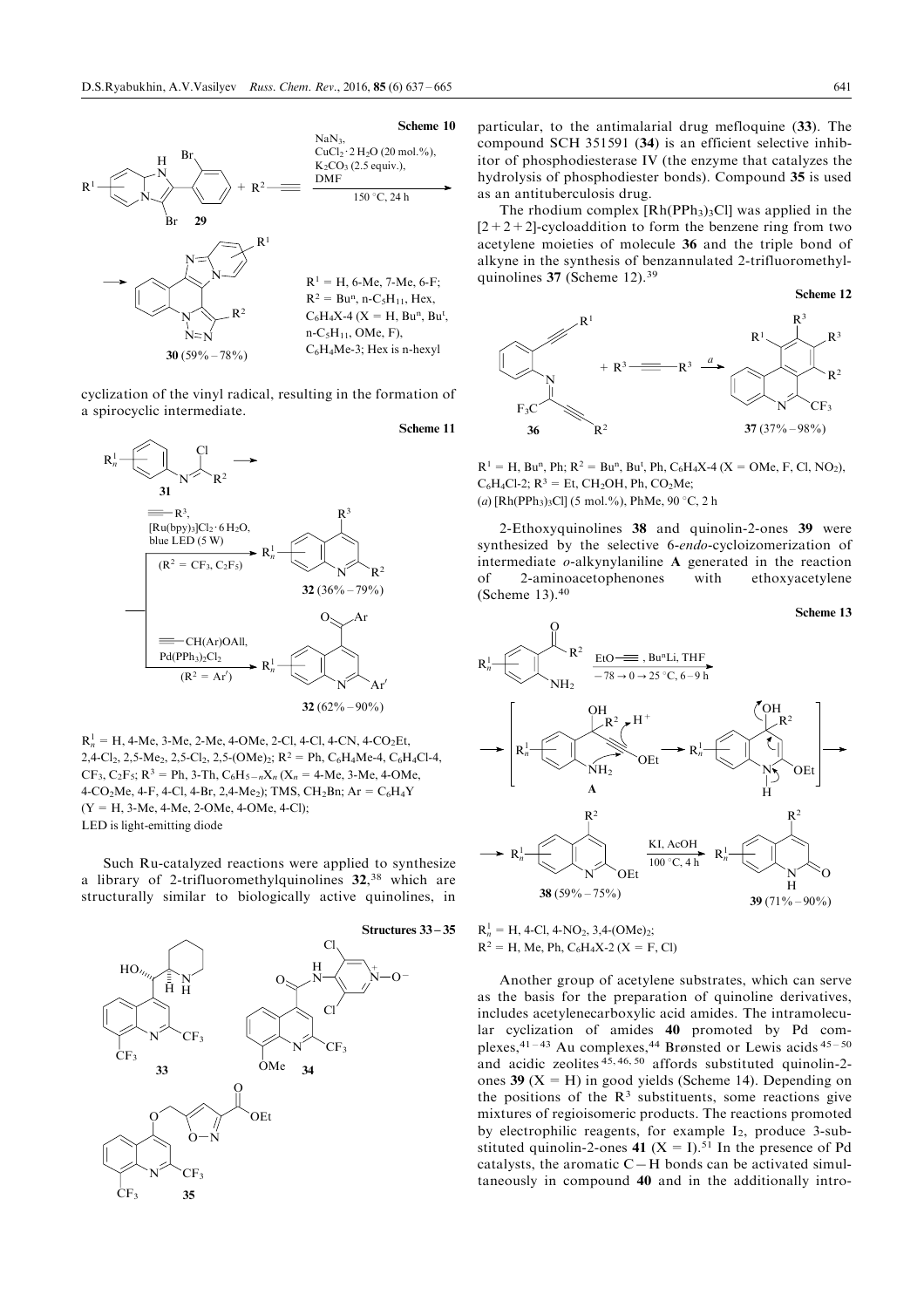

39:  $X = H$ ; 41:  $X = I$ , Ar;  $R<sup>1</sup> = n-C<sub>5</sub>H<sub>11</sub>, C<sub>6</sub>H<sub>4</sub>Y-4 (Y = H, Me, OMe, Ac),$ C6H3Me-2-OMe-6, 2-MeO-1-naphthyl, 2-MOM-1-naphthyl (MOM is methoxymethyl);  $R^2 = H$ , Me, Bn, CH<sub>2</sub>C<sub>6</sub>H<sub>4</sub>Z-4 (Z = Cl, CF<sub>3</sub>);  $R_n^3 = H$ , 2-Me, 3-Me, 4-Me, 3-F, 4-F, 4-Cl, 4-Br, 2-OMe, 3-OMe, 4-OMe, 4-Ac, 4-NO<sub>2</sub>, 2,3-Me<sub>2</sub>, 3,4-Me<sub>2</sub>, 3,4-(OMe)<sub>2</sub>, 3,5-(OMe)<sub>2</sub>, 3,4-OCH2O, 2,3-benzo, 3,4-benzo, etc.

duced arene molecule (PhH, PhMe), giving rise to 3-arylsubstituted quinolin-2-ones 41  $(X = Ar)$ .

One more example of intramolecular cyclization of acetylenes has been considered.<sup>52</sup> This reaction promoted by Au<sup>I</sup> and Au<sup>III</sup> complexes results in the transformation of 2-alkynylaryl azides 42 into substituted quinolines 43 and 43' (Scheme 15). The variation of the  $R^2$  and  $R^3$  substituents in the propargyl moiety can lead to the formation of side reaction products  $-$  indole derivatives 44 and 45. If  $R^2 = H$  and  $R^3 = Ar$ , the reaction selectively affords quinoline 43' and indole 44; if  $R^2$  = Me and  $R^3$  = Ar, a mixture of quinolines  $43$ ,  $43'$  and indole  $45$  is produced. The presence of a cyclic substituent in 2-alkynylaryl azides 42a leads to

Scheme 15



 $R<sup>1</sup> = H$ , 4-Me, 6-Me, 4-OMe, 4-Cl, 4-CO<sub>2</sub>Me, 5-CO<sub>2</sub>Me, 5-CF<sub>3</sub>;  $R^2 = R^3 = Me$ ;  $R^2 = H$ :  $R^3 = Ph$ ,  $C_6H_4Cl$ -4,  $C_6H_4NO_2$ -4;  $R^2$  = Me:  $R^3$  = CH<sub>2</sub>Bn, CH<sub>2</sub>All, CH=CH<sub>2</sub>, CH<sub>2</sub>CH(OMe)<sub>2</sub>; IAd is 1,3-bis(1-adamantyl)imidazole-based carbene



 $X = CH_2$ , NTs, O, C=O;  $n = 1, 2, 6$ ;  $m = 0-2$ 

the suppression of all side processes and the selective formation of quinolines 43a.

The cyclization of indole 46 in the presence of palladium acetate gives rise to fused tetrahydroquinoline system 47 (Scheme  $16$ ).<sup>53</sup>

#### Scheme 16



The gold(III) chloride-catalyzed intramolecular alkenylation of the pyrrole moiety in compounds 48 affords pyrrolo[1,2-a]quinolines 49 (Scheme 17).<sup>54</sup> The resulting compounds have good fluorescence properties. The reaction mechanism involves the coordination of Au<sup>III</sup> at the triple bond of alkyne 48 to form intermediate A, which is transformed into the final pyrroloquinoline.





 $R<sup>1</sup> = H$ , Me, Cl;  $R<sup>2</sup> =$  Hex, Cy, C<sub>6</sub>H<sub>4</sub>X (X = H, 4-Me, 4-Br, 4-Cl, 4-CO<sub>2</sub>Et, 3-NO<sub>2</sub>);  $R^3 = C_6H_4Y-4$  (Y = H, Cl, OMe), 2-Fu, 2-Th, 2-Naph;  $R^4$  = Me, Ph, OEt; Fu is furyl, Naph is naphthyl

The pyrrolo[1,2-a]quinoline moiety is present in many naturally occurring products and pharmaceutical agents.<sup>54</sup> Gephyrotoxin (50) was isolated from the skin extracts of the frog Dendrobates histrionics. This compound is a muscarinic acetylcholine receptor antagonist. Pyrrolo[1,2-a]quinoline derivatives exhibit antitumour, antifungal and antibacterial activities (for example, compounds 51 and 52).

Three-component reactions, in which simple and readily accessible reagents are used for the construction of the quinoline system, are of considerable interest. An example is the above-mentioned reaction of ethyl glyoxylate, terminal acetylene and aniline in the presence of copper triflate (see Scheme 7).<sup>33</sup>

Wang et al.<sup>55</sup> reported the Cu(OTf)<sub>2</sub>-catalyzed threecomponent cascade transformation of diaryliodonium salts 53, nitriles and alkynes into polysubstituted quinolines 54 (Scheme 18, the substituent locants refer to the products). The regioselective  $[2+2+2]$ -cyclization is promoted by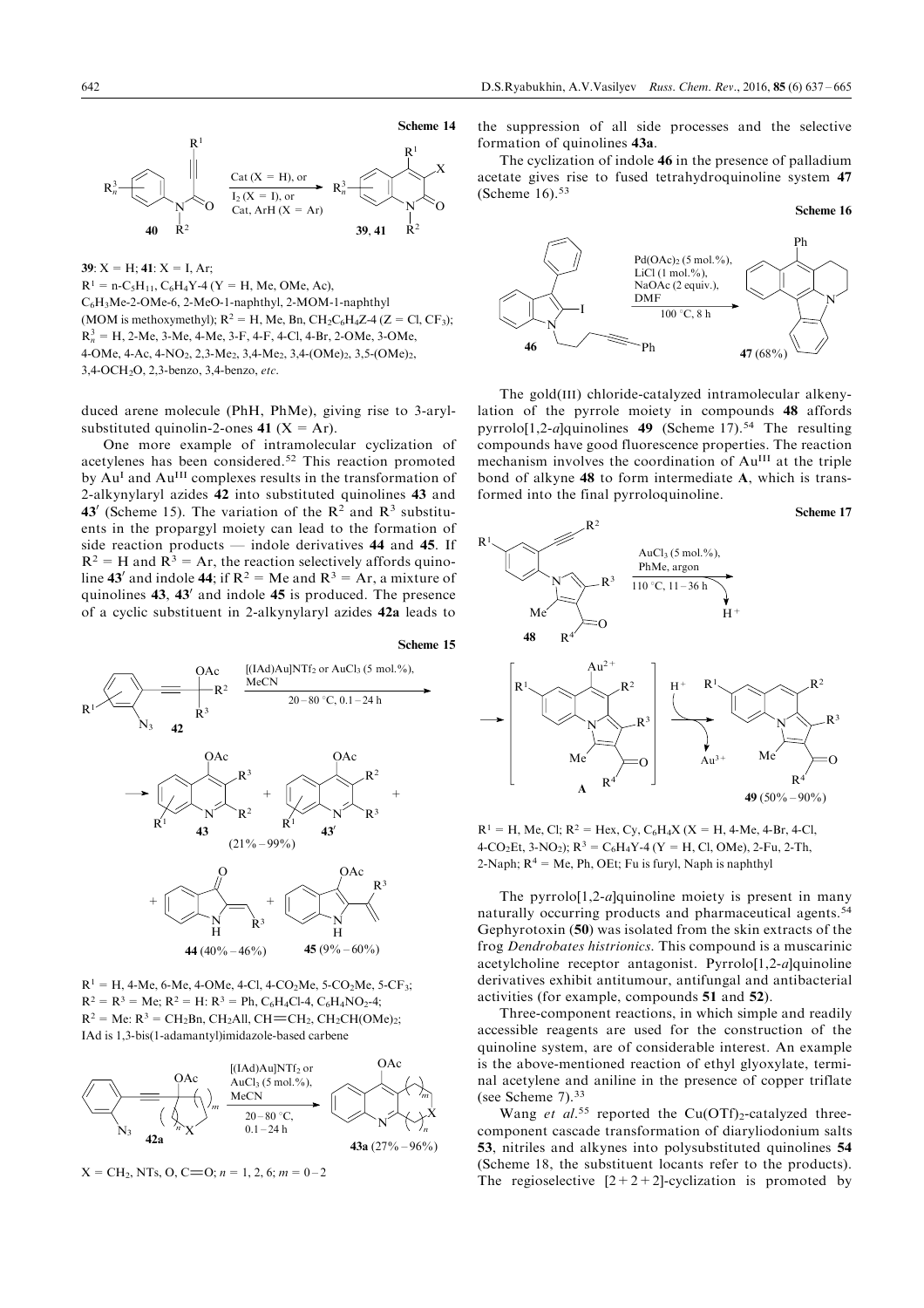

copper complexes. In this reaction, the aryl group of diaryliodonium acts as a building block providing two carbon atoms (ipso and one of the ortho positions) to construct the quinoline core. The presence of substituents in the *meta* positions of the starting diaryliodonium 53 results in the formation of a mixture of two isomeric quinolines as the reaction products. The authors further developed this method by applying this catalytic system to synthesize quinolines 55 from diaryliodonium salts 53 and o-cyanoalk-1-ynes 56 (see Scheme 18).<sup>56</sup> This synthetic strategy is suitable for the construction of tricyclic systems 55, which are close structural analogues of biologically active natural products.

Scheme 18



 $Z = PF_6$ , OTf;  $X = S$ , CH<sub>2</sub>;  $n = 1-4$ ;  $R_n^1 = H$ , 5-Me, 6-Me, 7-Me, 8-Me, 5,8-Me<sub>2</sub>, 6,8-Me<sub>2</sub>, 6-F, 6-Cl, 6-CF<sub>3</sub>;  $R^2 = Me$ , Bu<sup>n</sup>, CH=CH<sub>2</sub>, Bn, Ph, C<sub>6</sub>H<sub>4</sub>Y-4 (Y = OMe, Br, CF<sub>3</sub>),  $C_6H_4I-2$ ;  $R^3 = H$ , Et, Ph,  $CO_2Et$ ;  $R^4 = Me$ , Et, Ph,  $C_6H_4Me-4$ ,  $C_6H_4F-4$ , *etc.*;  $R^5 = Br$ , Ph; DCE is dichloroethane

This method was applied to synthesize<sup>56</sup> tacrine (57), which is used for the treatment of Alzheimer's disease, as well as luotonin A  $(58)$  and camptothecin  $(59)$  — biologically active natural products that are able to inhibit topoisomerase I in the cancer cell leading to its death.

The condensation of aromatic aldehydes, anilines and terminal acetylenes in acidic media results in the generation of quinoline structures 60 (Scheme 19).<sup>57-59</sup> In the presence of a catalytic amount of TfOH (5 mol.%), the condensation of aniline with aldehyde gives imine. The protonation of the latter and the subsequent reaction of the intermediate cation



with alkyne followed by the intramolecular cyclization produce quinoline 60.<sup>57</sup> Pericherla et al.<sup>58</sup> demonstrated that Lewis acids can act as catalysts in such three-component cascade reactions involving p-phenylenediamine, resulting in the formation of 6-benzylaminoquinolines 60  $(R<sup>1</sup> = 6-NH Bn)$ . The elimination of the N-benzyl group affords 6-aminoquinoline derivatives 60, which can serve as precursors for the synthesis of various practically valuable compounds. The use of ferrocenylacetylenes makes it possible to prepare 4-ferrocenylquinolines 60 (see Scheme 19).<sup>59</sup> This reaction is catalyzed by triflates of La, Y, Sc, Yb, Ce, Cu and Ag. The highest yield of the reaction products (75%) was achieved with cerium triflate  $Ce(OTf)_{3}$ .



 $R<sup>1</sup> = H$ , 4-Me, 4-OMe, 4-F, 4-Cl, 4-Br, 2-F, 2-Cl, 3-Cl, 3-NO<sub>2</sub>, 4-NH<sub>2</sub>;  $Ar = C_6H_4X-4$  (X = H, Me, OMe, F, Cl, NO<sub>2</sub>),  $C_6H_4Me-2$ ,  $C_6H_4Br-3$ ,  $C_6H_2(OMe)_{3-}3,4,5; R^2 = Pr^n, Ph, C_6H_4Me-4, Fc; M = Yb, La, Y, Sc,$ Ce, Cu, Ag; Fc is ferrocenyl

The reaction of  $o$ -alkynylanilines with aldehydes and amines in the presence of hexafluoroisopropanol (HFIP) and 4 A molecular sieves (MS) results in the selective formation of 4-iminotetrahydroquinolines 61 (Scheme  $20$ ).<sup>60</sup>

Scheme 20



 $R<sup>1</sup> = Bu<sup>n</sup>$ , Ph;  $R<sup>2</sup> = H$ , 4-Me, 2-OMe, 3-OMe, 4-OMe, 4-F, 4-NO<sub>2</sub>;  $R^3 = H$ , Me, OMe, F, Cl, CN, NO<sub>2</sub>; (a) MS 4 Å, HFIP, 45 °C, 18 – 42 h

The Pd(OAc)<sub>2</sub>-catalyzed reaction of *ortho-alkynyl-sub*stituted acetanilide 62 with iodoarenes or vinyl bromides was used to synthesize a mixture of 3- and 4-aryl(vinyl) substituted quinolines (Scheme 21). $61$  The initial step in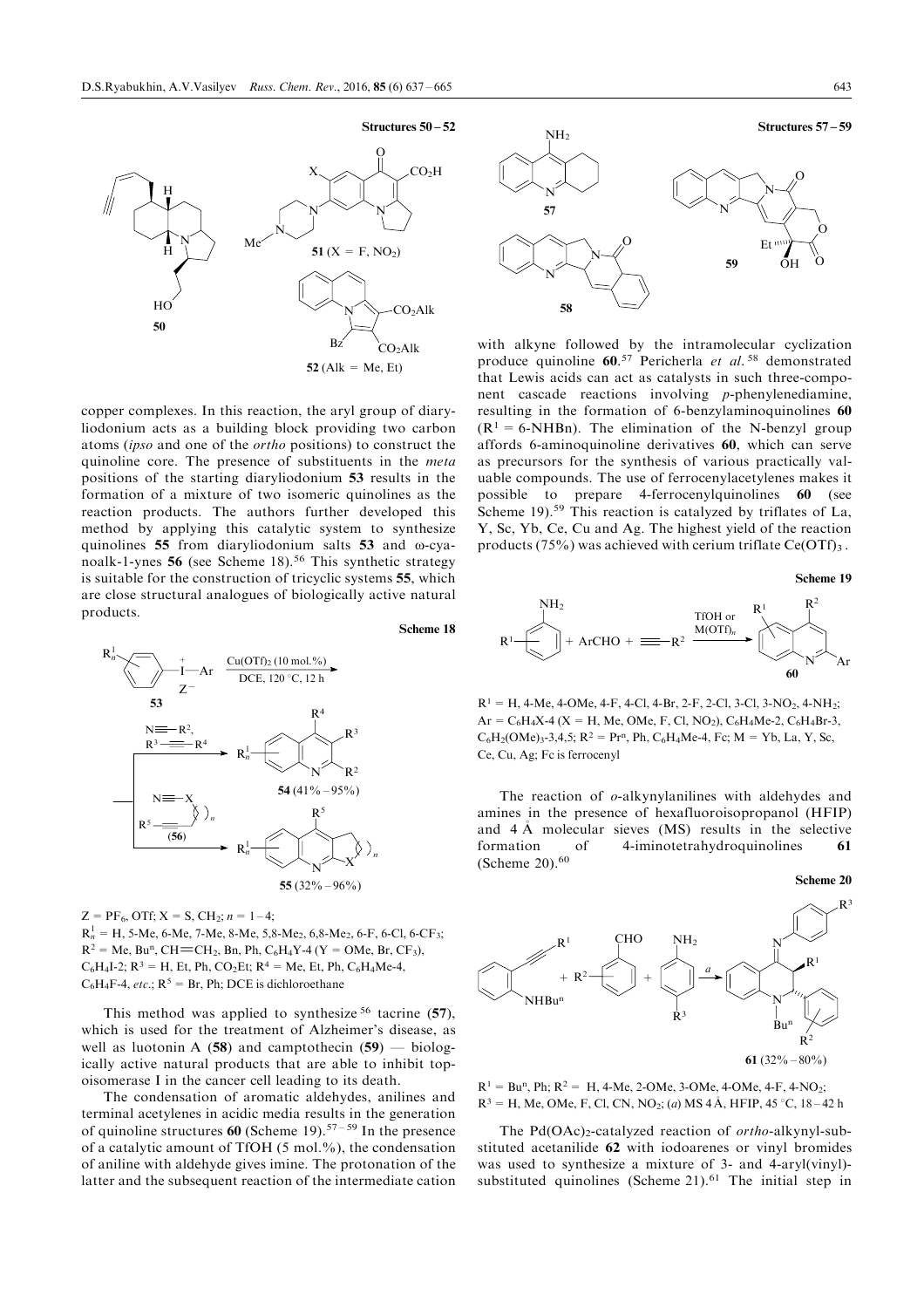Scheme 22

these transformations involves the hydroarylation or hydrovinylation of the triple bond of the starting anilide 62 promoted by a Pd catalyst to form regioisomeric intermediates 63 and 64, which are transformed into quinolines containing substituents in positions 3 or 4. In continuation of this study,<sup>61</sup> the authors applied another catalytic system – the Pd<sup>0</sup> complex with  $(E, E, E)$ -1,6,11-tris(p-toluenesulfonyl)-3,8,13-triazacyclopentadecatriene (L) in the [bmim]BF4 ionic liquid (bmim is 1-n-butyl-3-methylimidazolium)  $-$  to prepare quinolines.<sup>62</sup> An advantage of the latter method is that the Pd catalyst-ionic liquid system can be regenerated at least six times without a substantial loss of catalytic activity.



 $R = Ar$ , CH=CHPh, CH=CHTMS

Zhao et  $al.$  <sup>63</sup> described the three-component reaction involving aryl isothiocyanate, alkyne and alkyl triflate that gives rise to polysubstituted 2-alkylsuflanylquinolines 65 (Scheme 22). The S-alkylation of isocyanates with alkyl triflate takes place in the first step of this reaction.

The Brønsted acid TfOH (see Ref. 64) or Lewis acids  $[InCl<sub>3</sub>, InBr<sub>3</sub>, In(OTf)<sub>3</sub>]$ <sup>65</sup> promote the cyclization of 2-alkynylphenyl isothiocyanates to substituted quinoline-2 thiones  $66 - 68$  in the presence of arenes, aryl sulfides and benzenethiols (Scheme 23). The reaction mechanism involves the protonation of the isothiocyanate nitrogen atom and the triple bond to form a dication followed by the reaction of the latter with arene.<sup>64</sup> The distinguishing



 $R_n^1 = H$ , 3-Me, 4-OMe, 2,3-benzo, *etc*.;  $R^3 = Ph$ :  $R^2 = Me$ , Br, Ph, CO<sub>2</sub>Et;  $R^2 = H$ :  $R^3 =$  Hex,  $C_6H_4F_4$ ;  $R^2 = R^3 =$  Et;  $R^4 =$  Me, Et,  $(CH_2)$ 3Cl

features of the reactions using  $In<sup>III</sup>$  salts <sup>65</sup> as compared to TfOH <sup>64</sup> are that they proceed at rather high temperatures (up to 200 $\degree$ C) and take a long time to be completed (up to 60 h). Otani et  $al$ . <sup>65</sup> showed that aryl sulfides and benzenethiols react with isothiocyanates to form quinoline-2-thiones 67 or arylsulfanylquinoline-2-thiones 68 depending on the electronic properties of the  $\mathbb{R}^2$  and  $\mathbb{R}^3$  substituents.

One other interesting method of synthesis of 2-sulfanylsubstituted quinolines is based on the reaction of aryl isothiocyanates with radical species 69 (Scheme 24).<sup>66</sup> Aryl radical 69 is generated *in situ* by gradually adding diazonium tetrafluoroborate 70 to a heated mixture of a base and the appropriate isothiocyanate. The ratio of isomeric quinolines 71 and 72 is determined by the nature of the  $\mathbb{R}^2$ substituent. Thus, the percentage of compound 72 increases with increasing electron-withdrawing properties of this substituent.

o-Ethynylphenyl isocyanides 73 undergo free-radical cyclization <sup>67</sup> accompanied by the competitive formation of 6-endo-dig- (74) and 5-exo-dig-cyclization (75) products (Scheme 25) and react with alcohols in the presence of 1,4 diazabicyclo[2.2.2]octane (DABCO) to give 2-alkoxy(aroxy)-3-substituted quinolines 76. 68

The six-membered heterocyclic moiety of the quinoline system can also be constructed by the intermolecular condensation of o-ethynylanilines (which can also be synthesized by the Sonogashira coupling of  $o$ -iodoanilines with alkynes) with isocyanides,<sup>69</sup> carbon monoxide  $70, 71$  or carbon dioxide.<sup>72</sup> The C atom of carbon oxides is involved in the final quinoline structure as the  $C(2)$  atom.

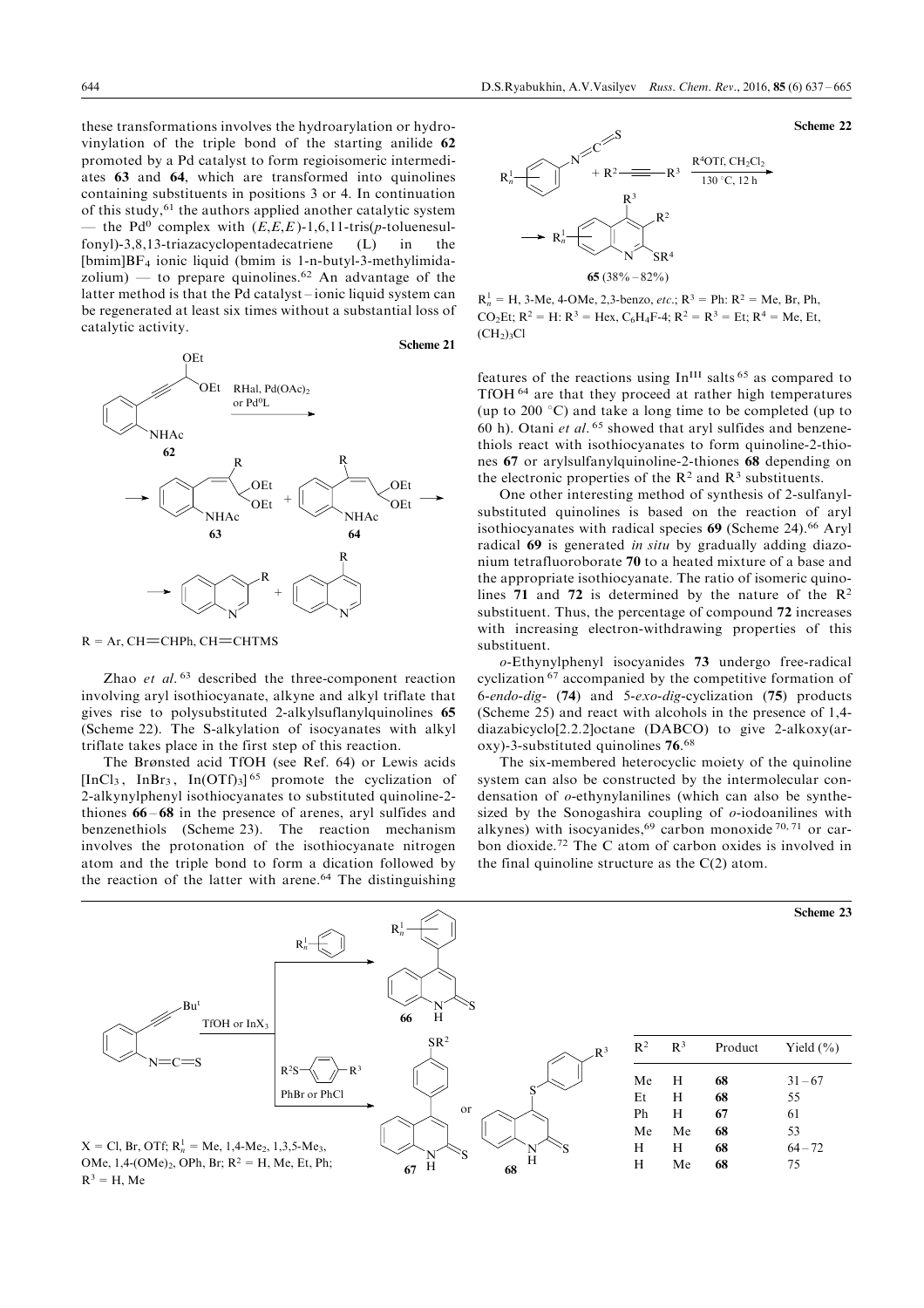

 $R<sup>1</sup> = H, CN; R<sup>2</sup> = H, Me, OMe, Cl, CN$ 



 $R<sup>1</sup> = H$ , Me, Cl;  $R<sup>2</sup> = H$ , Bu<sup>n</sup>, Bu<sup>t</sup>, Ph, C<sub>6</sub>H<sub>4</sub>Me-4, C<sub>6</sub>H<sub>4</sub>OMe-4,  $C_6H_4Cl-3$ ,  $C_6H_4Ac-4$ , TMS,  $CH_2OBn$ ;  $R^3 = Et$ ,  $Pr<sup>n</sup>$ ,  $Pr<sup>i</sup>$ ,  $Bu<sup>i</sup>$ ,  $n\text{-}C_5H_{11}$ , Cy, Bn, CH<sub>2</sub>C $\equiv$ CH, Ph, C<sub>6</sub>H<sub>4</sub>Cl-2, C<sub>6</sub>H<sub>4</sub>Me-2, C<sub>6</sub>H<sub>4</sub>Bu<sup>t</sup>-2, 2-Py, etc.; AIBN is azobis(isobutyronitrile)

Liu et al.<sup>69</sup> developed the regioselective synthesis of 2-amino-4-haloquinolines 77 in good yields. This method is based on the Pd-catalyzed intermolecular aerobic oxidative cyclization of o-ethynylanilines 78 with isocyanides (Scheme 26). The authors extended the scope of this reaction and synthesized indolo[2,3-b]quinolines 79 from compounds 77 (X = Cl,  $R^1 = C_6H_4Br-2$ ,  $R^2 = H$ ) using an additional step  $-$  the intramolecular Buchwald – Hartwig cross-coupling. Indolo[2,3-b]quinoline moieties are present in numerous naturally occurring drugs.<sup>69</sup>

o-Iodoaniline derivatives 80 react with terminal and internal alkynes and CO in the presence of a catalytic amount of palladium acetate to form a mixture of regioisomeric quinolin-2-ones (Scheme  $27$ ).<sup>70, 71</sup> The reactions using unsymmetrical alkynes give mixtures of regioisomers and proceed with low regioselectivity.<sup>71</sup> Regioisomers containing a bulkier substituent in position 3 of the quinoline system are generated as the major products.<sup>70,71</sup>

Silver complexes can also catalyze the formation of the quinolone system (Scheme 28). Thus, intermediate benzoxazin-2-ones A are generated from  $o$ -ethynylanilines 78 and carbon dioxide under atmospheric pressure in mild condi-



 $R<sup>1</sup>$  = Ph, C<sub>6</sub>H<sub>4</sub>Y (Y = 4-Me, 4-OMe, 4-Et, 2-Cl, 3-Cl, 4-Cl, 4-CF<sub>3</sub>, 4-NO<sub>2</sub>, etc.), 2-Th, Hex, TMS,  $SiPr<sup>j</sup><sub>3</sub>$ , C(OH)PhMe, CPh<sub>2</sub>OH, etc.;  $R^2 = H$ , 4-Me, 4-F, 4-Cl, 5-Cl, 4-Br, 4-CF<sub>3</sub>, 4-CO<sub>2</sub>Me, etc.;  $R^3 = Pr^i$ , Bu<sup>n</sup>, Bu<sup>t</sup>, Hex, Bn, C<sub>6</sub>H<sub>4</sub>OMe-4, C<sub>6</sub>H<sub>3</sub>Me<sub>2</sub>-2,6, CH<sub>2</sub>CO<sub>2</sub>Et, etc.;  $X = CI$ , Br; dba is dibenzylideneacetone,  $o$ -Tol = C<sub>6</sub>H<sub>4</sub>Me-2



 $X = H$ , Me, Tf, Ac, CHO, Ts, C(O)NMe<sub>2</sub>, Ms, C(O)CF<sub>3</sub>, CO<sub>2</sub>Et,  $CO_2$ Bu<sup>t</sup>; R<sup>1</sup> = H, 4-OMe, 5-OMe, 4-NO<sub>2</sub>, 4-CO<sub>2</sub>Me; R<sup>2</sup> = R<sup>3</sup> = Pr<sup>n</sup>, Ph, CH<sub>2</sub>OH, CH<sub>2</sub>OBn;  $R^2 = Ph$ :  $R^3 = Me$ , Et, Bu<sup>t</sup>, CH<sub>2</sub>OH, CH<sub>2</sub>OMe;  $R^2 = Me$ :  $R^3 = Bu^t$ , TMS;  $R^3 = Bu^n$ :  $R^2 = C_6H_4OMe-2$ , pyrimidin-5-yl;  $R^2 = Et$ ,  $R^3 = Ac$ ; (a) 1) Pd(OAc)<sub>2</sub> (5 mol.%), PyH (2 equiv.), Bu<sub>4</sub>NCl (1 equiv.), DMF, 100 °C, 12 h; 2) NaOH, EtOH, 20 °C, 30 min

tions in the presence of  $AgNO_3$  as the catalyst.<sup>72</sup> In the presence of a base (1,8-diazabicycloundec-7-ene, DBU), benzoxazinones A undergo deprotonation. Subsequent transformations of the isocyanate moiety of anionic intermediates B afford 4-hydroxyquinolin-2-ones 81.

Substituted quinolines 82 can be synthesized by the Pd(OAc)<sub>2</sub>-catalyzed reaction of  $o$ -iodoaniline (80a) with alkyne diamine 83 (molar ratio 1:3) (Scheme 29).<sup>73</sup> In order to examine the scope of this reaction, amines 84 were used instead of diamine 83, resulting in the synthesis of a series of 4-substituted (85) and 2,3,4-trisubstituted quinolines (86). Two molecules of aminoalkynes 84 are involved in the formation of structures 86. 73

Apart from the above-considered approaches,  $70 - 73$  there are other Pd-catalyzed methods of synthesis of substituted quinolines from iodoanilines. In the presence of the  $Pd(PPh<sub>3</sub>)<sub>2</sub>Cl<sub>2</sub> - CuI$  system and an aqueous solution of tetrabutylammonium hydroxide (TBAOH), the Sonogashira cross-coupling of  $o$ -iodoaniline (80a) with terminal alkynes 87 affords 2-substituted quinolines 88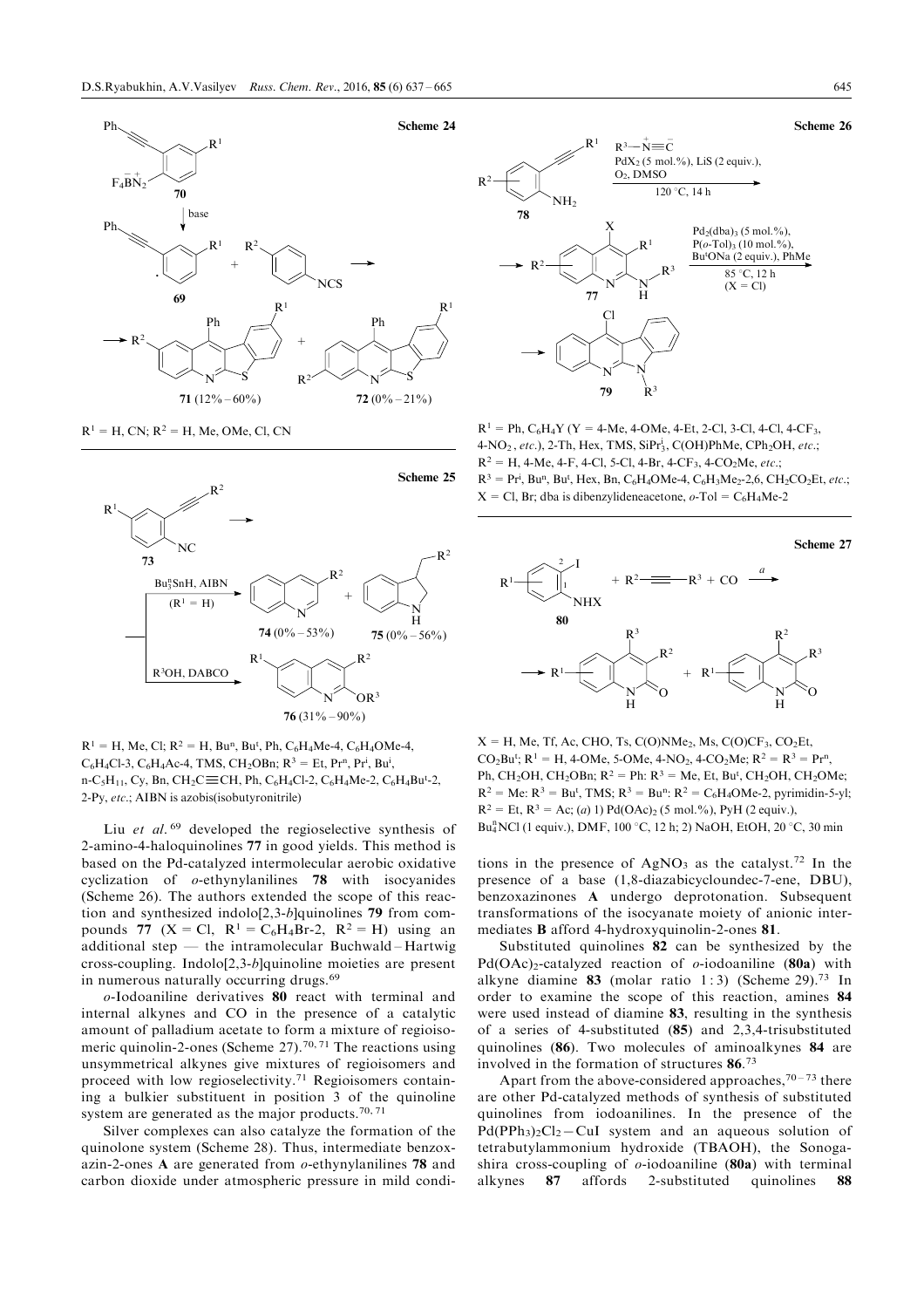

 $R_n^1 = H$ , 4-Me, 5-Me, 6-Me, 4-F, 4-Cl, 4-CF<sub>3</sub>, 5,6-benzo;  $R^2 = H$ , Bu<sup>n</sup>, Ph, 1-Naph,  $C_6H_4OMe-4$ ,  $C_6H_4NO_2-4$ ,  $C_6H_4CF_3-3$ , 2-Py, Bz



Alk = Bu<sup>n</sup>, n-C<sub>5</sub>H<sub>11</sub>, n-C<sub>8</sub>H<sub>17</sub>; (*a*) Pd(OAc)<sub>2</sub> (5 mol.% – 10 mol.%),  $K_2CO_3$  (2 – 5 equiv.), LiCl, DMF, 100 °C, 20 h

(Scheme 30).<sup>74</sup> First, the Sonogashira reaction of iodoaniline with alkyne 87 gives 1-aryl-3-(2-aminophenyl)prop-2 yn-1-ol, which is isomerized to allenol. The latter undergoes cyclodehydrogenation to quinoline 88.



# $R = Ph, C_6H_4X (X = 2-Me, 3-Me, 4-Me, 4-Cl, 4-F, 2-OMe, 3-OMe,$ 4-OMe, etc.), 2-Th, 2-Naph

Like palladium compounds,  $70, 71, 73, 74$  the nickel complex Ni(dppe)Br2 [dppe is bis(diphenylphosphino)ethane] catalyzes the reaction of o-haloanilines with propynyl ketones 89 producing 2,4-substituted quinolines (Scheme 31).<sup>75</sup> An important prerequisite for this reaction is the presence of metallic zinc, which reduces Ni<sup>II</sup> to Ni<sup>0</sup>. Scheme 31



 $X = I$ , Br; R<sup>1</sup> = H, Me, Cl, CF<sub>3</sub>; R<sup>2</sup>, R<sup>3</sup> = Alk, Ar; (a) Ni(dppe) $Br_2$  (5 mol.%), Zn (2 equiv.), MeCN, N<sub>2</sub>, 80 °C, 12 h

Meng et  $al.^{76}$  developed a method for the synthesis of quinolines based on the reaction of gem-dibromoenynes 90 with anilines (Scheme 32). This reaction produces a mixture of 2-tert-butoxyquinolines 91 and a small amount of their hydrolysis products  $-\frac{1}{2}$  quinolin-2-ones 92. The authors transformed compounds 91 into quinolinones 92 by treating the reaction mixture with 3M HCl for 30 min at room temperature.





 $R^1 = Pr^n$ , Bu<sup>n</sup>, Hex;  $R_n^2 = H$ , 2-Pr<sup>i</sup>, 4-Bn, 2-Ph, 2-OMe, 4-OMe, 4-F, 2,3-benzo, 2,5-(OMe)<sub>2</sub>, 3,5-(OMe)<sub>2</sub>, etc.; DPEPhos =  $(2-Ph_2PC_6H_4)_2O$ 

The reaction of amines with diarylacetylenes promoted by Pd complexes affords indolo[1,2- $f$ ]phenanthridines, which are structurally similar to the natural alkaloids manitidine, fagaronine and coralyne possessing antitumour activity.<sup>77</sup>

Recently, a one-pot method was developed for the synthesis of polysubstituted quinolines from aromatic ketones 93 containing the 2-amino group and alkynes in the presence of a Pd catalyst (Scheme 33).<sup>78</sup> Dialkylacetylenes are not involved in this reaction.

Scheme 33



 $R<sup>1</sup> = Alk, Ar, CH = CHPh; R<sup>2</sup> = H, 3-Me, 4-F, 5-F, 5-Cl, 5-NO<sub>2</sub>$  $R<sup>3</sup> = CO<sub>2</sub>Alk$ , Ar; (a) PdBr<sub>2</sub> (5 mol.%), AcOH or PivOH, PhCN,  $CH_2Cl_2$ , 130 °C, 18 h; Piv is pivaloyl

Copper(I) oxide promotes the one-pot two-step cyclization of ketones 93 and related aldehydes 94 with methyl alkynoates giving substituted quinolines (Scheme 34).79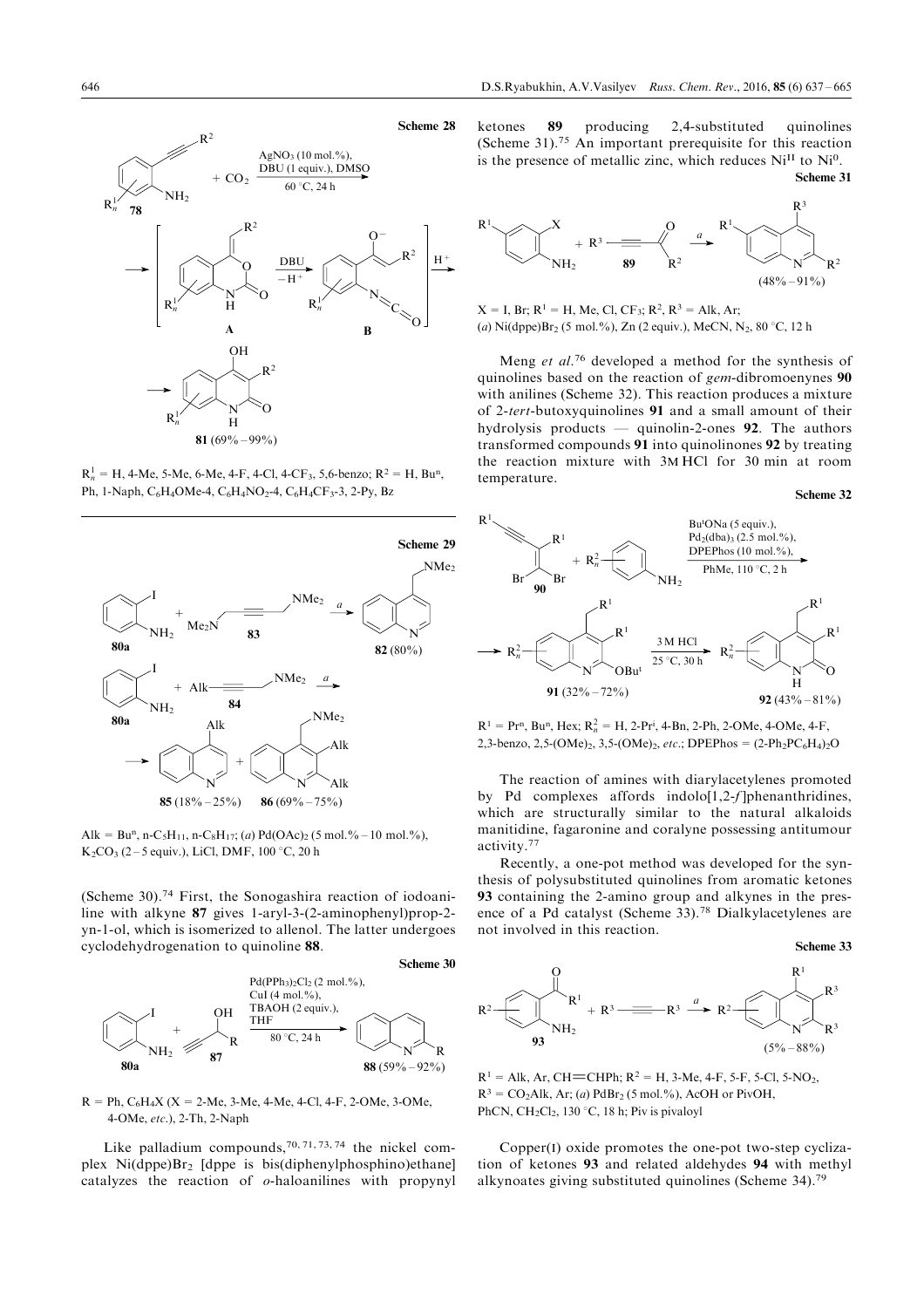

 $R<sup>1</sup> = H(94)$ , Alk, Ar (93);  $R<sub>n</sub><sup>2</sup> = H$ , 5-Cl, 5-Br, 5-NO<sub>2</sub>, 3-OMe, 4,5-OCH<sub>2</sub>O;  $R^3 = CF_3$ , C<sub>2</sub>F<sub>5</sub>, Alk

Khong and Kwon <sup>80</sup> described a procedure for the synthesis of 3-substituted quinolin-4-ones 95 by the condensation of aminobenzoic acid derivatives 96 with terminal alkynones (Scheme 35). This approach is suitable for the synthesis of compounds 95 structurally similar to ciproflox $acin$  and levofloxacin  $-$  powerful quinolone-based antibiotics.

#### Scheme 35





The reaction of *o*-halogen-substituted aryl alkynyl ketones 97 with primary amines produces 2-substituted quinolin-4-ones 98 (Scheme 36).<sup>81</sup>

Alkynes can react, apart from anilines, with guanidine  $82 - 84$  and urea.<sup>85</sup> The reaction of guanidine with



 $X = Br$ , Cl;  $R^1 = H$ , Br;  $R^2 = Ph$ ,  $C_6H_4Y - 4$  (Y = Et, OMe, F, Cl), 3-Py;  $R<sup>3</sup> = Alk$ , Ar, 1-Naph, pyrimidin-5-yl; (a) Pd(dba)<sub>3</sub> (5 mol.%), PPh<sub>3</sub> (10 mol.%), K<sub>2</sub>CO<sub>3</sub> (2 equiv.), dioxane, N<sub>2</sub>, 99 °C, 3–36 h

1-ethynyl-9,10-anthraquinone under reflux in butanol gives a mixture of different products depending on the nature of the R substituent (Scheme 37).<sup>82-84</sup> Multistep transformations, which involve the addition, elimination, cyclization and dehydrocyclization, afford quinoline-containing fused structures  $99a - c$  and compounds  $100 - 102$  (see Scheme 37). Possible mechanisms of the formation of molecules  $99 - 102$ were proposed and discussed in detail. $82 - 84$  The effect of electron-donating and electron-withdrawing substituents at the  $C\equiv C$  triple bond on the competitive addition of guanidine and the cyclization to the final products was examined.

As opposed to guanidine,  $82 - 84$  the cyclization of 1-ethynyl-9,10-anthraquinones with urea proceeds selectively to give the only compound  $103$  (Scheme 38).<sup>85</sup> This reaction is performed in molten urea without solvents and cocatalysts.

Scheme 38



 $R = CMe<sub>2</sub>OH$ ,  $CH<sub>2</sub>OPh$ , Alk, Ar, 2-Py

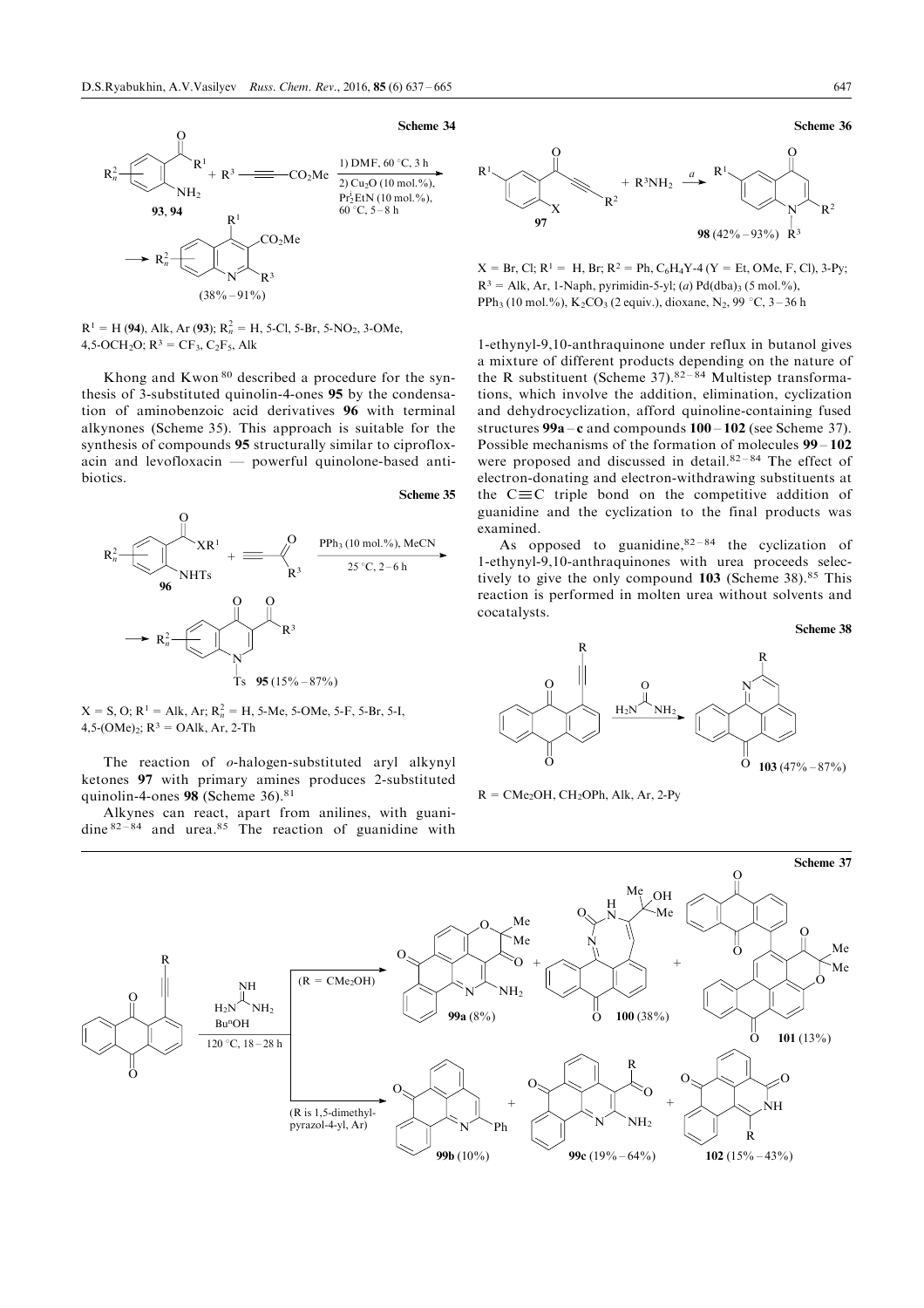

Chang et al. <sup>86</sup> proposed a one-pot synthesis of regioisomeric arylpyrazoloquinolin-2-ones 104 and 105 using the Pd(PPh3)4-promoted reaction of 3-arylsydnones 106, ethyl 3-bromopropionate and pinacolyl 2-aminophenylboronate (107) (Scheme 39). The cycloaddition of sydnone 106 to 3-bromopropionate affords isomeric pyrazoles followed by the arylation of the pyrazole ring at position 3 or 4 via the Suzuki cross-coupling with ester 107. The subsequent intramolecular cyclization yields pyrazolo<sup>[3,4-c]-</sup> (104) and pyrazolo[4,3-c]quinolinones (105).

Quinolinones 104 are powerful and selective bovine adenosine  $A_1$  and  $A_{2A}$  receptor antagonists and cloned human  $A_1$  receptor antagonists.<sup>86</sup> Their structural isomers 105 are also strong selective adenosine  $A_3$  receptor antagonists. The biological activity of the pyrazoloquinoline structure towords the central nervous system and a series of peripheral systems has been extensively investigated.<sup>86</sup>

 $Y_i$  et al.<sup>87</sup> described the application of the  $Ru_3(CO)_{12}-NH_4PF_6$  catalytic system in the synthesis of dihydroquinolines 108 from five- and six-membered heterocycles 109, which are fused to the benzene system, and terminal acetylenes (Scheme 40). The reactions with internal or sterically crowded terminal alkynes do not produce appropriate quinoline derivatives. Scheme 40



 $X = CH_2, O; n = 1, 2; R^1 = H, Me, OMe, Cl; R^2 = Me, Et, Ph,$  $C_6H_4Me-4$ , CH<sub>2</sub>OMe; (a)  $Ru_3(CO)_{12} - NH_4PF_6$  (1 : 3 mol.)  $(5 \text{ mol.}\% - 10 \text{ mol.}\%)$ , PhH, 95 °C, 12 - 24 h

N-Arylbenzimidazoles 110 can react with acetylenes in the presence of rhodium(III) complexes to form fused quinolines, the reaction with unsymmetrical internal alkynes giving a mixture of regioisomers 111 and 111' (Scheme 41).<sup>88</sup>

Not only N-arylbenzimidazoles <sup>88</sup> but also N-arylpyrazoles 112 can react with alkynes to give substituted pyrazoloquinolines 113 (Scheme 42).<sup>89</sup> These transformations are catalyzed by the complex  $[Cp*RhCl<sub>2</sub>]$  in the presence of



 $R<sup>1</sup> = R<sup>2</sup> = Bu<sup>n</sup>, C<sub>6</sub>H<sub>4</sub>X-4 (X = H, Me, OMe, Cl), 3-Py;$  $R<sup>1</sup> = Ph: R<sup>2</sup> = Me$ , Bu<sup>n</sup>, CH(OEt)<sub>2</sub>, CO<sub>2</sub>Et, P(O)(OEt)<sub>2</sub>;  $R<sup>3</sup> = H$ , 3-Me, 2-OMe, 4-OMe, 2-Cl, 4-Cl, 4-NH<sub>2</sub>, 4-NO<sub>2</sub>, 3-CN, 4-CO<sub>2</sub>Et;  $Cp^* = \eta^5 - C_5Me_5$ 

sodium carbonate. In the absence of the base, the yield of pyrazoloquinolines  $113$  is  $\leq 10\%$ . The reactions with compounds containing the  $\mathbb{R}^3$  substituent in the *meta* position of the aryl moiety produce mixtures of isomers depending on which of the *ortho* positions of the aromatic ring is involved in the reaction.

Scheme 42



 $R<sup>1</sup> = R<sup>2</sup> = Pr<sup>n</sup>, C<sub>6</sub>H<sub>4</sub>X-4 (X = H, Me, OMe, Cl);$  $R<sup>1</sup> = Ph: R<sup>2</sup> = Me, Bu<sup>n</sup>; R<sup>3</sup> = H, 2-Me, 3-Me, 4-Me, 3-OMe, 4-OMe,$ 4-F, 3-Cl, 4-CF<sub>3</sub>, etc.; (a) [Cp\*RhCl<sub>2</sub>]<sub>2</sub> (10%), Cu(OAc)<sub>2</sub> . H<sub>2</sub>O (1 equiv.), Na<sub>2</sub>CO<sub>3</sub>,  $o$ -Me<sub>2</sub>C<sub>6</sub>H<sub>4</sub>, argon, 150 °C, 2 h

In the presence of the  $Ni(cod)<sub>2</sub> – MAD$  catalytic system [cod is cycloocta-1,5-diene, MAD is methylaluminium bis(2,6-di-tert-butyl-4-methylphenoxide)], the reactions of o-cyanophenylbenzamides 114 with internal alkynes produce quinolin-2-ones 115 (Scheme 43).<sup>90</sup> Unsymmetrical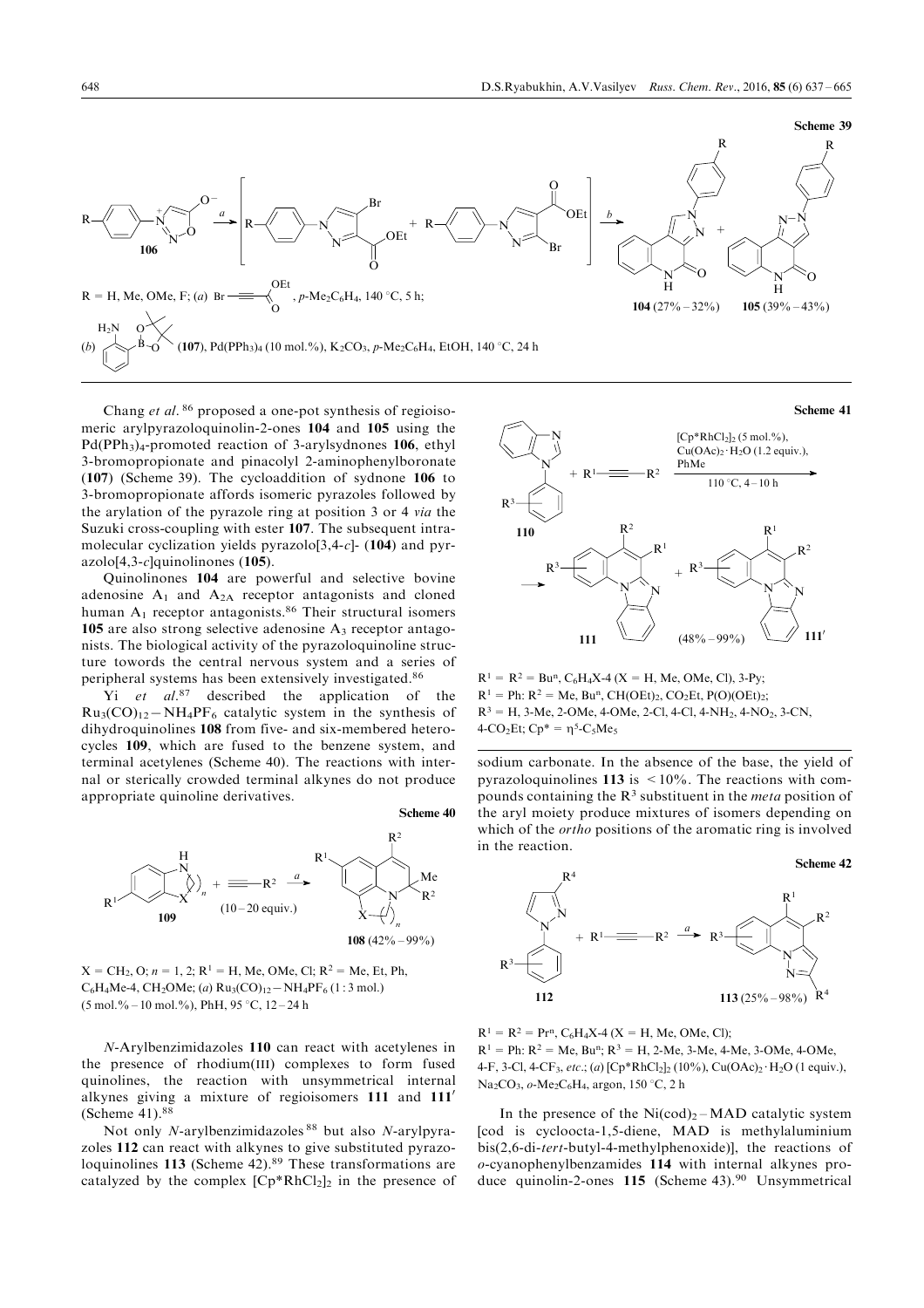<span id="page-12-0"></span>

 $R<sup>1</sup> = Me$ , C<sub>6</sub>H<sub>4</sub>X-4 (X = H, OMe, CF<sub>3</sub>), Bn;  $R^2 = R^3 = Me$ , Pr<sup>n</sup>, Ph;  $R^2 = Me$ :  $R^3 = Pr^i$ , Bu<sup>t</sup>, n-C<sub>5</sub>H<sub>11</sub>, TMS;  $R^2 = Pr^n$ :  $R^3 = (CH_2)_2$ OMe, Ph;  $R^2 = Et$ ,  $R^3 = C(=CH_2)Me$ ;  $R^2$  = TMS,  $R^3$  = C $\equiv$ CTMS

acetylene compounds give a mixture of products 115 and 115', with the isomer containing a sterically bulkier substituent ( $Pr<sup>i</sup>$ ,  $Pr<sup>n</sup>$ ,  $But$ ,  $Ph$ ) in position 4 of the quinolinone system predominating.

The copper $(I)$  chloride-promoted imino Diels-Alder reaction of 2-(propargyloxy)-1-naphthaldehyde 116 with monosubstituted anilines yields chromenoquinolines 117 (Scheme  $44$ ).<sup>91</sup>



 $R = 2-NHBoc$ ,  $3-NHBoc$ ,  $4-NO<sub>2</sub>$ ;  $Boc = C(O)OBu<sup>t</sup>$ ; (a) CuCl (30 mol.%), DMF, 100 °C, 6 h

o-Propargylbenzaldehydes 118 are subjected to condensation with anilines in the presence of  $4 \text{ Å}$  molecular sieves to form indeno[1,2-b]quinolines 119 (Scheme 45).<sup>92</sup>



 $R<sup>1</sup>$  = Piv, Bz;  $R<sup>2</sup>$  = Bu<sup>n</sup>, cyclo-C<sub>3</sub>H<sub>5</sub>,  $C_4H_6X-4$  (X = H, OMe, Cl), 2-Th;  $R_n^3 = H$ , 2-Pr<sup>i</sup>, 4-Bu<sup>t</sup>, 2-F, 4-F, 4-Cl, 4-Br, 2-I, 4-CF3, 4-OMe, 4-CO2Me, 2,3-benzo

Alkynes are involved in the catalytic radical reaction with the  $N-(p$ -tolyl) derivative of glycine 120 to form quinoline structures 19 (Scheme 46).<sup>93</sup>

The Pd-catalyzed reactions provide a facile, efficient and most commonly used approach to the synthesis of quinoline derivatives. Despite considerable advances in the development of these methods, some problems remain to be addressed. Thus, it is desirable to regenerate an expensive catalyst, particularly for scaled-up processes. Besides, many reactions require an inert atmosphere and absolute solvents. In the above-analyzed studies, examples of regeneration of the catalyst using ionic liquids were reported.<sup>43</sup> In some studies, aqueous reaction solutions were used,<sup>74</sup> which makes the synthesis much cheaper. However, such investigations are scarce because these approaches are limited by the range of the starting compounds and, correspondingly, they can be used to synthesize only particular reaction products.

Scheme 46



An analysis of published data on metal-catalyzed methods of synthesis of quinolines and their derivatives shows that, apart from traditional Pd- and Pt-based catalytic systems, catalysts based on Ru, Rh, Au, Ag, Ni and Cu complexes have been extensively used in recent years. Of particular note are copper complexes, which often can serve as an efficient alternative to Pd catalysts.<sup>18</sup> Meanwhile, the application of Brønsted or Lewis acids holds great promise for the formation of the quinoline system not only based on the intramolecular cyclization of alkynylamines,  $22, 24, 25, 27, 28$  amides  $45 - 50$  or isocyanates  $63 - 65$  but also via the intermolecular condensation of such simple compounds as aldehydes, anilines and terminal acetylenes.<sup>57-59</sup> Of particular interest are methods based on heterogeneous catalysis using acidic zeolites  $45,46,50$  or molecular sieves,  $60, 92$  which allow for the repeated regeneration of the catalyst.

# III. Synthesis of isoquinoline derivatives

Benzylamines, arylnitriles, benzoic acid amides, imines or oximes of aromatic aldehydes and ketones are most commonly employed as the nitrogen-containing component for the construction of the isoquinoline moiety.

Propargyl-substituted benzylamines 121 undergo TfOHpromoted intramolecular cyclization accompanied by the addition of one benzene molecule to form diastereomeric tetrahydroisoquinolines  $122$  and  $122'$  (Scheme 47).<sup>94</sup>

Palladium complexes can catalyze the regio- and stereoselective 6-exo-dig cyclization of benzylamines 123 to polysubstituted 1,2,3,4-tetrahydroisoquinolines 124 (Scheme 48).<sup>95</sup>

The Lewis acids FeCl<sub>3</sub> and Yb(OTf)<sub>3</sub> promote the Friedel-Crafts cyclization of amino-substituted propargyl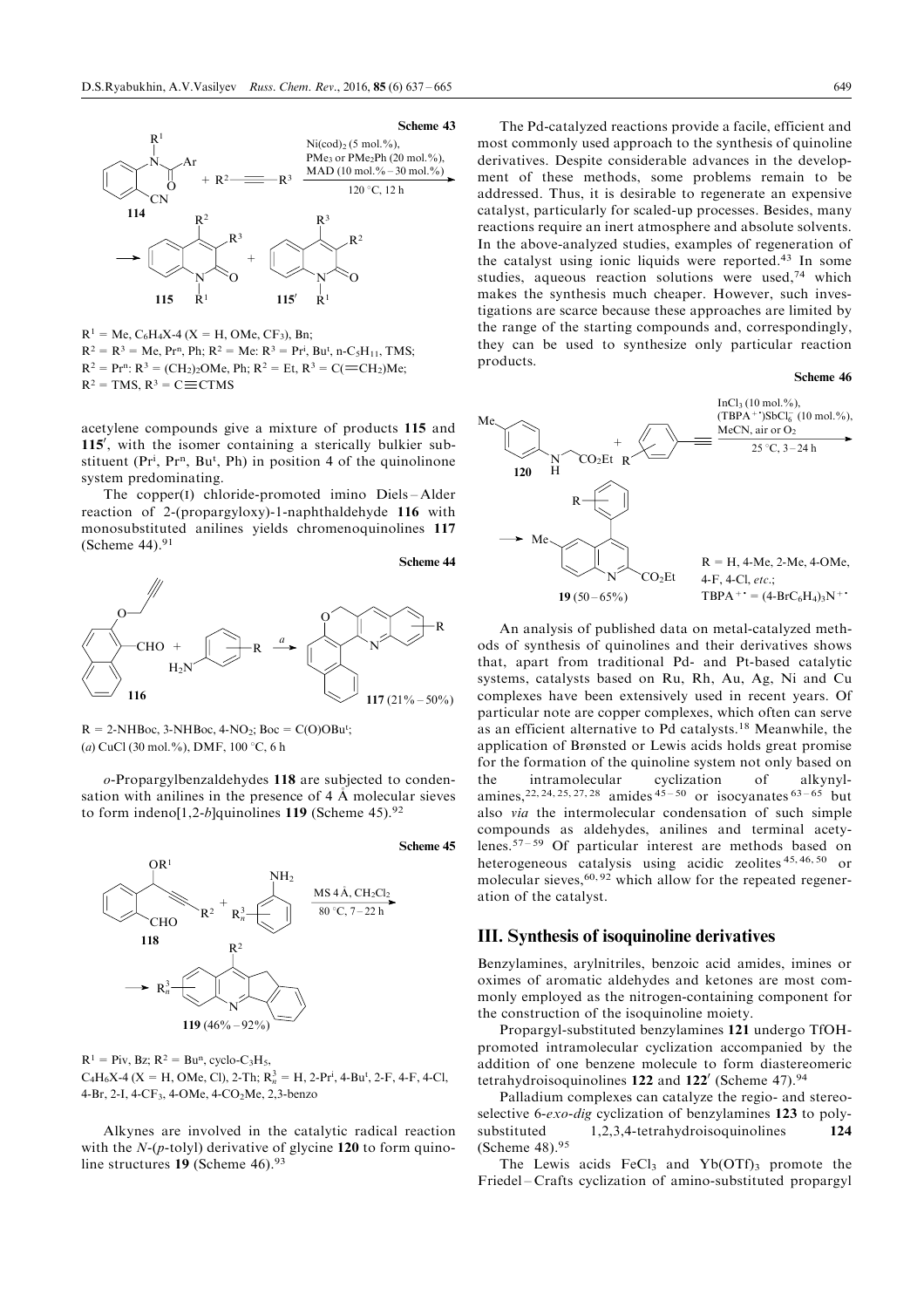

 $R<sup>1</sup>$ ,  $R<sup>2</sup> = H$ , Me;  $R<sup>3</sup> = H$ , TMS



 $R_n^1 = H$ , 4,5-(OMe)<sub>2</sub>;  $R^2 = Bn$ , CH<sub>2</sub>C<sub>6</sub>H<sub>4</sub>Me-4;  $R<sup>3</sup> = H$ , C<sub>6</sub>H<sub>4</sub>X-4 (X = Me, OMe, Cl), 1-Naph, 2-Th, 3-Fu, 9-ethyl-9H-carbazol-3-yl, 3-fluorenyl;  $R^4 = R^5 = H$ , Et;  $R^4 = H: R^5 = Et$ , Ph, C<sub>6</sub>H<sub>4</sub>Me-4; (a) Pd(PPh<sub>3</sub>)<sub>4</sub> (10 mol.%),  $K_2CO_3$  (5 equiv.), DMF, 100 °C, 0.5 – 3 h



 $R = Me$ ,  $C_6H_4X-4$  ( $X = H$ , Cl, Br, NO<sub>2</sub>)

alcohols 125 giving tetrahydroisoquinolines 126 (Scheme 49).<sup>96</sup>

Benzylamines can also be subjected to intermolecular reactions with acetylenes. Villuendas and Urriolabeitia <sup>97</sup> described the Ru-catalyzed two-component synthesis of isoquinolines 127 from benzylamines 128 and internal alkynes (Scheme 50). The reactions using unsymmetrical acetylenes produce mixtures of isomeric products 127 and 127', with the regioisomer containing a bulkier substituent in position 3 of the heterocyclic system predominating. In some cases, the reactions with diethylacetylene gave isoquinoline  $127$   $(127')$  along with side products 129. In the presence of a strong electron-withdrawing group  $(R_n^1 = 4-NO_2, 4-CF_3, 4-CI)$  in the *para* position of the starting benzylamine, the amount of the side products increased to 20%. The reactions with arylacetylenes resulted in the insertion of two alkyne molecules to form products 130. It should be noted that the reaction was regioselective if  $R^3$  = Me and  $R^4$  = Ph.

The Rh<sup>III</sup>-catalyzed annulation of alkynyloxybenzamides 131 produces isoquinolones 132 (Scheme 51).<sup>98</sup> This reaction is distinguished from the whole series of related procedures by rather mild conditions: room temperature, low catalyst loading (1 mol.%) and short reaction time. Xu et al.<sup>98</sup> applied this procedure to prepare the natural alkaloids ( $\pm$ )-antofine (133a), ( $\pm$ )-tylophorine (133b) and rosettacin (134) with a broad spectrum of pharmacological activities.

#### Scheme 51



 $R<sup>1</sup> = H$ , 4-Me, 4-OMe, 4-Cl, 4-CF<sub>3</sub>, 4-CN, 4-NO<sub>2</sub>, 2-Me, 2-Br, 3-Me, 3-CO<sub>2</sub>Me; R<sup>2</sup> = Me, TMS, Ph, C<sub>6</sub>H<sub>4</sub>OMe-4, C<sub>6</sub>H<sub>4</sub>Cl-4;  $n = 2-4$ 



 $R^3 = R^4 = Et$ , Ph;  $R^3 = Me$ :  $R^4 = Pr^n$ , Bu<sup>t</sup>, Ph; (a)  $\text{[Ru}(p\text{-cymene})\text{Cl}_2\text{]}_2$  (10 mol.%), Cu(OAc)<sub>2</sub> (1 equiv.),

KPF<sub>6</sub> (10 mol.%), MeOH, 100 °C, 6 - 24 h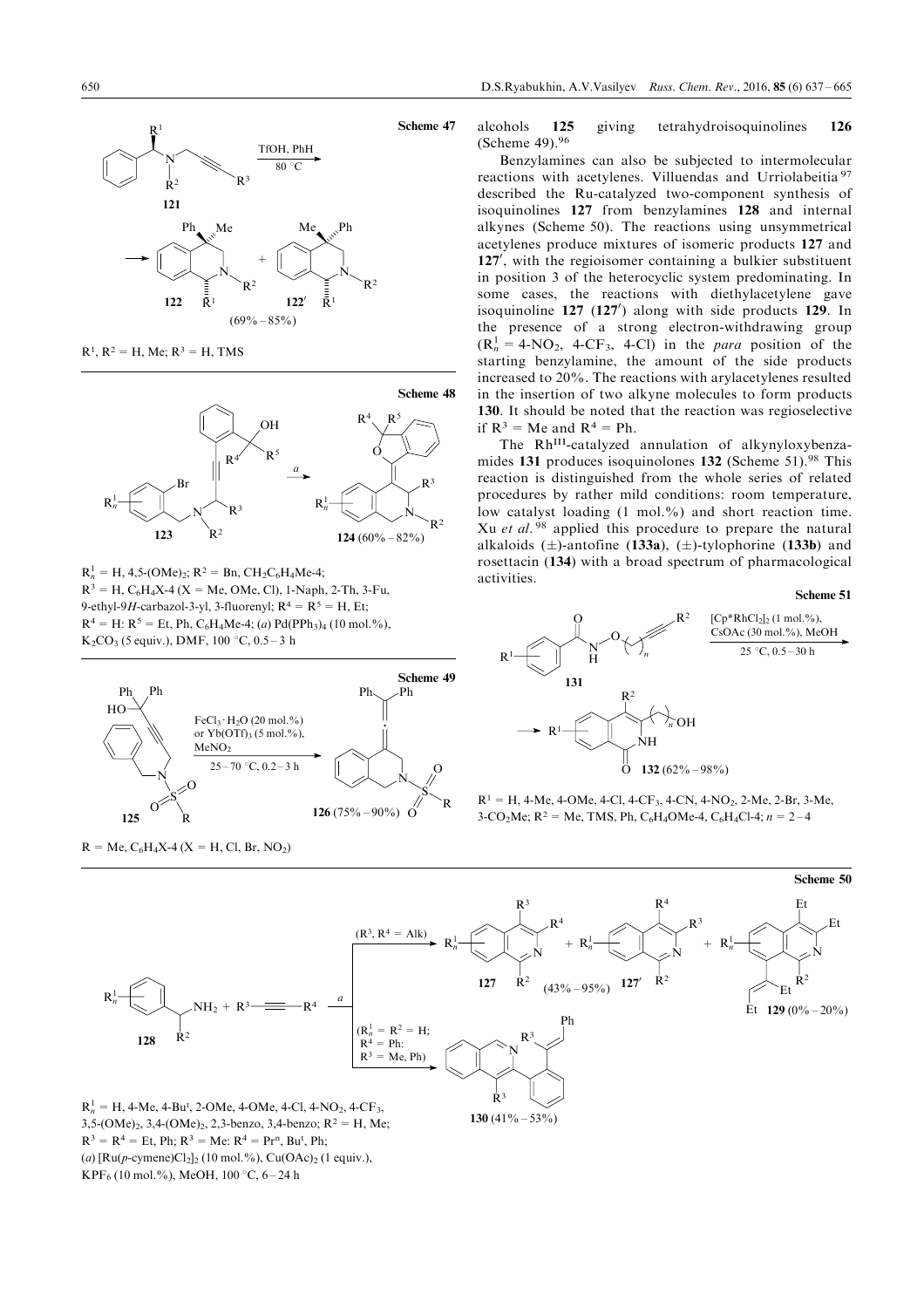

 $R = H(a)$ , OMe (b)

Larock *et al.*<sup>99</sup> developed a procedure for the synthesis of dihydroisoquinolines 135 based on the  $Pd(OAc)_{2}$ -catalyzed cyclization of N-(o-iodobenzyl)acetamide 136  $(Y = 2H, R^2 = Ac)$  with internal alkynes (Scheme 52). Acetylenes containing the phenyl or ethoxycarbonyl group give compounds 135 in higher yields  $(80\% - 83\%)$  compared to methyl- and formyl-substituted alkynes  $(56\% - 62\%)$ . 2-Halobenzamides ( $Y = O$ ) undergo similar cyclization to isoquinolin-1-ones 135 in the reaction with acetylenes catalyzed by nickel complexes (see Scheme 52).<sup>100</sup>



 $Y = 2H, X = I, R^2 = Ac, R_n^1 = H; Y = O: X = Cl, Br, I;$  $R_n^1 = H$ , 4-Cl, 5-OMe, 4,5-(OMe)<sub>2</sub>;  $R^2 = H$ , Me, Pr<sup>n</sup>, Bn, All, Ph,  $C_6H_4Me-4$ ;  $R^3 = R^4 = H$ ,  $Pr^n$ ,  $Ph$ ,  $CH_2OMe$ ;  $R^3 = Ph$ :  $R^4 = H$ , Me, Et, CHO, Ac,  $CO_2Et$ ; (a) Pd(OAc)<sub>2</sub> (5 mol.%), LiCl or Bu<sub>4</sub>NCl (1 equiv.), base (1 – 2 equiv.), PPh<sub>3</sub> (5 mol.%), DMF,  $100 - 120$  °C, 24 – 48 h; (b) Ni(dppe) $Br_2$  (5 mol.%), Zn (3 equiv.), Et<sub>3</sub>N, MeCN,  $N_2$ , 80 °C, 16 h

Liu et al.<sup>100</sup> developed a new efficient method for the synthesis of the natural alkaloid oxyavicine (137) containing the isoquinolone moiety. Subsequently, Korivi and Cheng <sup>101</sup> synthesized a series of isoquinoline alkaloids.

Structure 137



The Sonogashira reaction of 2-iodobenzamides 136 with terminal alkynes followed by the intramolecular cyclization through an attack of the nitrogen atom on the triple bond gives isoquinolin-1(2H)-ones 138 (Scheme 53).<sup>102</sup> The reaction of unsubstituted 2-iodobenzamide  $(R^1 = R^2 = H)$  in the presence of a twofold excess of copper acetate with terminal acetylenes produces isoquinolin- $1(4H)$ -one.



 $R<sup>1</sup> = H$ , Cl, OMe;  $R<sup>2</sup> = H$ , C<sub>6</sub>H<sub>4</sub>OMe-4, C<sub>6</sub>H<sub>3</sub>Me<sub>2</sub>-3,5;  $R^3 =$  Hex,  $(CH_2)_3Cl$ , (cyclo-C<sub>6</sub>H<sub>10</sub>)OH-1, Ph,  $C_6H_4X-4$  (X = Me, n-C<sub>5</sub>H<sub>11</sub>, OC<sub>5</sub>H<sub>11</sub>-n, Br); (a) Cu(OAc)<sub>2</sub> (20 mol.%),  $Cs_2CO_3$  (2 equiv.), PEG-400, N<sub>2</sub>, 80 – 90 °C, 3 – 4 h; PEG is polyethylene glycol

The three-component reaction of aromatic carbonyl compounds with alkynes and amines catalyzed by Rh<br>complexes yields substituted isoquinolines 127 complexes yields substituted isoquinolines 127  $(R^2 = Alk)^{103,104}$  or isoquinolinium salts 139  $(R^2 = H)^{105}$ (Scheme 54). The reaction with the use of unsymmetrical acetylenes affords a mixture of isomeric products 127 and 127', which differ in the positions of the  $R<sup>3</sup>$  and  $R<sup>4</sup>$ substituents.

The one-pot coupling of aromatic aldehydes, amines and alkynes <sup>105</sup> underlies a new method for the synthesis of the natural alkaloid oxychelerythrine (140), which exhibits antitumour properties through stimulation of glutathione



 $C_6H_4$ OMe-4, Bn, OH; Am<sup>t</sup> = CMe<sub>2</sub>Et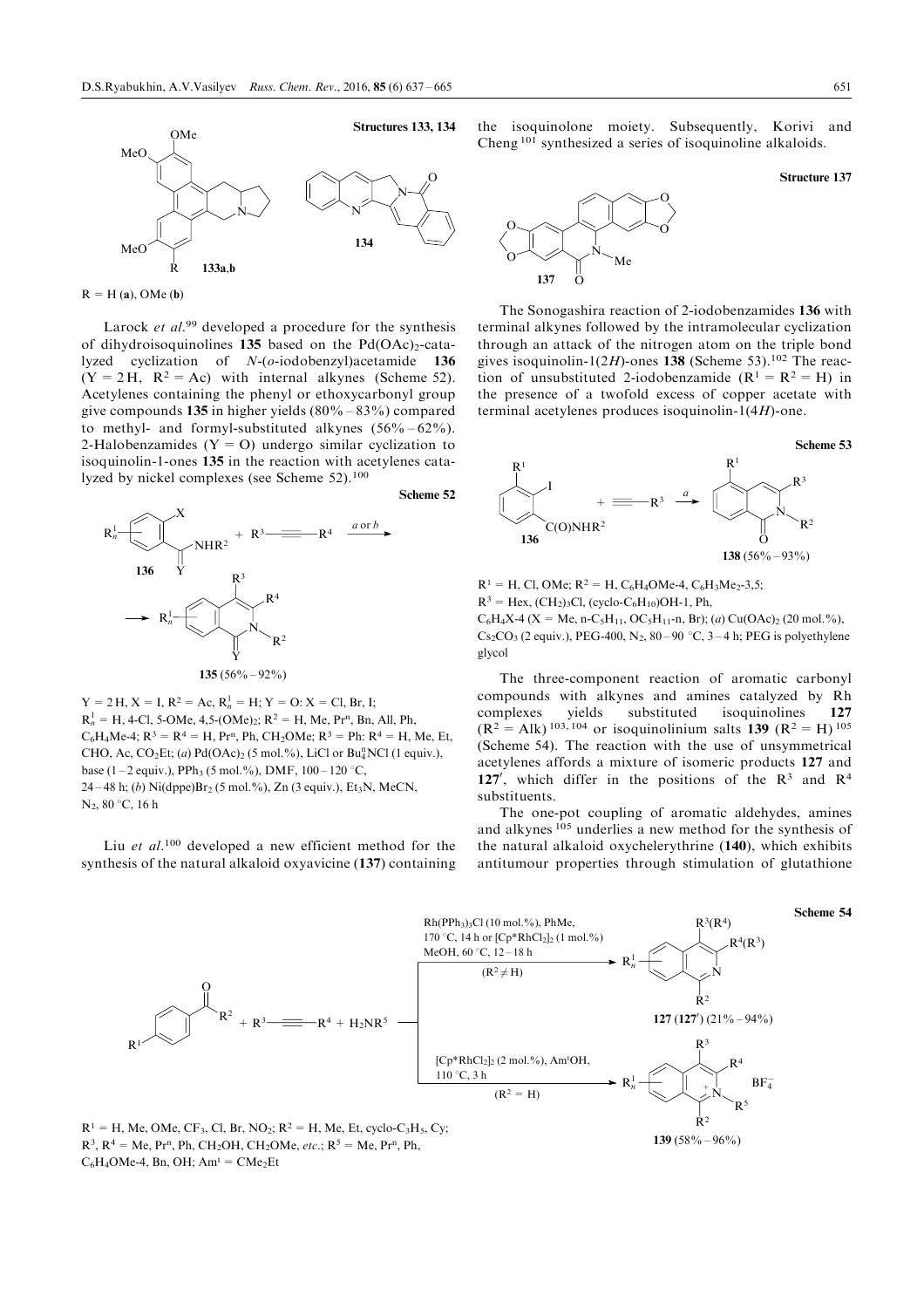transport and inhibition of BclXL (mitochondrial transmembrane proteins that regulate cell death).

Structure 140



The stepwise three-component formation of the isoquinoline skeleton was described by Arambasic et al. <sup>106</sup> (Scheme 55). Thus, the coupling of sulfides 141 with alkynes catalyzed by the Rh<sup>I</sup> complex affords the intermediate carbothiolation product A. An additional treatment of the latter with ammonium acetate in acetic acid produces polysubstituted isoquinolines 127.

#### Scheme 55



 $R_n^1 = H$ , 4,5-(OMe)<sub>2</sub>, 5-CF<sub>3</sub>, 4-SMe, 4-Br; R<sup>2</sup> = Me, n-C<sub>8</sub>H<sub>17</sub>, cyclo-C<sub>3</sub>H<sub>5</sub>, Cy, CH=CHBu<sup>t</sup>; R<sup>3</sup> = H: R<sup>4</sup> = 3-Th, (CH<sub>2</sub>)<sub>3</sub>Pr<sup>i</sup>, Cy, Fc, Ph,  $C_6H_4F-4$ ,  $C_6H_4OMe-4$ ,  $etc.; R^3 = R^4 = Et, Ph;$ nbd is norbornadiene, Xantphos is 4,5-bis(diphenylphosphino)-9 9-dimethylxanthene

A similar multicomponent reaction is the Sonogashira coupling of 2-bromobenzaldehydes with arylacetylenes in the presence of ammonia giving isoquinolines 142 (Scheme 56).<sup>107</sup> The presence of electron-withdrawing groups  $(R^1 = F, NO_2)$  in the starting aldehyde provides higher yields of target products 142 compared with those obtained using compounds with electron-donating groups  $(R<sup>1</sup> = Me, OMe)$ .

#### Scheme 56



 $R_n^1 = H$ , 4-Me, 4-F, 5-NO<sub>2</sub>, 4,5-(OMe)<sub>2</sub>, 3,4,5-(OMe)<sub>3</sub>;  $Ar = C_6H_4Z - 4 (Z = H, OMe, Bu^t)$ ; phen is 1,10-phenanthroline

The reaction with TfOH followed by the treatment with gaseous ammonia <sup>108</sup> or heating under reflux in an ethanol solution of KOH with hydroxylamine <sup>109</sup> promotes the cyclization of carbonyl compounds 143 to isoquinolines 144 or N-substituted isoquinolin-1-ones 145, respectively (Scheme 57, conditions  $a$  and  $b$ ). The heating of aroylhydrazines 143 ( $R^1$  = Alk,  $R^2$  = NHNH<sub>2</sub>) under reflux in an ethanolic alkali solution also gives N-aminoisoquinolin-1 ones 145 ( $R^3$  = NH<sub>2</sub>) (see Scheme 57, conditions *c*).<sup>110</sup>

#### Scheme 57



(a) TfOH, NH<sub>3</sub> (gas), CH<sub>2</sub>Cl<sub>2</sub>; or  $R^1 = H$ , TMS, Ph, C<sub>6</sub>H<sub>4</sub>Me-4,  $C_6H_4(C_{10}H_{21} - n) - 4$ ;  $R^2 = H$ , Ph, OEt, NMe<sub>2</sub>; (b) KOH, NH<sub>2</sub>OH, MeOH; for  $R^1 = Bu^n$ , 2-Th;  $R^2 = OMe (R^3 = OH)$ ; (c) KOH, EtOH; for  $R^1 = Alk$ ,  $R^2 = NHNH_2 (R^3 = NH_2)$ 

In reactions with alkynes catalyzed by Pd (see Ref. 111) or Ru (see Ref. 112) complexes, substituted benzamides undergo intermolecular annulation to give substituted isoquinolin-1-ones 135 (Scheme 58). The reaction in the presence of the  $[Re] - [Mg]$  catalytic system <sup>113</sup> yields 3,4dihydroisoquinolin-1-ones  $146$ ,  $146'$ . The use of unsymmetrical acetylenes results in the formation of a mixture of isomers 135 and 135', with the isomer containing the bulkier phenyl substituent in position 3 of the isoquinoline system being the major product. The presence of electron-donating substituents in the benzene ring of the starting amides is favourable for an increase in the yield of the target isoquinolinones 135.<sup>111</sup> The yield of the final isoquinolines decreases in the series of N-substituents  $R^2 = Me$ , Et, Bu<sup>n</sup>, Pr<sup>i</sup>, cyclo-C<sub>3</sub>H<sub>5</sub> (71%, 35%, 35%, 23% and 6% for  $R<sup>3</sup> = Ph$ ,  $R<sup>4</sup> = cyclo-C<sub>3</sub>H<sub>5</sub>$ , respectively), which is fully in line with the values of the steric substituent constants.<sup>112</sup> The reaction of n-propylcyclopropylacetylene  $(R^3 = Pr^n,$ 

#### Scheme 58



 $R<sup>1</sup> = H$ , 2-Me, 3-Me, 4-Me, 3-OMe, 4-OMe, 3-Cl, 4-Cl, 4-F, 4-NO<sub>2</sub>,  $4$ -CF<sub>3</sub>,  $4$ -CO<sub>2</sub>Me; R<sup>2</sup> = Me, Et, Pr<sup>i</sup>, cyclo-C<sub>3</sub>H<sub>5</sub>, Bu<sup>n</sup>, OMe, OPr<sup>i</sup>;  $R^3$ ,  $R^4 = Alk$ , Ar, 2-Th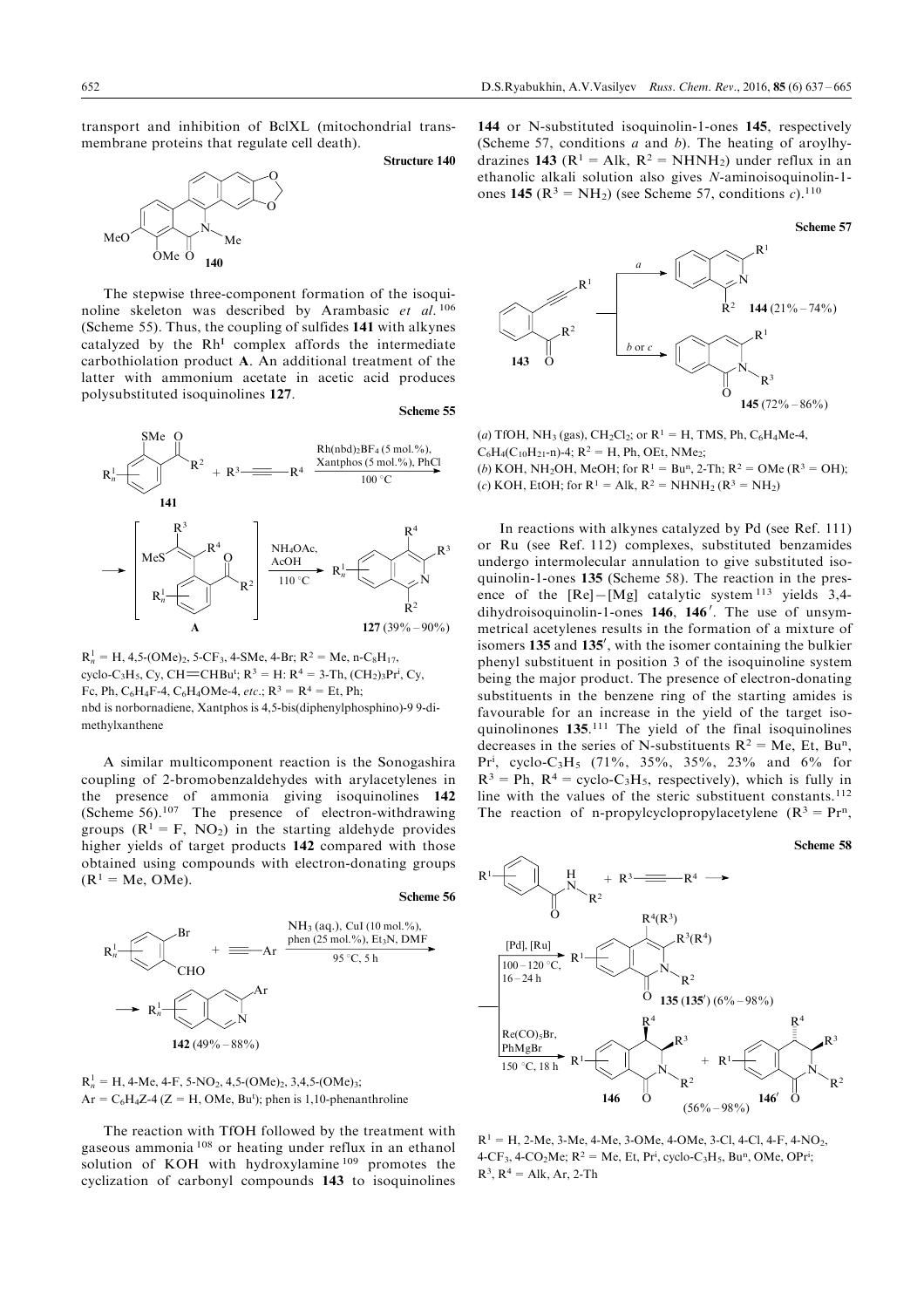$R^4$  = cyclo-C<sub>3</sub>H<sub>5</sub>) with methylbenzamide ( $R^1$  = H,  $R<sup>2</sup> = Me$ ) affords a mixture of 3-cyclopropyl- and 4-cyclopropylisoquinolinones 135, 135 $'$  in a ratio of 2.75 : 1.<sup>112</sup> It was shown that the reaction performed in the presence of the  $[Re]-[Mg]$  binary catalyst gives trans-3,4-dihydroisoquinolinones  $146'$  as the major products at high concentrations of the components in the reaction mixture, $113$  while cis-3,4-dihydroisoquinolinones 146 are generated as the major products in dilute solutions.

A facile method for the synthesis of isoquinolines is based on the intermolecular reaction of 2-alkynyl-substituted arylaldimines promoted by metal complexes or electrophiles. In the presence of Pd catalysts, 2-alkynylarylaldimines 147 undergo cyclization to 4-substituted isoquinolines  $148$  through either cross-coupling with alkenes,  $114, 115$ aryl, allyl, benzyl and alkynyl halides 116, 117 or aryl halides in the presence of carbon monoxide 118, 119 or in the presence of electrophilic agents 120, 121 (Scheme 59).



 $Y = R^3$  or E; E = I, SPh, SC<sub>6</sub>H<sub>4</sub>NO<sub>2</sub>-4, SePh;  $R_n^1 = H$ , 3,4-OCH<sub>2</sub>O, 4,5-OCH2O, 4,5-(OMe)2, 3,4,5-(OMe)3, 4-NMe2, 5-NMe2;  $R^2 = Alk$ , Alkenyl, Ar;  $R^3 = Alk$ , Ar, All, Bn, CO<sub>2</sub>Alk, C(O)NAlk; (a) [Pd], alkene ( $R^3H$ ) or halide ( $R^3X$ ), 70 – 100 °C, 4 – 120 h or EHal,  $25 - 100$  °C,  $0.1 - 72$  h; (b) ArX, CO (1 atm),  $80 - 100$  °C,  $12 - 48$  h;  $X = Cl, Br, I$ 

The reactions of oximes 149 with phenols <sup>122</sup> or silver trifluoromethylsulfide <sup>123</sup> produce isoquinoline derivatives 150 (Scheme 60). In the presence of silver(I) salts, 2-alkynylbenzaldoximes 149 initially undergo cyclization to intermediate isoquinoline N-oxides followed by the reaction of the latter with phenols or  $AgSCF_3$  in the presence of TsCl. In the final step, the isoquinoline system 150 is formed *via* the elimination of the tosyloxy group.

Scheme 60



 $R_n^1 = H$ , 5-Me, 4-OMe, 4,5-(OMe)<sub>2</sub>, 4-F, 5-F, 5-Cl;  $R^2 = Bu^n$ , cyclo-C<sub>3</sub>H<sub>5</sub>, C<sub>6</sub>H<sub>4</sub>Z-4 (Z = H, Me, OMe, F, Cl);  $X = OAr$ , SCF<sub>3</sub>; Ar = C<sub>6</sub>H<sub>4</sub>Y-4 (Y = H, Me, Bu<sup>t</sup>, OMe,  $CO<sub>2</sub>Et, F, Cl$ ),  $C<sub>6</sub>H<sub>3</sub>Me<sub>2</sub>$ -2,6; (a) ArOH or AgSCF<sub>3</sub>, AgOTf (10 mol.%), TsCl (1.5 equiv.),  $25^{\circ}$ C, 1 h

The reaction of substrates  $147$  with  $CF<sub>3</sub> TMS$  catalyzed by silver salts in the presence of acetic acid under mild conditions affords 1-trifluoromethyl-1,2-dihydroisoquinolines  $151$  (Scheme 61).<sup>124</sup> Under similar conditions, the three-component reaction of 2-alkynylbenzaldehyde, primary amines and CF<sub>3</sub>TMS yields related derivatives 151.<sup>124</sup>

#### Scheme 61



 $R<sup>1</sup> = H$ , 5-Me, 3-OMe, 4-F, 5-Cl;  $R<sup>2</sup> = \text{cyclo-C<sub>3</sub>H<sub>5</sub>, Bu<sup>n</sup>,$  $C_6H_4X-4$  (X = H, Me, OMe, F);  $R^3 = B u^t$ , Ph, Bn; (a) CF<sub>3</sub>TMS, AgSbF<sub>6</sub> (5 mol.%), AcOH (1.1 equiv.), MeCN, 25 °C,  $12 - 24 h$ 

The  $Pd(OAc)<sub>2</sub>$ -promoted annulation of imines 152 with alkynes produces isoquinolines  $153$  (Scheme  $62$ ).<sup>125</sup> Unsymmetrical acetylene compounds give a mixture of isomers 153 and  $153'$  with the isomer containing a bulkier substituent [Ph, C $\equiv$ CPh, C $(=\text{CH}_2)$ Me] in position 3 of the isoquinoline system predominating. Terminal acetylenes  $(R^3 = H)$ do not react with imines 152 under similar conditions.<sup>125</sup> In the presence of palladium catalysts, alkyne undergoes only condensation with compound 152 to form intermediate 2-alkynylimine, which is subjected to intramolecular cyclization in the second step after the addition of copper(I) iodide.<sup>126</sup>

Scheme 62



 $X = I$ , Br; R<sup>1</sup><sub>n</sub> = H, 4,5-OCH<sub>2</sub>O, 4-CH = NBu<sup>t</sup>; R<sup>2</sup>, R<sup>3</sup> = H, Alk, Ar,  $Cy, C(=CH<sub>2</sub>)Me, CO<sub>2</sub>Et, CH(Me)OH$ 

In order to demonstrate the synthetic potential of this method, Roesch and Larock <sup>126</sup> prepared the natural isoquinoline alkaloid decumbenine B (154), which had been earlier isolated from the tubers of Corydalis decumbens. This herb is used in traditional Chinese medicine for the treatment of cerebral infarction and rheumatoid arthritis.

# Structure 154



Rhodium and ruthenium complexes catalyze the intermolecular cyclization of alkynes with ketimines 127, 128 155  $(R^2, R^3 = Alk, Ar)$ , arylhydrazones <sup>129, 130</sup>  $[R^2 = Alk, Ar,$  $R^3 = NMe_2$ ,  $NHP(O)(OEt)_2$ , oximes <sup>131</sup> ( $R^3 = OH$ ) or imidines <sup>132</sup> ( $\mathbb{R}^2$  = NHAlk,  $\mathbb{R}^3$  = H) giving isoquinoline deriv-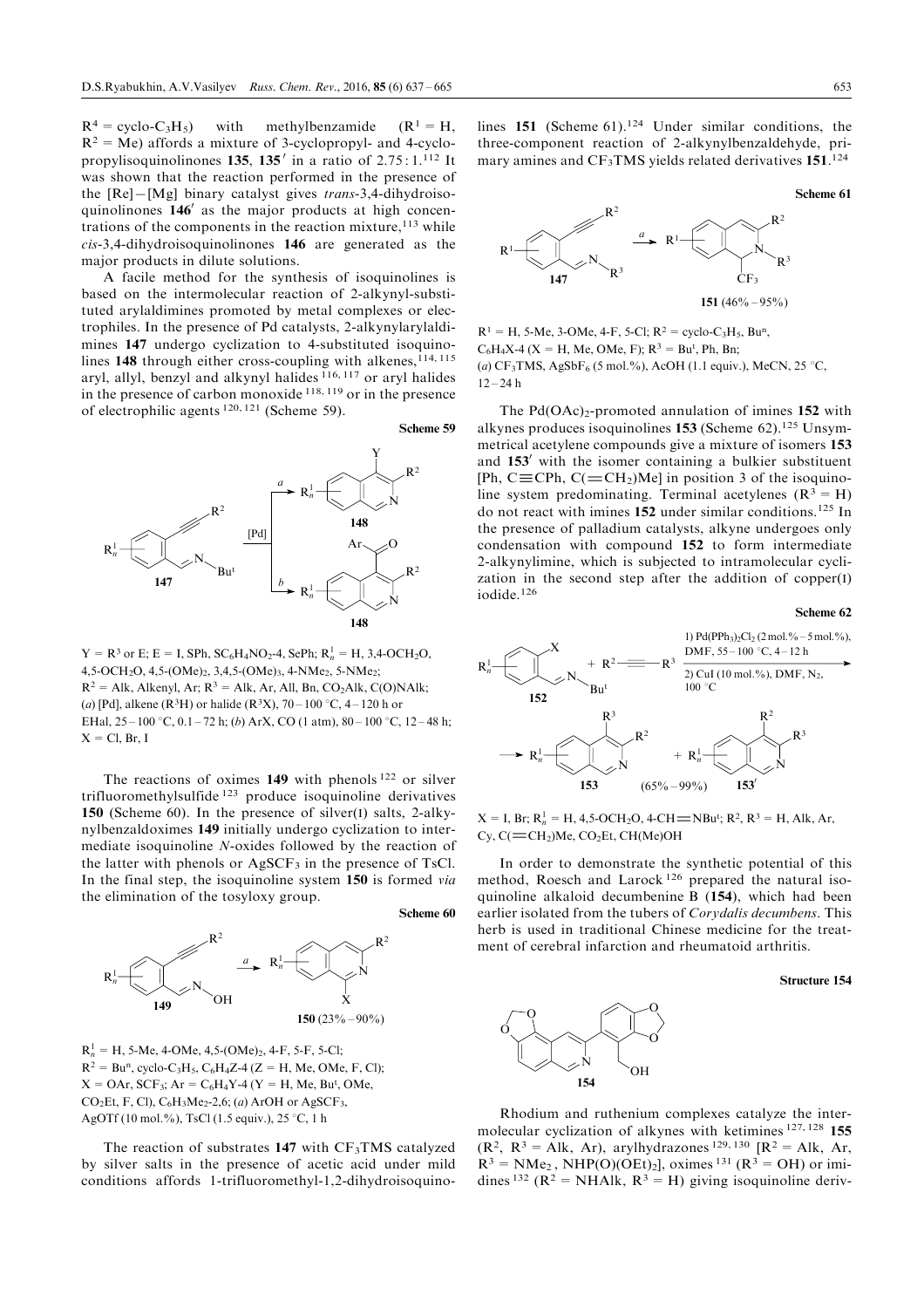

 $R<sup>4</sup>$ 



3,4-Me<sub>2</sub>, 3,4-(OMe)<sub>2</sub>, 3,4-N-butylbenzopyrrolo[b], etc.;  $R^2 = H$ , Me, Et, Bn, Ph, NHAlk, etc.;  $R^3 = H$ , Me, Bu<sup>n</sup>, Bn, C<sub>6</sub>H<sub>4</sub>OMe-4, *N*-ethylcarbazol-3-yl, NMe<sub>2</sub>, NHP(O)(OEt)<sub>2</sub>, OH, etc.;  $R^4$ ,  $R^5$  = Alk, Ar

atives 127 or appropriate isoquinolinium salts 139 (Scheme 63). Li and Ackermann <sup>128</sup> described the synthesis of 1-methylene-1,2-dihydroisoquinolines 156 by the  $[Ru(p\text{-cymene})Cl<sub>2</sub>]$ <sub>2</sub>-promoted annulation of ketimines with acetylenes in air. The reaction of arylhydrazones with internal acetylenes catalyzed by rhodium compounds involves the activation and cleavage of the *ortho*  $C-H$ bond in the aromatic ring followed by the formation of new carbon-carbon and carbon-nitrogen bonds.<sup>129</sup> The distinguishing feature of this reaction is that acetic acid is added in order to protonate the  $R^2 = NMe_2$  group, thus facilitating the elimination of dimethylamine. In similar transformations,<sup>130</sup> the N-diethoxyphosphoryl moiety was used as a leaving group in the staring arylhydrazones 155.

In the presence of the  $Pd(OAc)<sub>2</sub>-H<sub>2</sub>O-camphorsul$ fonic acid (CSA) catalytic system, o-alkynylbenzonitriles 157 undergo oxidative cyclization to isoquinolinediones 158 (Scheme  $64$ ).<sup>133</sup> Under the reaction conditions, the triple bond is oxidized to the  $\alpha$ -diketo moiety, while the nitrile group is hydrated to the amide group, resulting in the formation of intermediate A, which undergoes the intramolecular cyclization to compound 158.

The oxidative cyclization of aromatic nitriles with internal alkynes in the presence of the complex  $\lceil \text{Ru}(p\text{-}\text{cyme-}) \rceil$ ne)<sub>2</sub>Cl<sub>2</sub>] yields substituted isoquinolin-1-ones.<sup>134</sup> Acetic acid promotes hydrolysis of nitrile to benzamide and is involved in the regeneration of  $Cu(OAc)_2$ . The reaction of  $o$ -halobenzonitriles with diphenylacetylene in the presence of methyl triflate (MeOTf) produces fused indeno[1,2-c]dihydroisoquinoline.<sup>135</sup>

The Pd(OAc)<sub>2</sub>-catalyzed intermolecular annulation of indole 159 with tert-butylamine affords fused dihydroisoquinolines  $160$  (Scheme 65).<sup>53</sup> The first step involves the



 $R_n^1 = H$ , 5-OMe, 4,5-(OMe)<sub>2</sub>, 4,5-OCH<sub>2</sub>O; R<sup>2</sup> = H, 4-Me, 4-OMe, 2-OMe, 4-Cl, 4-NO<sub>2</sub>

condensation of amine with compound 160 at the aldehyde group to form imine followed by the oxidative addition of  $Pd<sup>0</sup>$  to the halogen atom to form intermediate A. The intramolecular cyclization at the triple bond through the  $exo$ -dig addition produces vinylpalladium species **B**, which is finally transformed into pentacyclic system 160.

A special group of reactions comprises condensation reactions of nitrogen-containing heterocyclic compounds with terminal and internal alkynes giving fused isoquinolines  $136 - 141$  or their salts  $142, 143$  (Scheme 66). Arylbenzimidazoles,<sup>136, 137, 142</sup> arylpyrazoles,<sup>138, 139</sup> arylpyridines,<sup>142, 143</sup> 3-arylisoquinolones  $140$  and quinazolinones,  $141$  as well as

#### Scheme 65



 $R = Bu^n$ , Ph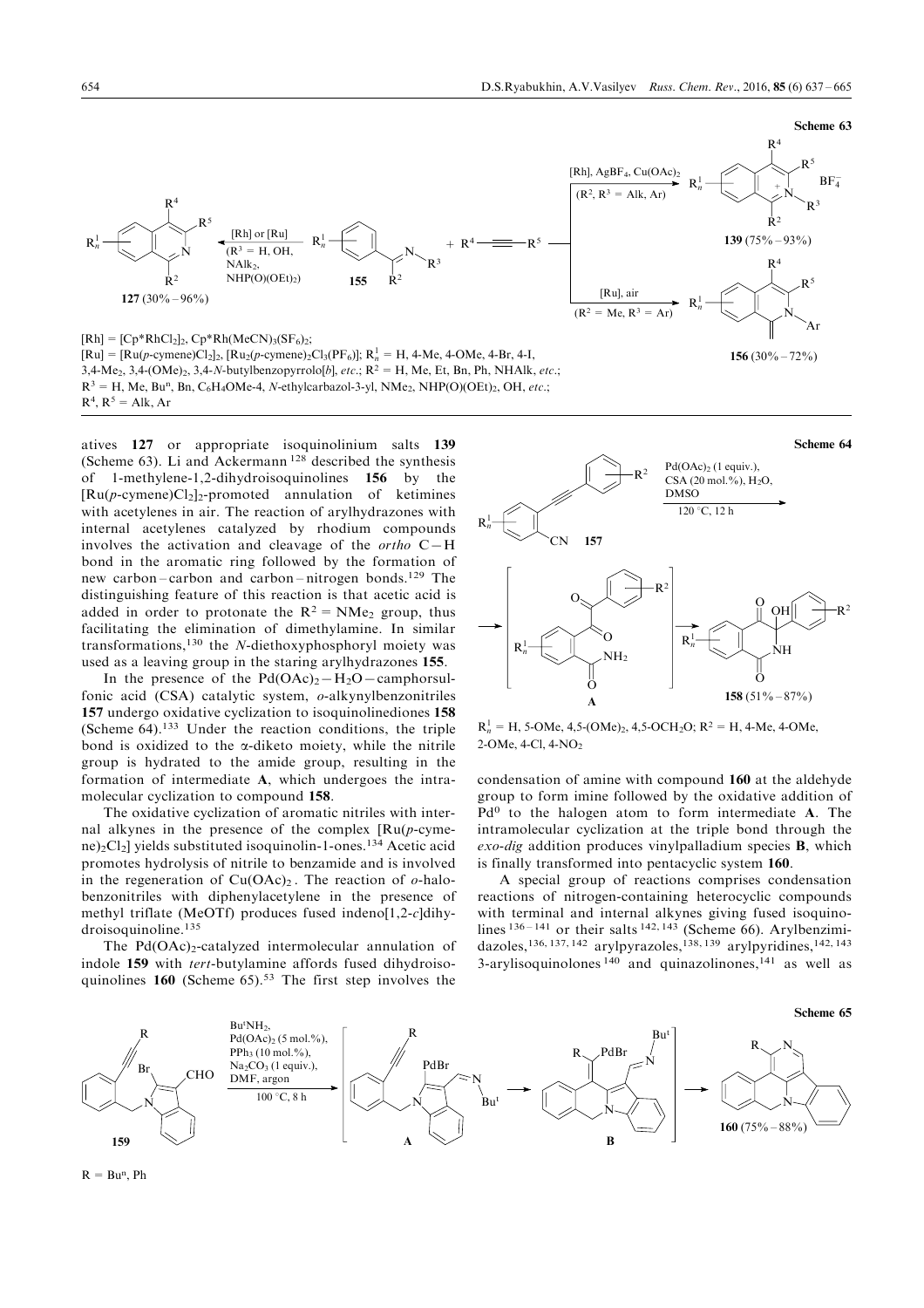<span id="page-18-0"></span>various oxazoles and thiazoles,<sup>142</sup> are involved in such reactions catalyzed by Pd, Rh and Ru complexes.



 $R<sup>1</sup> = H$ , 2-Me, 3-Me, 4-Me, 3,5-Me<sub>2</sub>, 4-Bu<sup>t</sup>, 4-OMe, 4-Ac, 4-F, 4-Cl, 4-Br, 4-NMe<sub>2</sub>, 2,5-(OMe)<sub>2</sub>, 2,3-benzo, *etc.*;  $R^2 = H$ , Br, Alk, Ar, CO<sub>2</sub>Alk;  $R<sup>3</sup> = 2-Th$ ,  $(CH<sub>2</sub>)<sub>3</sub>OBz$ , Alk, Ar; Het is pyrazole, imidazole, pyridine, pyrimidine, 1,2-oxazole and other, including benzannulated, heterocycles; (a) Pd(OAc)<sub>2</sub>, K<sub>2</sub>CO<sub>3</sub>, or [Rh], or [Ru], 85 – 130 °C, 12 – 24 h

The annulation of  $o$ -alkynylbromobenzenes 161 with pyrazoles catalyzed by copper(I) compounds produces pyrazolo[5,1-a]isoquinolines  $162$  (Scheme 67).<sup>144</sup> The best result was achieved when the starting compounds contained an electron-withdrawing group  $(R^2 = Cl)$  in the second aromatic ring. Similar reactions of terminal or alkyl-substituted acetylenes produce isoquinolines 162 only in trace amounts.

#### Scheme 67

Scheme 66



 $R<sup>1</sup> = H$ , 4-Cl, 5-Me;  $R<sup>2</sup> = H$ , Me, Bu<sup>t</sup>, OMe, Cl;  $R<sup>3</sup> = H$ , Alk, Ar;

$$
L = \underbrace{\int_{\text{E}t}^{Et} \underbrace{\int_{\text{V} \text{Y} \text{Y}}^{+} \text{E} \text{I}}_{\text{E}t}}_{Et} \text{E}
$$

An analysis of published data demonstrates that the isoquinoline skeleton can be constructed by means of reactions of alkynes with substituted benzylamines, benzoic acid amides, aryl ketone imines or nitrogen-containing heterocycles catalyzed by Pd, Rh and Ru complexes. The range of the synthesized functional isoquinoline derivatives can be substantially extended using Brønsted or Lewis acids, as well as various electrophilic reagents.

### IV. Synthesis of coumarins

The present section is devoted to methods of synthesis of coumarins from acetylene compounds based on reactions catalyzed by complexes of different metals and those promoted by electrophilic reagents. The coumarin system can be constructed by means of intramolecular transformations of aryl acetylenecarboxylates and by intermolecular reactions of phenols with acetylenecarboxylic acids (or their esters) or with alkynes through the carbonylation in the presence of carbon monoxide.

The cyclization of aryl propynoates 163 catalyzed by Pd,<sup>41</sup> Pt,<sup>19, 145</sup> Au complexes,<sup>20, 44, 146-148</sup> as well as by  $FSO<sub>3</sub>H$  (see Ref. 149) or AlCl<sub>3</sub>, AlBr<sub>3</sub> (see Ref. 149) produces coumarins 164 (Scheme 68).





 $R_n^1 = H$ , 2-Me, 3,5-Me<sub>2</sub>, 4-Bu<sup>t</sup>, 4-Ph, 4-Br, 3-NEt<sub>2</sub>, 4-OMe, 3,4,5-(OMe)<sub>3</sub>, 3,4-benzo, *etc.*;  $R^2 = H$ , Me, Et, Bu<sup>t</sup>, TMS,  $(CH<sub>2</sub>)<sub>3</sub>OTBS, CO<sub>2</sub>Me, Ph, C<sub>6</sub>H<sub>4</sub>Me-4, C<sub>6</sub>H<sub>3</sub>(OMe)<sub>2</sub>-3,5,$ 2-methoxy-1-naphthyl, etc.

The PtCl4-catalyzed reactions of esters 163 were applied to synthesize various pyrrolocoumarins and octahydroquinolysinocoumarins, e.g., compounds 165 and 166 (in 93% and 91% yields, respectively).<sup>145</sup> The latter compound was synthesized in order to be subsequently transformed into ammonium derivative 167 (Scheme 69), which is applied as a fluorescent false neurotransmitter in studies of the brain activity. In the cited study, $145$  it was also demonstrated that the gold(I)-based catalytic system  $-\text{Au}(\text{PPh}_3)$ Cl  $(5 \text{ mol.}\%)-AgSbF_6$  (5 mol.%) (25 °C, 10 min) — is efficient in the synthesis of compounds 165 and 166.



The intramolecular cyclization of aryl esters 163 shown in Scheme 68 provides a quite general approach to the synthesis of substituted coumarins. This method is suitable for the preparation of new derivatives using the additional insertion of substituents at the triple bond followed by cyclization of the resulting intermediates (Scheme 70). For instance, silver salts catalyze the radical cyclization of esters 163 in the presence of phosphine oxides or phosphonates giving 3-phosphorylated coumarins  $168$  [Y = P(O)(OEt)<sub>2</sub> and  $P(O)Ph_2$ ] (see Scheme 70).<sup>150</sup> Copper salts promote the direct trifluoromethylation of the triple bond in molecules 163 and subsequent cyclization to 3-trifluoromethyl-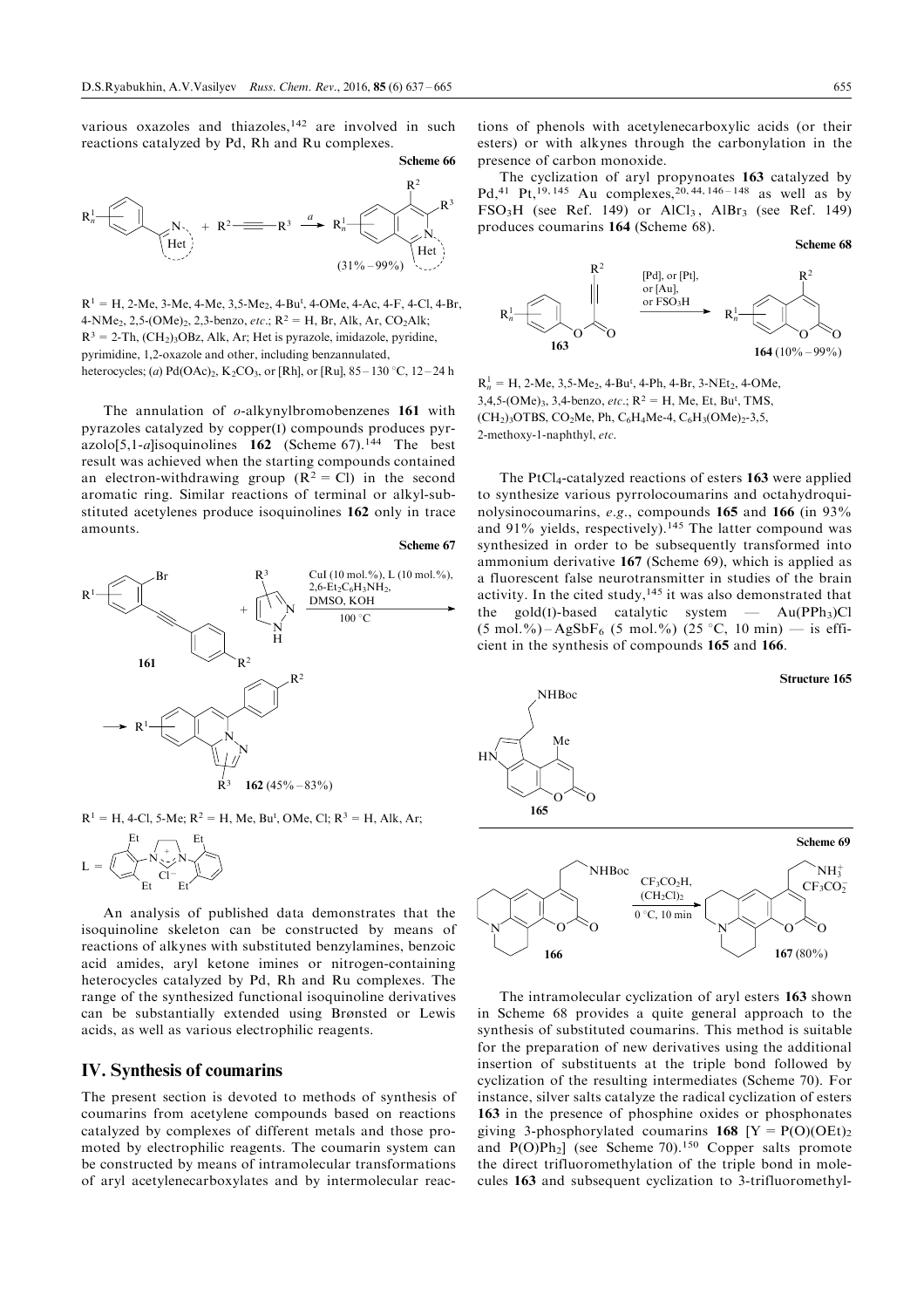

 $R<sup>1</sup> = H$ , 3-Me, 4-Me, 2-Bu<sup>t</sup>, 4-Bu<sup>t</sup>, 4-F, 4-Cl, 4-Br, 4-I, 4-OMe, 4-OPh, etc.;  $R^2 = H$ , Me, Bu<sup>n</sup>, n-C<sub>5</sub>H<sub>11</sub>, Ph, C<sub>6</sub>H<sub>4</sub>Me-4, C<sub>6</sub>H<sub>4</sub>OMe-4,  $C_6H_4Me-2$ ,  $C_6H_4Cl-4$ ,  $C_6H_4CF_3-3$ , etc.

| Reagent                                                                                                                                            | Catalyst                                                   | Y               | Yield of<br>168 $(\% )$ | Ref. |
|----------------------------------------------------------------------------------------------------------------------------------------------------|------------------------------------------------------------|-----------------|-------------------------|------|
| $HP(O)R_2^3$<br>$(R3 = OMe, OEt)$<br>$OBu^i$ , $Ph$ )<br>CF <sub>3</sub>                                                                           | $Ag_2CO_3$ ,<br>$Mg(NO3)2$ .<br>$\cdot$ 6 H <sub>2</sub> O | $P(O)R_2^3$     | $47 - 90$               | 150  |
|                                                                                                                                                    | Cu(OAc) <sub>2</sub><br>$K_2CO_3$                          | CF <sub>3</sub> | $26 - 70$               | 151  |
| $R^3$ $X$ $X$ $R^3$<br>$(X = Se: R^3 = Bu^n)$<br>Ph, $C_6H_4Me-2$ ,<br>$C_6H_4Me-4$ , $C_6H_4Cl-4$ ,<br>$C_6H_4CF_3-3$ ; $X = Te$ ,<br>$R^3 = Ph$  | [Fe]                                                       | $XR^3$          | $41 - 96$               | 152  |
| $R^3$ SO <sub>2</sub> NHNH <sub>2</sub><br>$(R^3 = Ph, C_6H_4Me-4,$<br>$C_6H_4F-4$ , $C_6H_4Cl-4$ ,<br>$C_6H_4Br-4$ , $C_6H_4CF_3-2$ ,<br>$2-Naph$ | $Bu_4^nNI$                                                 | $SO_2R^3$       | $60 - 94$               | 153  |

coumarins 168 (Y = CF<sub>3</sub>).<sup>151</sup> A combination of iron(III) chloride and organic diselenide or ditelluride was utilized for the cyclization of esters 163 to 3-selenyl- or 3-telluryl-2H-coumarins 168 (Y = SeAlk, SeAr, TeAr).<sup>152</sup> Wei et al.<sup>153</sup> proposed a combined procedure for the sulfonation of esters 163 with sulfonyl hydrazides followed by their cyclization to 3-sulfonylcoumarins  $168 (Y = SO<sub>2</sub>Ar)$  in the presence of tetra-n-butylammonium iodide.

Such tandem reactions of aryl butynoates 169 with arylboronic acids produced coumarins 170 and dihydrocoumarins 171 (Scheme 71).<sup>154</sup> The reactions were performed using the same cationic palladium complex  $[Pd(dppp)(H_2O)_2]^2$ <sup>+</sup> but different counterions (A<sup>-</sup>). Thus, compounds 170 are selectively formed in the case of  $TfO^-$ , whereas  $BF_4^-$  provides the exclusive formation of compounds 171. Han and Lu <sup>154</sup> suggested that in the presence of  $TfO^-$ , the reaction initially also generates dihydrocoumarins 171, which are isomerized to coumarins 170 in the presence of catalytic amounts of TfOH that is formed through the decomposition of the catalyst.

Coumarins can also be synthesized by the intermolecular reaction of phenols with acetylenic aldehydes, $155 - 157$ acids  $158, 159$  and their esters.  $41, 158, 160 - 166$  Bode's team  $155 - 157$  developed a general strategy for the construction of pyran rings based on N-heterocyclic carbene-catalyzed reactions of conjugated acetylenic aldehydes with enols (Scheme 72). In this process, triazolium salt 172 serves as a source of the aminocarbene species that reacts with arylpropynal to form the acyltriazolium salt, and the adduct that is formed by the latter salt with the enol component



 $R = H$ , 4-Me, 4-Br, 4-Cl, 6-OMe, etc.; Ar = Ph, C<sub>6</sub>H<sub>4</sub>X-4  $(X = Me, Ph, F, OMe)$ , C<sub>6</sub>H<sub>4</sub>Me-3, 2-Naph; dppp = Ph<sub>2</sub>P(CH<sub>2</sub>)<sub>3</sub>PPh<sub>2</sub>



Scheme 71



 $R_n^1 = H$ , 3-Me, 4-Me, 3,4-Me<sub>2</sub>, 3,5-Me<sub>2</sub>, 3-OMe, 4-OMe, 3,5-(OMe)<sub>2</sub>, 4-Br, 3,4-benzo, 3,4-OCH<sub>2</sub>O, 3-OH, 3-OH-5-OMe, etc.;  $R^2 = H$ , Alk, Ar,  $(CH_2)_2OCO_2Et$ ,  $(CH_2)_2CN$ ,  $CO_2Et$ ;  $X = H$ , OH, OAlk;  $\rightarrow$ 

$$
172 = \begin{matrix} 1 & 1 \\ 1 & 1 \end{matrix}
$$

undergoes the Claisen rearrangement to the target products.<sup>155</sup>

The synthesis of coumarins catalyzed by Pd compounds (see Scheme 72) starting from esters and phenols containing electron-donating substituents was developed in the late 1990s-early 2000s by the research teams headed by Trost  $160 - 162$  and Fujiwara.<sup>41, 163-165</sup> This method was used to construct rings B from the appropriate alkynes and phenols as a step in the synthesis of analogues of biologically active natural coumarin derivatives: xanthoxyletin  $(173)$  and alloxanthoxyletin  $(174)$ , <sup>161</sup> as well as calanolides A and B  $(175a,b)$ .<sup>162</sup>

Phenols containing one or two additional hydroxy or methoxy groups are activated as  $\pi$ -nucleophiles to an extent that they react with propionic acid  $(X = OH)$  to form coumarins even upon boiling in water in the absence of catalysts (see Scheme 72).<sup>159</sup> This approach was employed to synthesize a series of pyranocoumarins, including the antibacterial drugs alloxanthoxyletin (174) and 5-methoxyseselin (176).<sup>159</sup>

The research group headed by Larock 70, 167, 168 found that palladium acetate catalyzes the annulation of  $o$ -iodophenols and alkynes that is accompanied by carbonylation and gives the coumarin system (Scheme 73). The reactions of unsymmetrical acetylenes produce mixtures of regioisomers, the ratio and yield of which depend mainly on the bulkiness of the  $\mathbb{R}^2$  and  $\mathbb{R}^3$  substituents in the starting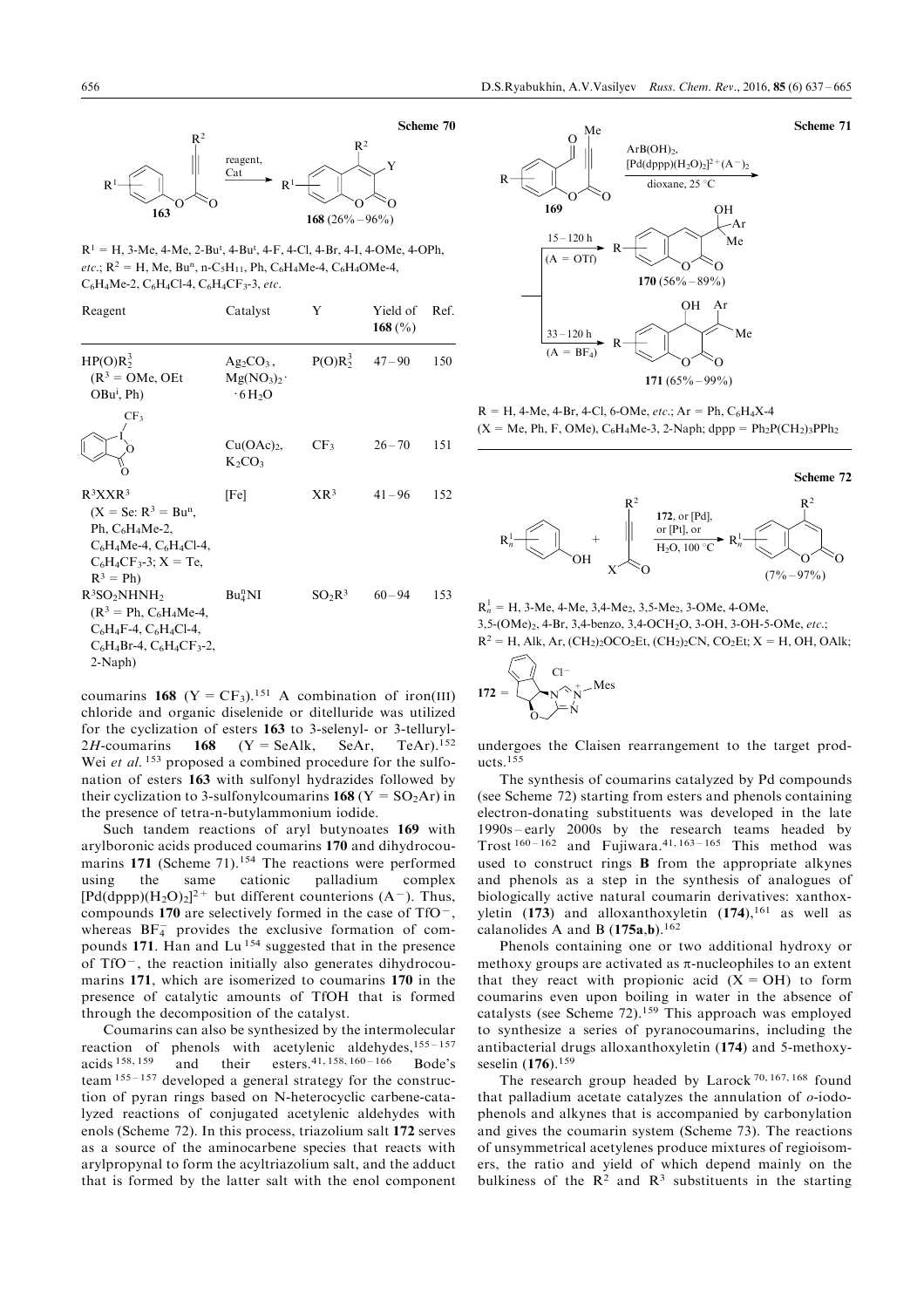

 $R<sup>1</sup> = H, R<sup>2</sup> = OH (a); R<sup>1</sup> = OH, R<sup>2</sup> = H (b)$ 

alkyne. An increase in the volume of these substituents (Pri, Bu<sup>t</sup> ) causes a decrease in the yield of the target coumarins and results in the predominant formation of the regioisomer containing a bulkier substituent in position 3 of the coumarin ring.<sup>168</sup> Terminal alkynes produce coumarins in lower yields as compared to internal alkynes.<sup>70</sup> These reactions give 3-substituted isomers as the major reaction products. The exclusive formation of 3-substituted isomers is observed in the reactions of phenyl- and silyl-substituted acetylenes  $(R^3 = H: R^2 = Ph, TMS, SiEt_3, SiPr_3^i)$ , while alkylacetylenes ( $\mathbb{R}^3 = H: \mathbb{R}^2 = Bu^n$ , n-C<sub>8</sub>H<sub>17</sub>) give mixtures of regioisomers, with 3-substituted coumarin predominating.

#### Scheme 73



 $R_n^1 = H$ , 4-OMe, 5-OMe, 4-Ac, 4-CO<sub>2</sub>Et, 5-CO<sub>2</sub>Me, 3,4-benzo, 5,6-naphthoquino;  $R^2$ ,  $R^3$  = Alk, Ar, SiAlk<sub>3</sub>, CH<sub>2</sub>OBn, CO<sub>2</sub>Et, CH<sub>2</sub>OMe, Bz, Ac; R<sup>2</sup> = H: R<sup>3</sup> = Alk, Ar, SiAlk<sub>3</sub>

A series of anthrapyranones, which are of great importance as antitumour and antibacterial drugs, was synthesized by the carbonylation (CO pressure  $\sim$  20 atm) from 1-hydroxy-2-iodo-substituted anthraquinones and terminal alkynes (see Scheme 73).<sup>169</sup>

Gabriele et al.<sup>170</sup> reported the PdI<sub>2</sub>-catalyzed addition of two CO molecules to the triple bond in the synthesis of 3-substituted coumarins from phenols containing hydroxypropargyl substituents in the ortho position (e.g., coumarin 177 from phenol 178; Scheme 74).



In addition to the above-described types of reactions intended to construct the coumarin ring, a number of examples of the synthesis of these heterocycles are available in the literature. Thus, copper(I) acetate promotes the transformation of esters 179 containing the MOM-protected phenolic hydroxy group and arylboronic acids to 4-arylcoumarins (Scheme  $75$ ).<sup>171</sup> The reaction involves two steps. In the first step, the triple bond of boronic acid undergoes syn-hydroarylation. Then the MOM protecting group is removed by treatment with hydrochloric acid under reflux, resulting in cyclization to coumarin. A series of coumarins analogous to natural compounds (in the product,  $R^1$ ,  $R^2 = OH$ , OMe) was synthesized based on MOMprotected derivatives 179.





 $R_n^1 = H$ , 4-OMOM, 4,6-(OMe)<sub>2</sub>, 4-OMe-5-OMOM;  $R_m^2 = H$ , 2-Me, 3-Me, 4-Me, 4-Cl, 4-I, 4-OMe, 4-OH, 3-NO<sub>2</sub>, 3,4-benzo

The microwave (MW)-mediated CpRu(cod)Cl-catalyzed reaction can be applied to construct the benzene ring from three acetylene moieties (two from ester 180 and one from hex-1-yne) in benzocoumarins  $181$  and  $182$  (Scheme  $76$ ).<sup>172</sup> Regioisomer 181 is produced as the major product.



 $(181 + 182: 31\% - 81\%; 181: 182 \text{ of } 95: 5 \text{ óo } 76: 24)$ 

 $R = H$ , Me, TMS;  $Cp = \eta^5 - C_5H_5$ 

In the presence of the  $Ni(cod)_{2} - MAD$  catalytic system, o-cyanoaryl arenecarboxylates 183 react with internal alkynes to form coumarins (Scheme 77).<sup>173</sup> The cocatalyst MAD proved to be more efficient than other Lewis acids [AlMe<sub>3</sub>, BPh<sub>3</sub>, B( $C_6F_5$ )<sub>3</sub>]. Unsymmetrical alkynes give a mixture of isomers, in which coumarin containing a bulkier substituent (Pr<sup>i</sup>, TMS, Ph) in position 4 predominates. Nakai et  $al$ .<sup>173</sup> suggested that this catalytic system causes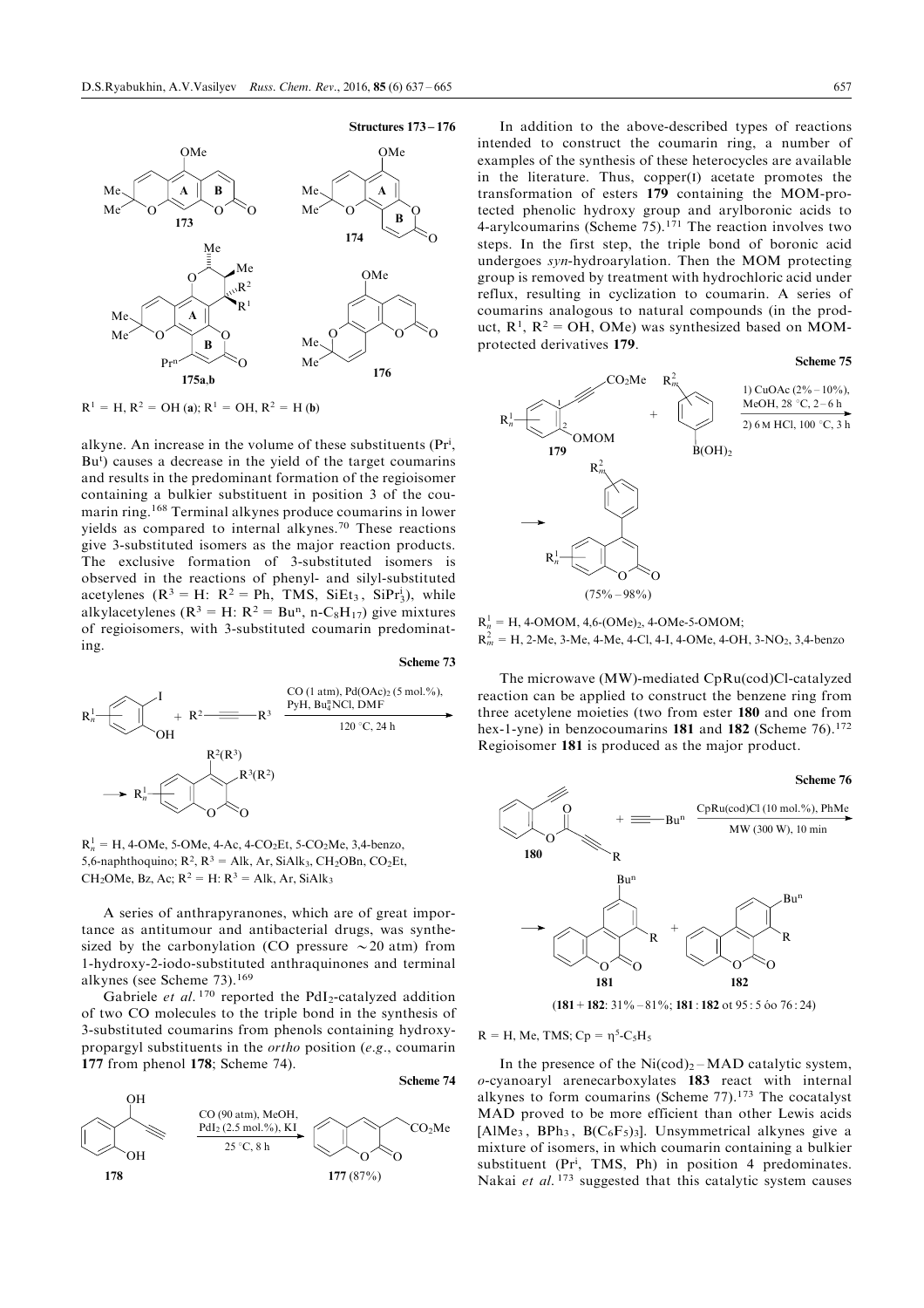<span id="page-21-0"></span>the insertion of alkyne at the  $C_{\text{arom}}-CN$  bond followed by the elimination of the ArCN molecule and cyclization to coumarin.



 $Ar = Ph, C_6H_4X-4 (X= Me, OMe, NMe_2, CF_3), C_6H_2Me_3-2,4,6;$  $R<sup>1</sup> = H$ , 2-Me, 3-OMe, 4-OMe, 3-F, 3-CF<sub>3</sub>;  $R<sup>2</sup> = R<sup>3</sup> = Pr<sup>n</sup>$ , Ph;  $R^2 = Me$ :  $R^3 = Pr^i$ , n-C<sub>5</sub>H<sub>11</sub>, TMS;  $R^2 = Pr^n$ :  $R^3 = (CH_2)_2$ OMe, Ph

In terms of the mechanism of the above-considered reactions giving coumarins, PtII, PtIV, AuI and AuIII complexes often act as Lewis acids. They are coordinated at the triple bond of alkynes thus providing electrophilic activation of the latter, which promotes subsequent intra- or intermolecular reactions with phenols.

# V. Synthesis of isocoumarins

ortho-Alkynyl-substituted benzoic acids or their esters are precursors of isocoumarins in intramolecular transformations. Intermolecular reactions giving isocoumarins can be accomplished using alkynes along with benzoic acids, their esters and substituted phthalic anhydrides.

The Rh<sup>III</sup> complex-catalyzed reaction of benzoic acids with internal alkynes affords isocoumarins 184 (Scheme 78).<sup>174–176</sup> Ruthenium complexes can also catalyze the aerobic oxidative cyclization of aromatic acids with alkynes (see Scheme 78).<sup>177</sup> With unsymmetrical alkynes, a mixture of isomeric isocoumarins 184 is produced, with the isomer containing a bulkier substituent in position 3 of the heterocyclic system predominating. As a follow up of this study,<sup>174</sup> Shimizu et al. <sup>175</sup> synthesized 8-amino-substituted isocoumarins 184  $(R<sup>1</sup> = 2-NHAr)$  from 2-aminobenzoic acids and alkynes in the presence of a dimeric Rh complex. In the solid state, these isocoumarins exhibit fluorescence properties.

 $R_n^1$ n  $CO<sub>2</sub>H$ +  $R^2$  -  $R^3$ O O  $R^2(R^3)$  $R^3(R^2)$ 184  $(52\% - 95\%)$  $R_n^1$ n a

Scheme 78



The rhodium complex-catalyzed reaction of 1-benzoylpyrrolidines 185 with propargyl alcohols yields dihydroisocoumarins 186 (Scheme 79).<sup>178</sup> The use of enantiomerically pure propargyl alcohols enables the synthesis of appropriate optically active lactones 186.

#### Scheme 79



 $R_n^1 = H$ , 4-Me, 3,4-Me<sub>2</sub>, 4-Ph, 4-OMe, 4-Cl, 4-Br, 3-F, 3-Cl, 3,4-OCH<sub>2</sub>O, 3,4-benzo;  $R^2 = R^3 = H$ , Me;  $R^3 = H$ :  $R^2 = Me$ , Et, Ph;  $Ar = Ph, C_6H_4X - 4 (X = Me, Bu^t, OMe, CF_3, Cl, Br, CN, CO_2Me),$  $C_6H_4Y-3$  (Y = Me, OMe, F),  $C_6H_3Me_2-2,5$ 

The coupling of phthalic anhydrides with alkynes giving isocoumarins can be accomplished using the nickel complex  $Ni(cod)_2$  in the presence of  $ZnCl_2$  as the cocatalyst (Scheme 80), $179$  the reactions with unsymmetrical alkynes giving rise to a mixture of regioisomeric products.

Scheme 80



 $R_n^1 = H$ , 3-Me, 4,5-benzo;  $R^2 = Pr^n$ :  $R^3 = Pr^n$ ,  $CH_2OMe$ ;  $R^2 = Me$ :  $R^3 = Pr^i$ , n-C<sub>5</sub>H<sub>11</sub>, TMS;  $R^2 = Ph$ :  $R^3 = Ph$ , TMS

The isocoumarin skeleton can also be constructed by the intermolecular reaction of  $o$ -halobenzoic acids  $180 - 183$  or their esters <sup>184</sup> with alkynes (Scheme 81). The  $Pd(OAc)<sub>2</sub>$ promoted annulation of methyl o-iodobenzoates with internal acetylenes proceeds through the formation of vinylpalladium intermediates, which give final isocoumarins after a series of transformations.<sup>184</sup> Copper(II) chloride catalyzes similar intermolecular cyclization.<sup>181</sup> Terminal alkynes react with  $o$ -iodobenzoic acids to form substituted isocoumarins in the presence of the  $10\%$  Pd/C-Et<sub>3</sub>N- $CuI-PPh<sub>3</sub>$  catalyst system <sup>180</sup> or under microwave irradiation conditions <sup>182</sup> (see Scheme 81). This process involves the Sonogashira reaction giving intermediate 2-alkynylbenzoic acids followed by their 6-endo-dig cyclization to isocoumarins.<sup>180, 182</sup> Subramanian et al.<sup>180</sup> noted that ethanol should be used as the solvent for the regioselective synthesis of isocoumarins. In DMF, dioxane, isopropyl or tert-butyl alcohol, the reaction produces a mixture of isocoumarin and 3-substituted phthalide. For the microwave-assisted reaction,<sup>182</sup> DMF is a suitable solvent. In this case, the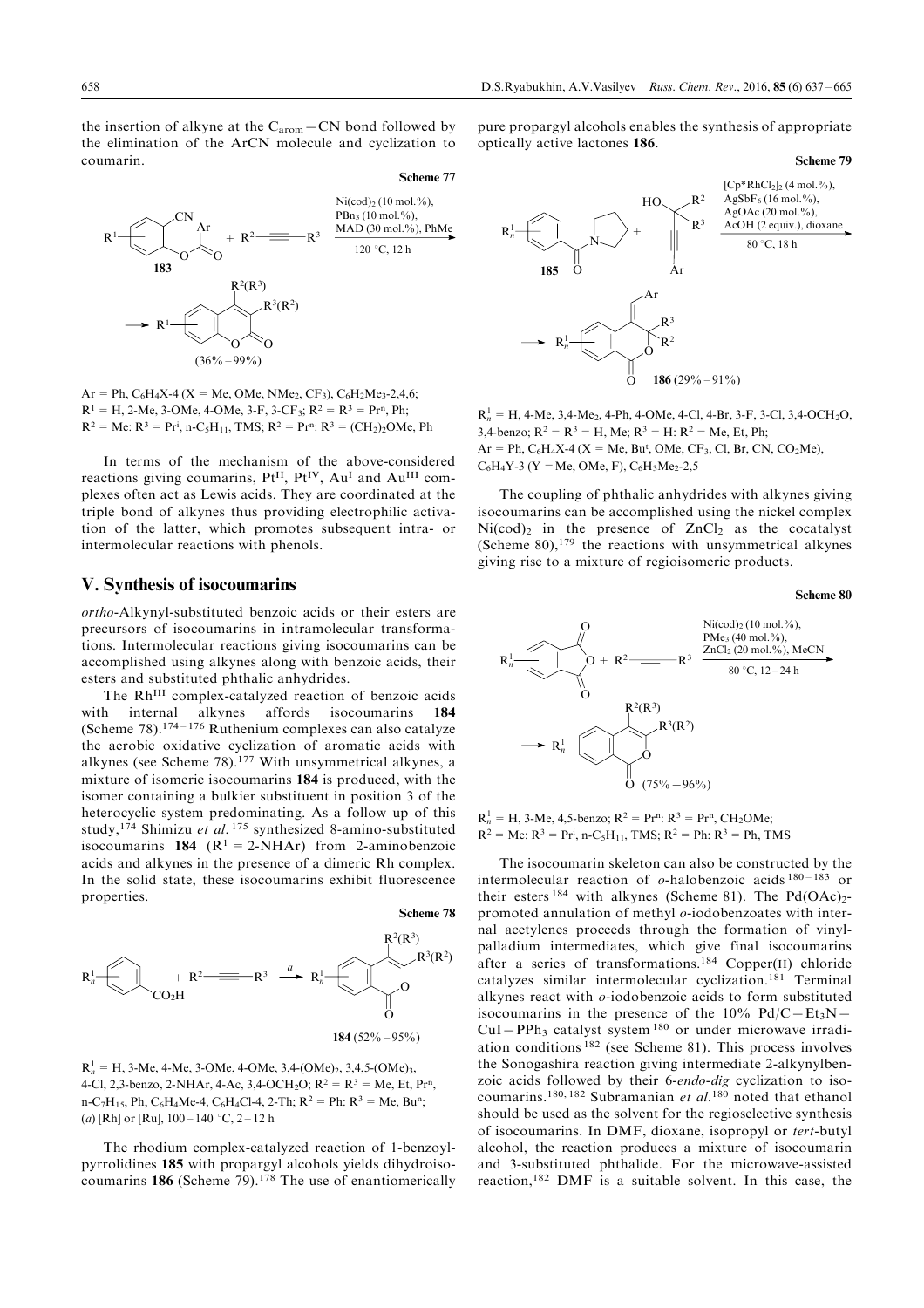treatment time decreases to 10 min. Wang et  $al$ <sup>182</sup> demonstrated that the thermal treatment leads to a 48-fold increase in the reaction times  $(i.e., to 8 h)$  at the same catalyst loading  $(10 \text{ mol.}\% \text{ CuI}, 20 \text{ mol.}\% \text{ PPh}_3)$ , 1.5 equiv. K2CO3). 2-Iodo-3-nitrobenzoic acid is involved in the Castro-Stephens reaction with copper acetylides to form isocoumarins.<sup>183</sup>

### Scheme 81



 $R_n^1 = H$ , 3-Me, 5-Me, 3-OMe, 4,5-(OMe)<sub>2</sub>, 5-Cl, 3-NO<sub>2</sub>, 5-NO<sub>2</sub>, etc.;  $X = H$ , Me, Et, Pr<sup>i</sup>, Bu<sup>t</sup>, etc.; R<sup>2</sup>, R<sup>3</sup> = Alk, Ar, SiAlk<sub>3</sub>; R<sup>2</sup> = H:  $R<sup>3</sup> = CMe<sub>2</sub>OH$ , CHMeOH, (CH<sub>2</sub>)<sub>2</sub>OH, (CH<sub>2</sub>)<sub>3</sub>OH, CH<sub>2</sub>CHMeOH, TMS, Ph;  $R^2 = R^3 = CO_2Me$ ;  $R^2 = Cu$ ,  $R^3 = Ar$ 

Using a similar methodology, Iaroshenko et al. <sup>185</sup> developed a procedure for the modification of 4-chloro-3 formylcoumarins 187 based on the palladium complexcatalyzed reaction of these compounds with terminal acetylenes giving fused isocoumarin systems 188 (Scheme 82). This process involves the Sonogashira reaction giving intermediate A followed by its intermolecular condensation with the 1,3-dicarbonyl derivative yielding target compounds 188.



 $R<sup>1</sup> = Alk, Ar; R<sup>2</sup> = Me, OMe, OEt, OPr<sup>i</sup>, OBu<sup>t</sup>, OAll$ 

Below, we consider methods of synthesis of isocoumarins based on the annulation of  $o$ -alkynyl-substituted benzoic acids and enediynes.

The intramolecular 6-endo-dig cyclization of o-alkynylsubstituted benzoic acids and their esters affords isocoumarins 189 (Scheme 83).<sup>183, 186-191</sup> This reaction is not selective and often gives, apart from isocoumarin 189, side products.186, 187, 190, 191 Thus, the presence of bulky groups  $(R<sup>1</sup> = Bu<sup>t</sup>$ , Ph, TMS) at the triple bond interferes with the  $Pd(MeCN)_2Cl_2$ -catalyzed 6-*endo-dig* cyclization and results in the additional formation of phthalides through the 5-exodig ring closure.<sup>186</sup> Transformations promoted by copper(II) halides and  $Cy<sub>2</sub>NH·HX$  yield, in addition to halo-substituted isocoumarins 189, nonhalogenated products. The solid-phase synthesis of isocoumarin derivatives from acetylenes attached to a polymer support via an ester linkage additionally produces the appropriate phthalide depending on the nature of the electrophilic reagent and the  $R<sup>1</sup>$ substituent at the triple bond.<sup>190</sup> Under iodine-mediated reaction conditions, polymethoxy-substituted esters in acetonitrile give the Kucherov reaction product in the presence of water.<sup>191</sup> In some works, substituted isocoumarins were selectively synthesized via cyclization, which is microwaveassisted and mediated by  $p$ -toluenesulfonic acid (PTSA),<sup>188</sup> promoted by strong electrophiles <sup>189</sup> or by mercury(II) salts in the presence of sulfuric acid.<sup>183</sup> The microwave irradiation makes it possible to substantially reduce the reaction time and extend the range of reacting substrates.<sup>188</sup>

Scheme 83



 $E = H$ , I, Br, Cl, SC<sub>6</sub>H<sub>4</sub>NO<sub>2</sub>-4, SePh; R<sup>1</sup> = Alk, Ar, SiAlk<sub>3</sub>,  $(CH_2)_nOH$  ( $n = 1, 3, 4$ ), 3-Th,  $(CH_2)_3CO_2H$ ,  $(CH_2)_4CN$ ;  $R_n^2 = H$ , 3-Me, 4-Me, 6-Me, 3-OMe, 5-OMe, 3,4-benzo, 5,6-OCH<sub>2</sub>O, 5-F, 5-Cl, 4-CO<sub>2</sub>Me, 3-NO<sub>2</sub>, 5-NO<sub>2</sub>, etc.;  $R^3 = H$ , Alk or  $4\text{-CH}_2\text{C}_6\text{H}_4\text{OCH}_2\text{C}_6\text{H}_4\text{-PS}$  (PS is polystyrene); (a) [Pd], or  $CuX_2 + Cy_2NH \cdot HX$  (X = Cl, Br), or electrophiles, or PTSA, MW, or HgSO<sub>4</sub>, H<sub>2</sub>SO<sub>4</sub>; electrophiles: ICl, I<sub>2</sub>,  $4$ -O<sub>2</sub>NC<sub>6</sub>H<sub>4</sub>SCl, PhSeCl, HI, CuCl<sub>2</sub>, CuBr<sub>2</sub>, CF<sub>3</sub>CO<sub>2</sub>H

The  $PdCl_2$ -catalyzed cyclization of enediynes 190 affords fused isocoumarins  $191$  and  $192$  (Scheme 84).<sup>192</sup> As in the above-described examples,180, 186 the presence of a bulky group ( $R = Bu^{i}$ ,  $Bu^{t}$ ), the phenyl group ( $R = Ph$ ) or aromatic moieties containing electron-donating substituents  $(R = C_6H_4OMe-4, C_6H_4Me-2, C_6H_4Me-4$  at the end of the enediyne moiety is favourable for the formation of 5-exodig-cyclization products 192. Meanwhile, the presence of aromatic moieties containing electron-withdrawing groups  $(R = C_6H_4CF_3-4, C_6H_4CF_3-2)$  or the pyridine ring  $(R = 1)$ 2-Py) completely suppresses the formation of structures 192, resulting in the exclusive formation of isocoumarins 191.

Scheme 84



 $R = Alk$ , CH<sub>2</sub>OH, (CH<sub>2</sub>)<sub>4</sub>OH, 2-Py, 2-Th, Ar; (a) PdCl<sub>2</sub> (5 mol.%), CuCl<sub>2</sub> (3 equiv.), MeCN, 85 °C, 1 h

Enediynes 190  $(R = H)$  were subjected to 6-endo-dig cyclization promoted by gold(I) and gold(III) chlorides to form substituted isocoumarins containing the  $o$ -ethynylphenyl moiety in position 3.<sup>193</sup> The enediyne precursor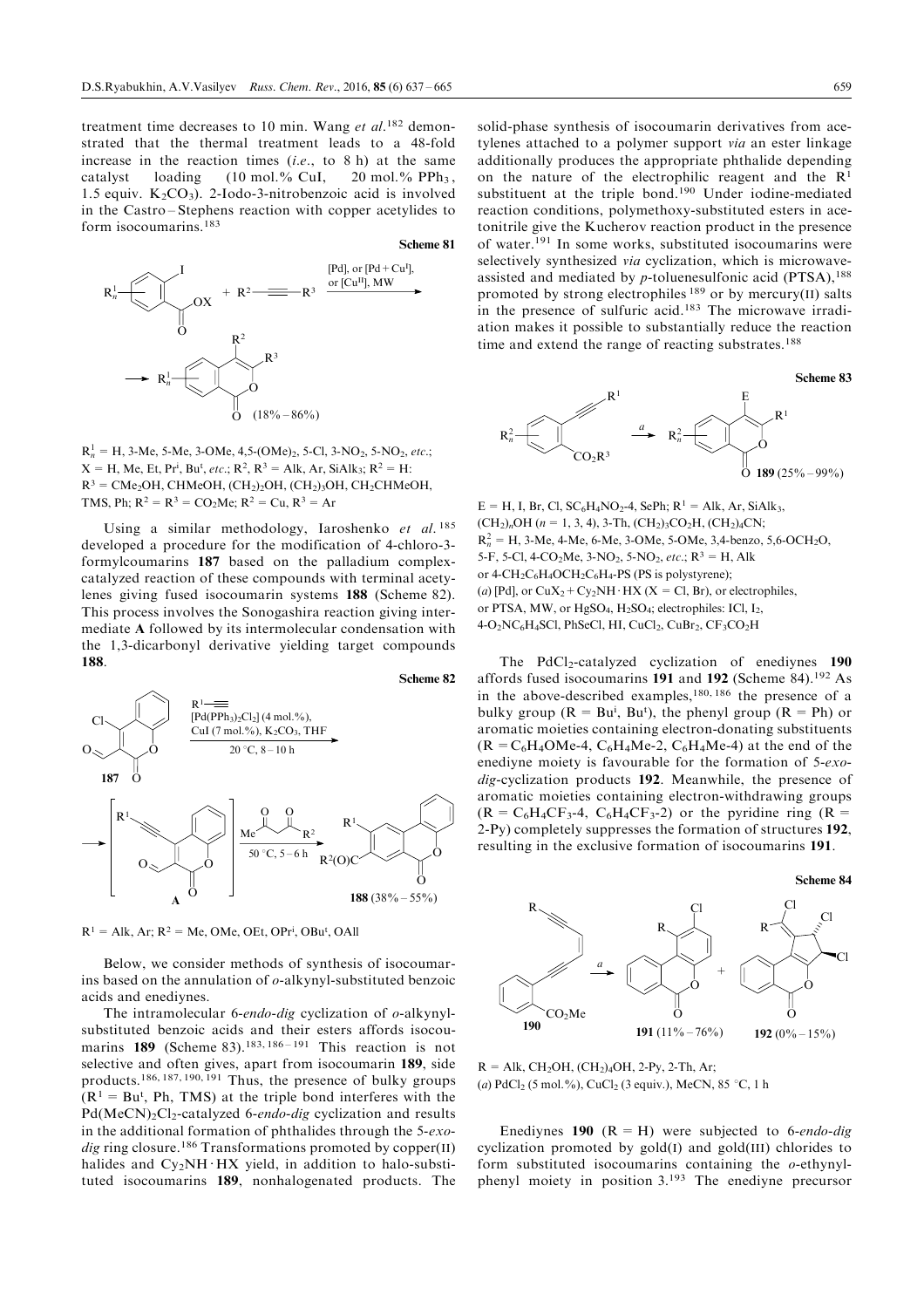<span id="page-23-0"></span>undergoes complete condensation in the presence of the complex Ph<sub>3</sub>PAu<sup>I</sup>NTf<sub>2</sub>.

It was noted that in acidic media, enediynes can be transformed into lactones, which are used to prepare stable acylated derivatives.<sup>194</sup>

An analysis of the published data shows that the intramolecular cyclization of o-alkynylbenzoic acid derivatives promoted by Brønsted acids or other electrophilic reagents provides a general approach to the construction of the isocoumarin skeleton. This approach is suitable for the synthesis of isocoumarins containing substituents required for further transformations, e.g., iodine, sulfanyl and so on. Complexes of Pd, Au, Rh, Ru, Ni and Cu also act as catalysts for intra- and intermolecular annulation of acetylene compounds giving isocoumarin derivatives. Noteworthy are transformations promoted by Rh and Ru complexes, which can be employed for the direct activation of  $C-H$ bonds in aromatic compounds. $174 - 178$ 

# VI. Synthesis of chromenes and isochromenes

The common approach to the construction of the chromene system is based on intramolecular reactions of o-alkynylphenols or phenol ethers containing propargyl substituents. Meanwhile, the synthesis of chromenes from propargyl alcohols can be accomplished using intermolecular transformations as well. Boron trifluoride diethyl etherate  $BF_3 \cdot Et_2O$  is a highly efficient catalyst, which promotes intermolecular reactions of a wide range of phenols and propargyl alcohols giving 2H-chromene 193 (Scheme 85).<sup>195</sup> Madabhushi et  $al$ .<sup>195</sup> suggested that the intermolecular dehydration of alcohol and phenol results in the formation of propargyl ether, which undergoes intramolecular cyclization to chromene 193.





 $R_n^1 = H$ , 2-Me, 3-Me, 4-Me, 3,5-Me<sub>2</sub>, 2,5-Me<sub>2</sub>, 4-OMe, 4-Br, 4-F, 4-NO<sub>2</sub>, 4-CF<sub>3</sub>, 2,3-benzo; R<sup>2</sup>, R<sup>3</sup> = Me, Ph, CF<sub>3</sub>; R<sup>2</sup> – R<sup>3</sup> = (CH<sub>2</sub>)<sub>5</sub>; (a)  $BF_3$  · Et<sub>2</sub>O (15%), CH<sub>2</sub>Cl<sub>2</sub>, 25 °C, 6 – 48 h

The two-step synthesis of 2H-chromenes 194 was performed starting from arylpropargyl alcohols 195 containing the protected hydroxy group in the ortho position of the aromatic ring (Scheme  $86$ ).<sup>196</sup> The first step involves the Pd-catalyzed hydroarylation or hydroalkenylation of the triple bond of substrates 195 through the reaction with iodoarenes or cycloalkenyl triflates. The resulting adducts A are hydrolyzed in a basic medium to 1,5-diols, which are transformed into target chromenes 194 in the presence of  $ZnCl<sub>2</sub>$ .

Arylpropargyl ethers 196 undergo intramolecular cyclization to substituted  $2H$ -chromenes 197 in the presence of PtCl<sub>4</sub>,<sup>19,197</sup> acetonitrile phosphine complexes of  $\text{gold}(I)$ ,<sup>20, 198</sup> rhodium(II) trifluoroacetate,<sup>21</sup> the Brønsted superacid TfOH (see Ref. 91) or various Lewis acids  $24,195$ (Scheme 87). Gold complexes  $20,198$  or bismuth triflate  $28$ efficiently promote the annulation of ethers 196 containing both electron-donating and electron-withdrawing groups  $R<sup>1</sup>$  in the O-phenyl moiety giving target products in good



 $R<sup>1</sup> = H$ , Me, CN, Bz; X = Ac, Bz; Y = I,  $R<sup>2</sup> = Ar$ ; Y = OTf,  $R<sup>2</sup>$  is cycloalkenyl; B is base

yields. Besides, it was shown  $198$  that the gold(I) complexes that were examined are more versatile catalysts compared with silver(I) compounds,  $e.g.$  AgOTf. The latter also catalyzes such reactions but only with substrates 196 containing electron-donating substituents  $R<sup>1</sup>$ . In reactions which can produce regioisomers (if  $R^1 = 3$ -Me), Au<sup>I</sup> complexes exhibit high regioselectivity, resulting in the exclusive formation of 7-substituted chromenes, whereas AgI compounds give mixtures of 5- and 7-substituted isomers.





 $R_n^1 = H$ , 2-Me, 3-Me, 4-Me, 3,5-Me<sub>2</sub>, 2-OMe, 3-OMe, 4-OMe, 3,4-(OMe)2, 2-F, 3-F, 4-F, 2-Br, 3-Br, 4-Br, 2-CN, 4-CN, 2-NO2, 2-OMe-4-Ac, 2-NR'R", 3-NR'R", 4-NR'R" (R', R" = H, Boc, Fmoc, Bu<sup>n</sup>, C(O)Pr<sup>n</sup>, etc.), 4-Bz, 4-CO<sub>2</sub>Me, etc.; R<sup>2</sup> = H, Alk, CO<sub>2</sub>Me, Ar, Hal, SPh, SePh, TePh, NTsPh;  $R^3$ ,  $R^4 = H$ , Alk; FMOC is 9-fluorenylmethoxycarbonyl; Cat = [PtCl<sub>4</sub>], [Pr<sup>i</sup><sub>2</sub>(2-bph)PAu<sup>I</sup>NCMe]<sup>+</sup>A<sup>-</sup>,  $[Rh_2{OC(O)CF_3}]$ <sub>4</sub>], TfOH, CuCl, Bi(OTf)<sub>3</sub>; 2-bph is biphenyl-2-yl,  $A^- = SbF_6^-$ , Cl<sup>-1</sup>

Brønsted or Lewis acids can be used to promote the synthesis of functionalized chromenes. Seleno and telluro derivatives of arylpropargyl ethers 196 ( $R^2$  = SePh, TePh) are transformed into 2H-chromenes 197 using TfOH-catalyzed reactions at room temperature in  $5 - 60$  min (see Scheme  $87.91$  Eom *et al.* <sup>24</sup> demonstrated with several examples that sulfur  $(R^2 = SPh)$  and amino derivatives  $(R^2 = NTsPh)$  196 give chromenes 197 under the combined action of two Lewis acids: FeCl<sub>3</sub>  $(5 \text{ mol.})\%$  and AgOTf (15 mol.%). Chromenes 197 ( $R^2$  = Hal) can be reduced to appropriate chromanes with the  $H_2-Pd/C-MeOH$  system accompanied by the replacement of the halogen atom.<sup>21</sup>

Copper(I) chloride catalyzes the reaction of propargyl ethers 196 ( $R^3 = R^4 = H$ ) with diphenyliodonium triflate giving 3-phenyl-2H-chromenes.<sup>29</sup> The CuCl-catalyzed reactions of 4-(diethylamino)-2-propargyloxybenzaldehyde with anilines were used to prepare fused chromenoquinolines.<sup>199</sup> An example is the synthesis of chromenoquinoline 198, which is an efficient pH sensor for fluorescent detection in living cells.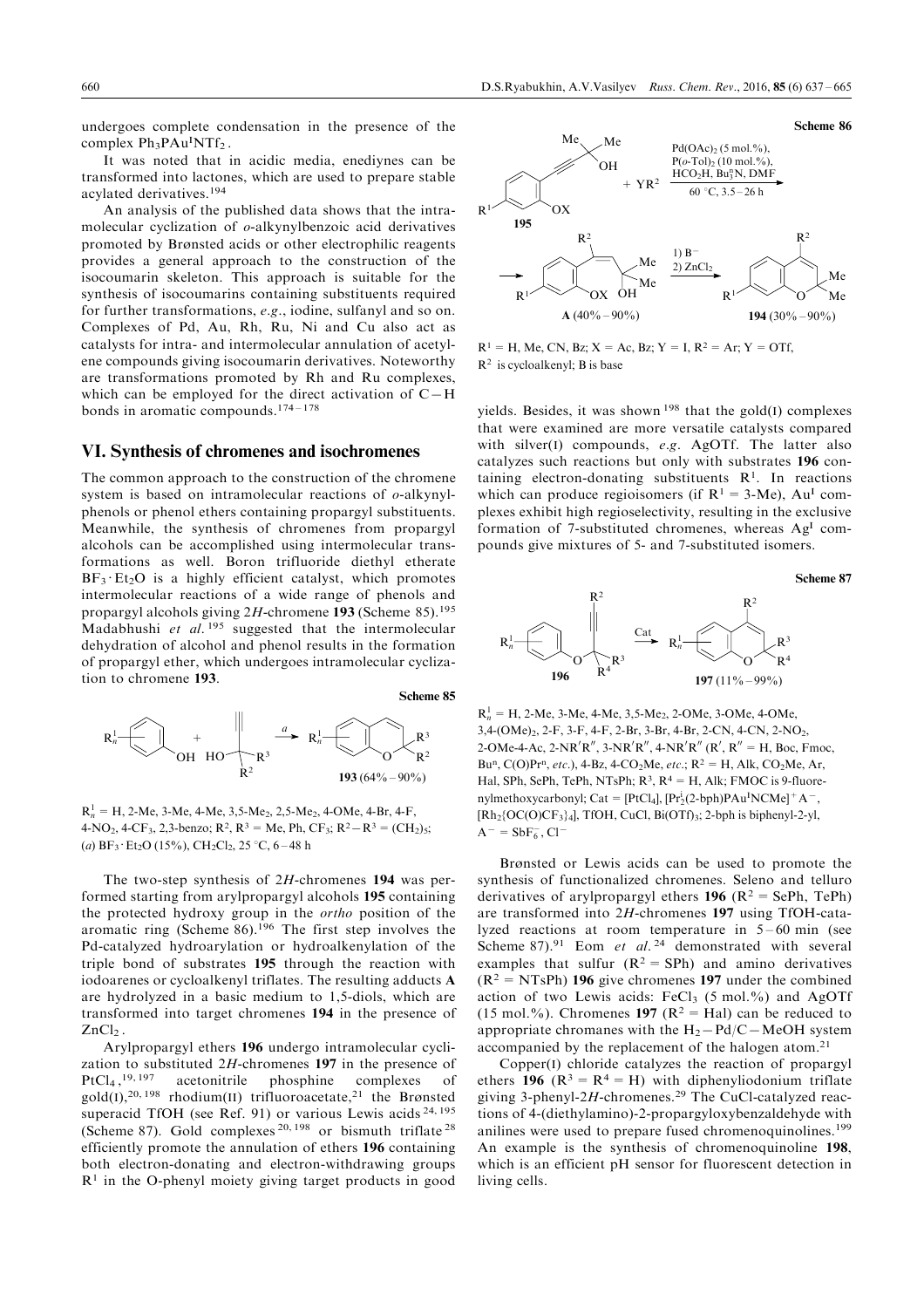

O

198

Et<sub>2</sub>N

Rhodium(II) trifluoroacetate promotes intramolecular transformations of o-chloro- and o-bromoalkynyl ethers 199 (X = H:  $R^2$  = Cl, Br) into 4-(halomethylidene)chromanes 200 (Scheme 88, conditions  $a$ ),<sup>21</sup> with Z-isomers of chromanes predominating  $(\geq 97\%)$ . The stereoselective synthesis of substituted  $Z$ - (conditions b) and E-chromanes 200 (conditions  $c$ ) by the Pd-catalyzed cyclization of  $o$ -iodoarylalkynes 199 (X = I,  $R^2 = H$  or CH<sub>2</sub>OH) was reported by Barberan et al.<sup>200</sup> In this process, iodoalkynes undergo intramolecular carbopalladation followed by carbonylation (conditions  $b$ ) or hydride ion capture (conditions  $c$ ). In conditions b, ester ( $\mathbb{R}^3$  = CO<sub>2</sub>Me) that is formed in the first step is reduced to alcohol with lithium aluminium hydride.

### Scheme 88

Structure 198



(a) Ph<sub>2</sub>(OC(O)CF<sub>3</sub>)<sub>4</sub> (3 mol.% – 10 mol.%), PhMe, 80 °C, 18 h; for  $X = H: R_n^1 = H$ , 2-Me, 4-OMe, 3,5-(OMe)<sub>2</sub>, 2,3-benzo, 2-OMe-4-CH=CHMe;  $R^2 = R^3 = Cl$ , Br; (b) Pd(PPh<sub>3</sub>)<sub>4</sub>, AgOAc, Et<sub>3</sub>N, CO (1 atm), MeOH - DMF - H<sub>2</sub>O, 100 °C, 10 h; for  $X = I: R_n^1 = R^2 = H, R^3 = CH_2OH;$ (c) 1) Pd(OAc)<sub>2</sub>, PPh<sub>3</sub>, NaHCO<sub>2</sub>, Bu<sub>4</sub><sup>n</sup>NCl, DMF, 80 °C, 18 h; 2) LiAlH<sub>4</sub>; for X = I:  $R_n^1 = H$ ,  $R^2 = R^3 = CH_2OH$ 

 $o$ -Hydroxyaryl ethynyl ketones 201 (R<sup>2</sup> = H, R<sup>3</sup> = Alk or Ar) are transformed into chromen-4-ones 202 in the TfOH $-CH_2Cl_2$  system (Scheme 89).<sup>201</sup> Ketones 201 containing an acylated ( $R^2 = Bz$ , CO<sub>2</sub>All) hydroxy group in the ortho position of the aromatic ring are rearranged to chromenones 202 in the presence of  $PBu_3^n$  (30 mol.%) (see Scheme 89).<sup>202</sup> In this reaction,  $PBu_3^n$ , as a base, adds to the



 $R^2 = H$ :  $R^1 = H$ , 4-OMe, 5-OMe;  $R^3 = Bu^n$ ,  $Bu^t$ ,  $Cy$ ,  $Ph$ ,  $C_6H_4OMe$ -4,  $C_6H_3(OMe)_2-3,4$ ,  $C_6H_2(OMe)_3-3,4,5$  (yields of 202: 40% – 91%);  $R<sup>1</sup> = H$ , 3-THP;  $R<sup>2</sup> = Bz$ , CO<sub>2</sub>Alk (Alk = Me, Et, Pr<sup>i</sup>, Bu<sup>t</sup>, CH<sub>2</sub>CCl<sub>3</sub>), CO<sub>2</sub>All, CO<sub>2</sub>Bn; R<sup>3</sup> = Ph, C<sub>6</sub>H<sub>4</sub>OMe-4, C<sub>6</sub>H<sub>4</sub>F-4 (83% – 99%); THP is tetrahydropyranyl; (a) TfOH (1 equiv.),  $(CH_2Cl)_2$ ,  $40 - 80$  °C,  $1 - 48$  h or PBu<sub>3</sub><sup>n</sup> (30 mol.%), PhMe, 30 °C,  $5 - 15$  min

 $C(3)$  atom of the triple bond of compounds 201, thus facilitating the  $keto$  - enol tautomerism of the substrates. This step is followed by the transfer of the acyl group to the C(2) atom and the cyclization to chromenone 202. It should be noted that, in the case of  $R^2 = CO_2Ph$  or  $CO_2C_6H_4OMe$ -4, the yields of products  $202$  were  $\leq 30\%$ .

This procedure was applied to synthesize frutinones, A, B and C  $(203a-c)$ ,<sup>202</sup> which are analogues of natural compounds and exhibit various biological activities.

Structures 203



Diethylzinc was used in the reaction with polyfunctional derivatives 204 to synthesize chromen-3-one 205 (Scheme 90).<sup>203</sup> The EtZn group replaces the iodine atom in compound 204. Then the organozinc intermediate undergoes the acetylene-allene rearrangement and a series of subsequent transformations to finally form chromenone 205.

Scheme 90



He et al.<sup>204</sup> developed a procedure for the synthesis of benzo $[c]$ chromenes 206 based on the intramolecular Diels -Alder reaction involving the furan and acetylene moieties of substrates 207 followed by the transformation of the oxabicyclic moiety of the intermediate adduct into the benzene ring (Scheme 91). Since this reaction is performed in the absence of catalysts in aqueous ethanol under microwaveassisted conditions, it can be assigned to green chemistry methods. Chromenes 206 can be further oxidized to appropriate coumarins under mild conditions with hydrogen peroxide (EtOH, MW,  $80^{\circ}$ C, 30 min).<sup>204</sup>



 $R_n^1 = H$ , 4-Me, 4-Cl, 4-Br, 5-OMe, 4-NO<sub>2</sub>, 3,4-benzo;  $R^2$ ,  $R^3 = H$ , Me

Recently, Niu and Hoye <sup>205</sup> have developed a three-step cascade procedure for the synthesis of various benzo $[c]$ chromenes based on 1,3,8-triyne systems through the following steps: 1) the Diels-Alder reaction accompanied by the generation of a highly reactive aryne intermediate; 2) the intramolecular ene reaction of the aryne intermediate; 3) the bimolecular ene reaction.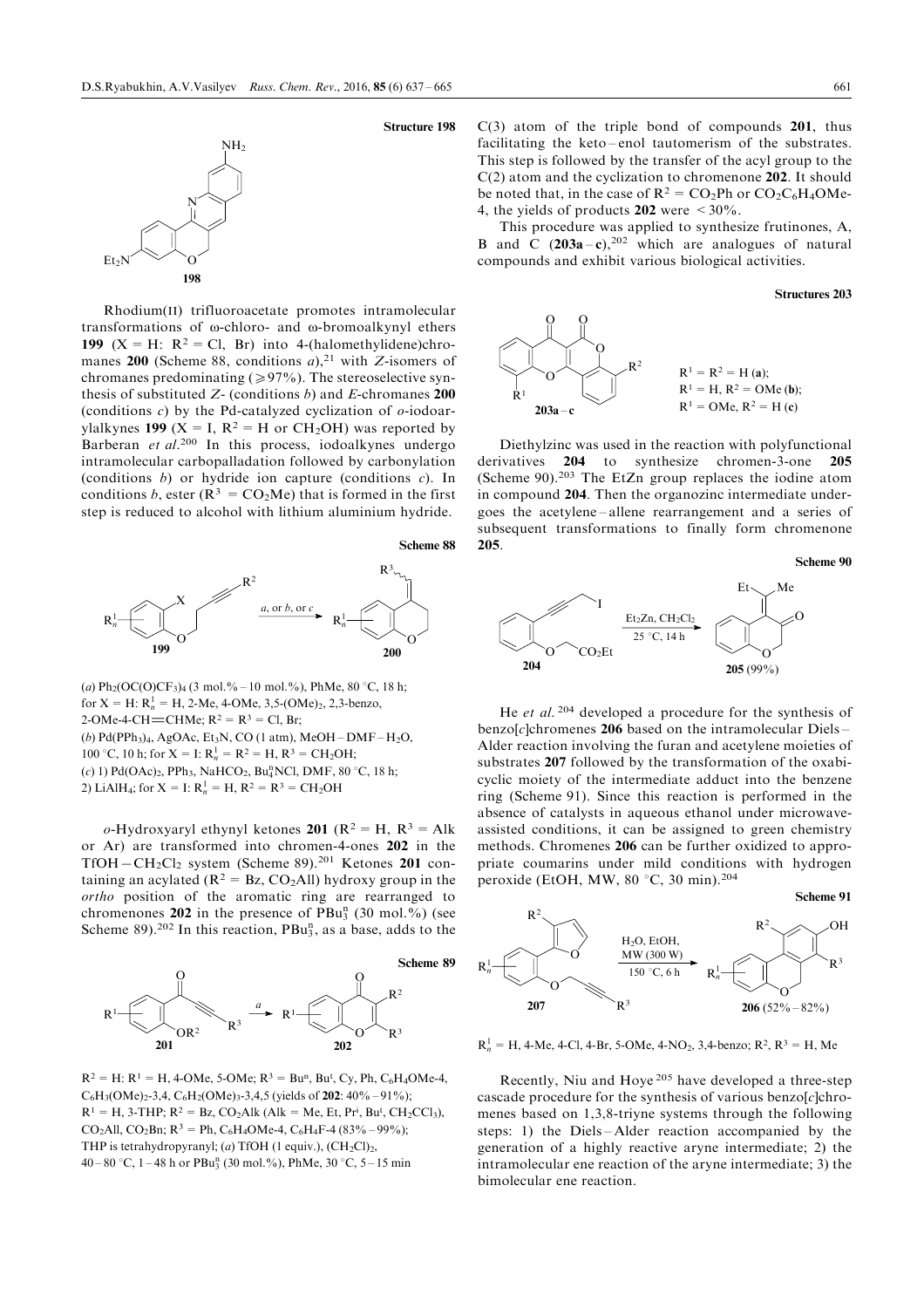The ruthenium(II) complex [CpRu(cod)Cl] served as the catalyst for the  $[2+2+2]$ -cycloaddition in order to construct an aromatic system from two acetylene moieties of the molecules and the triple bond of hex-1-yne in the synthesis of 2-methylidenebenzochromenes <sup>172</sup> by analogy with the synthesis of coumarin structures 181 and 182 (see Scheme 76).

Tanaka et al. <sup>206</sup> described an interesting example of the Rh<sup>I</sup> -catalyzed formation of the chromene ring in the synthesis of enantiomeric helicene-like molecules based on the combined intra- and intermolecular  $[2+2+2]$ -cycloaddition involving propargyl ethers.<sup>206</sup>

Rhodium(III)<sup>207</sup> and ruthenium(II)<sup>208</sup> complexes catalyze intermolecular reactions of naphthols  $208$  (X = CH;  $Y = H$ ) or hydroxy-substituted heterocycles 208 (X = O, NMe;  $Y = O$ ) with alkynes giving chromene systems 209 (Scheme 92). It should be mentioned that the latter systems are formed through alkyne insertion into the  $C(8)-H$  bond of naphthol.<sup>207</sup> 4-Hydroxy-substituted coumarins and quinolinones 208 undergo similar transformations.<sup>207</sup> It should be noted that these processes are characterized by high regioselectivity.<sup>208</sup> The selective formation of tricyclic compounds 209 containing aryl substituents  $\mathbb{R}^2$  in position 2 of the chromene moiety is observed in reactions of unsymmetrical acetylenes containing aryl and alkyl groups. 4-Hydroxy-substituted coumarins and quinolinones 208 containing an addition aryl group in position 3 are involved in the same reactions catalyzed by the complexes  $[Ru(p\text{-cymene})Cl<sub>2</sub>]$ <sub>2</sub> or  $[CpRhCl<sub>2</sub>]$ <sub>2</sub>.<sup>209</sup>



 $X = CH, Y = H; Y = O; X = O, NMe; R<sup>1</sup> = H, OMe, NHC(O)CF<sub>3</sub>;$  $R^2$ ,  $R^3 = Alk$ , Ar; (a) [Rh] (0.5 mol.%) or [Ru] (2 mol.% - 5 mol.%)

The  $[CpRhCl<sub>2</sub>]<sub>2</sub>-Cu(OAc)<sub>2</sub>$  system (at a high catalyst loading, up to 10 mol.%) was employed <sup>210</sup> to transform acetylenes and acetophenones containing electron-withdrawing substituents (CN, CO<sub>2</sub>Et, NO<sub>2</sub>) in the  $\alpha$ -position first into naphthols 208, which were then transformed, without isolation, under the reaction conditions to chromenes 209 (see Scheme 92), by analogy with the approach reported in another study.<sup>207</sup> The reactions of compounds containing a substituent in the meta position of the aromatic moiety of acetophenone produce mixtures of regioisomers 209 containing substituents in positions 4 and 6. Unsymmetrical phenylacetylenes  $(R^2 = Ph: R^3 = Me, Et,$ CH2OMe) regioselectively form exclusively the above-mentioned isomers 209 containing the phenyl substituent in position 2 of the chromene. Tan et al.<sup>210</sup> attributed this selectivity to the effect of the phenyl group on stability of intermediate rhodium complexes.

The oxidative cyclization of benzyl alcohols with acetylenes promoted by a ruthenium catalyst affords isochromenes 210 (Scheme 93).<sup>211</sup> The use of unsymmetrical alkynes results in the formation of a mixture regioisomers 210, in which the major product contains a bulkier substituent ( $R^3$  = Ph) in position 3 of the isochromene system.



 $R_n^1 = H$ , 2-Me, 3-Me, 4-Me, 4-Bu<sup>n</sup>, 3-F, 4-F, 4-Cl, 4-Br, 4-CF<sub>3</sub>, 4-CO<sub>2</sub>Et, 4-NO<sub>2</sub>, 3,4-OCH<sub>2</sub>O; R<sup>2</sup> = Me; R<sup>2</sup>-R<sup>2</sup> = (CH<sub>2</sub>)<sub>5</sub>;  $R^3 = R^4 = Et$ , Pr<sup>n</sup>, Bu<sup>n</sup>, C<sub>6</sub>H<sub>4</sub>X-4 (X = H, Me, OMe, F, Cl, Br, CO<sub>2</sub>Et,  $CF_3$ ),  $C_6H_4F-3$ ,  $C_6H_4Cl-3$ ;  $R^3 = Ph$ ;  $R^4 = Et$ , cyclo- $C_3H_5$ , Bu<sup>n</sup>, Hex

Therefore, the available procedures for the synthesis of derivatives of the chromene series are based on transformations of alkynes promoted both by metal complexes (Pd, Pt, Rh, Ru and so on) and electrophilic reagents (Brønsted and Lewis acids). The latter are highly efficient in intramolecular reactions of acetylenes.

\*\*\*

An analysis of the published data on the methods of synthesis of (iso)quinoline, (iso)coumarin and (iso)chromene derivatives shows that reactions with acetylene compounds provide one of the most efficient and promising approaches to such heterocycles. The methods of synthesis using alkynes are characterized by the possibility of varying the starting substrates for the construction of the target heterocyclic system containing required substituents in specified positions. Besides, one can vary the catalysts (compounds of Pd, Pt, Ru, Rh, Au, Ag, Ni, Cu and so on) and activators (Brønsted and Lewis acids) of these transformations and the reactions conditions (temperature, time and solvent).

There are several new lines of investigations in this area of organic synthesis. One of them is the increasing use of rhodium and ruthenium catalysts in these processes. In the past five years, the number of publications on the synthesis of substituted (iso)quinolines, (iso)coumarins and (iso)chromenes from alkynes, particularly, using Rh and Ru complexes as catalysts, has risen sharply. Compounds of these metals gradually replace conventional catalyst systems based on Pd and Pt in activation processes of  $C-X$  single bonds  $(X = H, Hal, SAlk)$ . Compared to Brønsted and Lewis acids, ruthenium and rhodium compounds are more tolerant to substituents, both labile (carboxy, ester, ether, etc. groups) and deactivated (amino groups and related nitrogen-containing groups), under acidic conditions. It can be expected that Rh and Ru catalysts will be used for increasingly diverse applications in the chemistry of acetylene derivatives.

This review has been written with the financial support of the Russian Science Foundation (Project No. 14-13- 00448).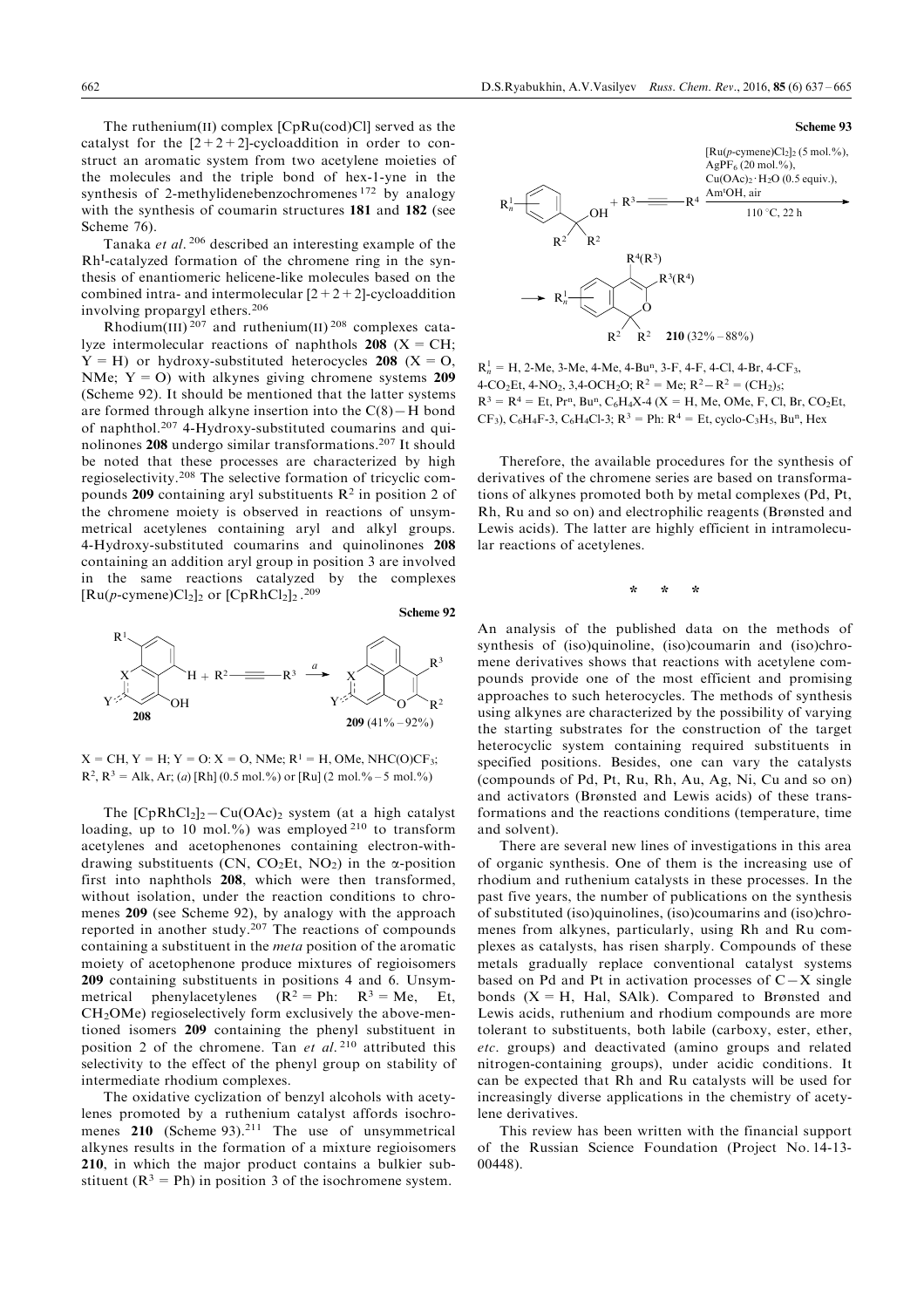# References

- 1. M Njoroge, N M Njuguna, P Mutai, D S B Ongarora, P W Smith, K Chibale Chem. Rev. 114 11138 (2014)
- 2. C Teixeira, N Vale, B Pérez, A Gomes, J R B Gomes, P Gomes Chem. Rev. 114 11164 (2014)
- 3. D S Barnett, K Guy Chem. Rev. 114 11221 (2014)
- 4. R I Khusnutdinov, A R Bayguzina, U M Dzhemilev J. Organomet. Chem. 768 75 (2014)
- 5. S Madapa, Z Tusi, S Batra Curr. Org. Chem. 12 1116 (2008)
- 6. M M Heravi, S Khaghaninejad, N Nazari Adv. Heterocycl. Chem. 112 183 (2014)
- 7. R H Vekariya, H D Patel Synth. Commun. 44 2756 (2014)
- 8. M M Heravi, S Khaghaninejad, M Mostofi Adv. Heterocycl. Chem. 112 1 (2014)
- 9. S R Trenor, A R Shultz, B J Love, T E Long Chem. Rev. 104 3059 (2004)
- 10. S Pal, V Chatare, M Pal Curr. Org. Chem. 15 782 (2011)
- 11. R Pratap, V J Ram Chem. Rev. 114 10476 (2014)
- 12. V Yu Korotaev, V Ya Sosnovskikh, A Yu Barkov Russ. Chem. Rev. 82 1081 (2013)
- 13. A Gaspar, M J Matos, J Garrido, E Uriarte, F Borges Chem. Rev. 114 4960 (2014)
- 14. Y Yamamoto Chem. Soc. Rev. 43 1575 (2014)
- 15. R Salvio, M Moliterno, M Bella Asian J. Org. Chem. 3 340 (2014)
- 16. R Chinchilla, C Nájera Chem. Rev. 114 1783 (2014)
- 17. B A Trofimov, E Yu Schmidt Russ. Chem. Rev. 83 600 (2014)
- 18. B Gabriele, R Mancuso, G Salerno, G Ruffolo, P Plastina J. Org. Chem. 72 6873 (2007)
- 19. S J Pastine, S W Youn, D Sames Tetrahedron 59 8859 (2003)
- 20. R S Menon, A D Findlay, A C Bissember, M C Banwell J. Org. Chem. 74 8901 (2009)
- 21. H Murase, K Senda, M Senoo, T Hata, H Urabe  $Chem. - Eur. J. 20 317 (2014)$
- 22. D Eom, S Park, Y Park, K Lee, G Hong, P H Lee Eur. J. Org. Chem. 2672 (2013)
- 23. B D Bala, S Muthusaravanan, S Perumal Tetrahedron Lett. 54 3735 (2013)
- 24. D Eom, J Mo, P H Lee, Z Gao, S Kim Eur. J. Org. Chem. 533 (2013)
- 25. B Roy, I Ansary, S Samanta, K C Majumdar Tetrahedron Lett. 53 5119 (2012)
- 26. X Zhang, T Yao, M A Campo, R C Larock Tetrahedron 66 1177 (2010)
- 27. S Jalal, K Bera, S Sarkar, K Paul, U Jana Org. Biomol. Chem. 12 1759 (2014)
- 28. K Komeyama, T Yamada, R Igawa, K Takaki Chem. Commun. 48 6372 (2012)
- 29. A J Walkinshaw, W Xu, M G Suero, M J Gaunt J. Am. Chem. Soc. 135 12532 (2013)
- 30. E Okada, H Tone, N Tsukushi, Y Otsuki, H Takeuchi, M Hojo Heterocycles 45 339 (1997)
- 31. E Okada, D Shibata, N Tsukushi, M Dohura, M Mgdebielle Heterocycles 79 395 (2009)
- 32. S N Raikar, H C Malinakova J. Org. Chem. 78 3832 (2013) 33. H Huang, H Jiang, K Chen, H Liu J. Org. Chem. 74 5476
- (2009)
- 34. G Cheng, X Cui Org. Lett. 15 1480 (2013)
- 35. Q Cai, J Yan, K Ding Org. Lett. 14 3332 (2012)
- 36. K Pericherla, A Jha, B Khungar, A Kumar Org. Lett. 15 4304 (2013)
- 37. G-L Gao, Y-N Niu, Z-Y Yan, H-L Wang, G-W Wang, A Shaukat, Y-M Liang J. Org. Chem. 75 1305 (2010)
- 38. X Dong, Y Xu, J J Liu, Y Hu, T Xiao, L Zhou  $Chem. - Eur. J. 19 16928 (2013)$
- 39. Y Li, J Zhu, L Zhang, Y Wu, Y Gong Chem. Eur. J. 198294 (2013)
- 40. M S Reddy, N Thirupathi, M H Babu Eur. J. Org. Chem. 5803 (2012)
- 41. C Jia, D Piao, T Kitamura, Y Fujiwara J. Org. Chem. 65 7516 (2000)
- 42. C Jia, T Kitamura, Y Fujiwara Acc. Chem. Res. 34 633 (2001)
- 43. D-J Tang, B-X Tang, J-H Li J. Org. Chem. 74 6749 (2009)
- 44. T Shibuya, K Nakamura, K Tanaka Beilstein J. Org. Chem. 7 944 (2011)
- 45. K Yu Koltunov, S Walspurger, J Sommer Chem. Commun. 1754 (2004)
- 46. K Yu Koltunov, S Walspurger, J Sommer Eur. J. Org. Chem. 4039 (2004)
- 47. D S Ryabukhin, A V Vasil'ev Russ. J. Org. Chem. 44 1849 (2008) [Zh. Org. Khim. 44 1875 (2008)]
- 48. D S Ryabukhin, A V Vasilyev, S Yu Vyazmin Russ. Chem. Bull., Int. Ed. 61 843 (2012) [Izv. Akad. Nauk, Ser. Khim. 840 (2012)]
- 49. D S Ryabukhin, L Yu Gurskaya, G K Fukin, A V Vasilyev Tetrahedron 70 6428 (2014)
- 50. D S Ryabukhin, A V Vasilyev Tetrahedron Lett. 56 2200 (2015)
- 51. L-J Wang, H-T Zhu, Y-F Qiu, X-Y Liu, Y-M Liang Org. Biomol. Chem. 12 643 (2014)
- 52. C Gronnier, G Boissonnat, F Gagosz Org. Lett. 15 4234 (2013)
- 53. H Zhang, R C Larock J. Org. Chem. 68 5132 (2003)
- 54. S Sarkar, K Bera, S Jalal, U Jana Eur. J. Org. Chem. 6055 (2013)
- 55. Y Wang, C Chen, J Peng, M Li Angew. Chem., Int. Ed. 52 5323 (2013)
- 56. Y Wang, C Chen, S Zhang, Z Lou, X Su, L Wen, M Li Org. Lett. 15 4794 (2013)
- 57. X Zhang, X Xu, L Yu, Q Zhao Asian J. Org. Chem. 3 281 (2014)
- 58. K Pericherla, A Kumar, A Jha Org. Lett. 15 4078 (2013)
- 59. S Chen, L Li, H Zhao, B Li Tetrahedron 69 6223 (2013)
- 60. A Saito, J Kasai, T Konishi, Y Hanzawa J. Org. Chem. 75 6980 (2010)
- 61. S Cacchi, G Fabrizi, F Marinelli, L Moro, P Pace Tetrahedron 52 10225 (1996)
- 62. S Cacchi, G Fabrizi, A Goggiamani, M Moreno-MaKhas, A Vallribera Tetrahedron Lett. 43 5537 (2002)
- 63. P Zhao, X Yan, H Yin, C Xi Org. Lett. 16 1120 (2014)
- 64. T Otani, S Kunimatsu, T Takahashi, H Nihei, T Saito Tetrahedron Lett. 50 3853 (2009)
- 65. T Otani, S Kunimatsu, H Nihei, Y Abe, T Saito Org. Lett. 9 5513 (2007)
- 66. L Benati, R Leardini, M Minozzi, D Nanni, P Spagnolo, G Zanardi J. Org. Chem. 65 8669 (2000)
- 67. J D Rainier, A R Kennedy J. Org. Chem. 65 6213 (2000)
- 68. J Zhao, C Peng, L Liu, Y Wang, Q Zhu J. Org. Chem. 75 7502 (2010)
- 69. B Liu, H Gao, Y Yu, W Wu, H Jiang J. Org. Chem. 78 10319 (2013)
- 70. D V Kadnikov, R C Larock J. Organomet. Chem. 687 425 (2003)
- 71. D V Kadnikov, R C Larock J. Org. Chem. 69 6772 (2004)
- 72. T Ishida, S Kikuchi, T Yamada Org. Lett. 15 3710 (2013)
- 73. M G Shaibakova, G A Makhmudiyarov, L M Khalilov, E A Paramonov, A G Ibragimov, U M Dzhemilev Russ. J. Org. Chem. 46 422 (2010) [Zh. Org. Khim. 46 428 (2010)]
- 74. C S Cho J. Organomet. Chem. 690 4094 (2005)
- 75. R P Korivi, C-H Cheng J. Org. Chem. 71 7079 (2006)
- 76. T Meng, W-X Zhang, H-J Zhang, Y Liang, Z Xi Synthesis 44 2754 (2012)
- 77. T N Ngo, P Ehlers, T T Dang, A Villinger, P Langer Org. Biomol. Chem. 13 3321 (2015)
- 78. W Zhou, J Lei Chem. Commun. 50 5583 (2014)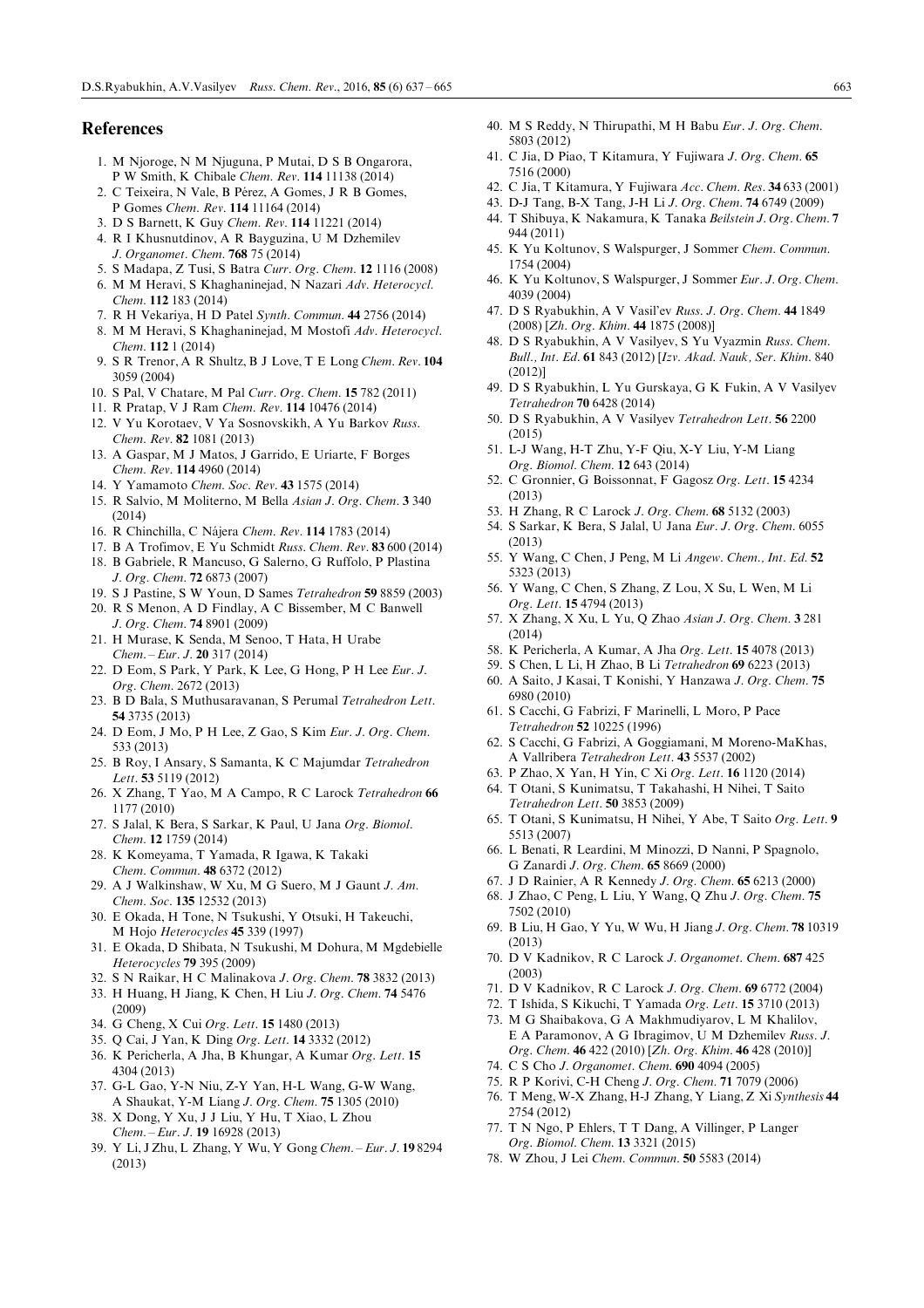- 79. J Han, L Li, Y Shen, J Chen, H Deng, M Shao, X Lu, H Zhang, W Cao Eur. J. Org. Chem. 8323 (2013)
- 80. S Khong, O Kwon Asian J. Org. Chem. 3 453 (2014)
- 81. T Zhao, B Xu Org. Lett. 12 212 (2010)
- 82. D S Baranov, S F Vasilevsky, V I Mamatyuk, Yu V Gatilov Mendeleev Commun. 19 326 (2009)
- 83. S F Vasilevsky, D S Baranov, V I Mamatyuk, Yu V Gatilov, I V Alabugin J. Org. Chem. 74 6143 (2009)
- 84. D S Baranov, S F Vasilevsky Russ. Chem. Bull., Int. Ed. 59 1031 (2010) [Izv. Akad. Nauk, Ser. Khim. 1008 (2010)]
- 85. D S Baranov, S F Vasilevsky, B Gold, I V Alabugin RSC Adv. 1 1745 (2011)
- 86. E-C Chang, Y-L Wen, C-H Chang, Y-H Shen, S-B Wen, M-Y Yeh, F F Wong Tetrahedron 68 5920 (2012)
- 87. C S Yi, S Y Yun, I A Guzei J. Am. Chem. Soc. 127 5782 (2005)
- 88. J-R Huang, L Dong, B Han, C Peng, Y-C Chen  $Chem. - Eur. J. 18 8896 (2012)$
- 89. N Umeda, K Hirano, T Satoh, N Shibata, H Sato, M Miura J. Org. Chem. 76 13 (2011)
- 90. K Nakai, T Kurahashi, S Matsubara Org. Lett. 15 856 (2013) 91. D Kand, A M Kalle, P Talukdar Org. Biomol. Chem. 11 1691
- (2013) 92. M Chen, N Sun, Y Liu Org. Lett. 15 5574 (2013)
- 93. X Jia, F Peng, C Qing, C Huo, X Wang Org. Lett. 14 4030 (2012)
- 94. D A Klumpp, R Rendy, Y Zhang, A McElrea, A Gomez, H Dang J. Org. Chem. 69 8108 (2004)
- 95. A Nandakumar, S E Kiruthika, K Naveen, P T Perumal Org. Biomol. Chem. 12 876 (2014)
- 96. W Huang, L Hong, P Zheng, R Liu, X Zhou Tetrahedron 65 3603 (2009)
- 97. P Villuendas, E P Urriolabeitia J. Org. Chem. 78 5254 (2013)
- 98. X Xu, Y Liu, C-M Park Angew. Chem. Int. Ed. 51 9372 (2012)
- 99. R C Larock, E K Yum, M J Doty, K K C Sham J. Org. Chem. 60 3270 (1995)
- 100. C-C Liu, K K Parthasarathy, C-H Cheng Org. Lett. 12 3518 (2010)
- 101. R P Korivi, C-H Cheng Chem. Eur. J. 16 282 (2010)
- 102. R G Chary, G Dhananjaya, K V Prasad, S Vaishaly, Y S S Ganesh, B Dulla, K S Kumar, M Pal Chem. Commun. 50 6797 (2014)
- 103. S-G Lim, J H Lee, C W Moon, J-B Hong, C-H Jun Org. Lett. 5 2759 (2003)
- 104. L Zheng, J Ju, Y Bin, R Hua J. Org. Chem. 77 5794 (2012)
- 105. J Jayakumar, K Parthasarathy, C-H Cheng Angew. Chem. Int. Ed. 51 197 (2012)
- 106. M Arambasic, J F Hooper, M C Willis Org. Lett. 15 5162 (2013)
- 107. S Dhara, R Singha, Y Nuree, J K Ray Tetrahedron Lett. 55 795 (2014)
- 108. J D Tovar, T M Swager J. Org. Chem. 64 6499 (1999)
- 109. D W Knight, P B M Lewis, K M Abdul Malik, E V Mshvidobadze, S F Vasilevsky Tetrahedron Lett. 43 9187 (2002)
- 110. S F Vasilevsky, T F Mikhailovskaya, V I Mamatyuk, G E Salnikov, G A Bogdanchikov, M Manoharan, I V Alabugin J. Org. Chem. 74 8106 (2009)
- 111. H Zhong, D Yang, S Wang, J Huang Chem. Commun. 48 3236 (2012)
- 112. M Deponti, S I Kozhushkov, D S Yufit, L Ackermann Org. Biomol. Chem. 11 142 (2013)
- 113. Q Tang, D Xia, X Jin, Q Zhang, X-Q Sun, C Wang J. Am. Chem. Soc. 135 4628 (2013)
- 114. Q Huang, R C Larock Tetrahedron Lett. 43 3557 (2002)
- 115. Q Huang, R C Larock J. Org. Chem. 68 980 (2003)
- 116. G Dai, R C Larock Org. Lett. 3 4035 (2001)
- 117. G Dai, R C Larock J. Org. Chem. 68 920 (2003)
- 118. G Dai, R C Larock Org. Lett. 4 193 (2002)
- 119. G Dai, R C Larock J. Org. Chem. 67 7042 (2002)
- 120. Q Huang, J A Hunter, R C Larock Org. Lett. 3 2973 (2001) 121. Q Huang, J A Hunter, R C Larock J. Org. Chem. 67 3437
- (2002)
- 122. Q Xiao, D Zheng, Q Ding, J Wu Tetrahedron 69 5119 (2013)
- 123. Q Xiao, J Sheng, Q Ding, J Wu Eur. J. Org. Chem. 217 (2014) 124. X Wang, G Qiu, L Zhang, J Wu Tetrahedron Lett. 55 962 (2014)
- 125. K R Roesch, R C Larock J. Org. Chem. 63 5306 (1998)
- 126. K R Roesch, R C Larock Org. Lett. 1 553 (1999)
- 127. N Senthilkumar, P Gandeepan, J Jayakumar, C-H Cheng Chem. Commun. 50 3106 (2014)
- 128. J Li, L Ackermann Tetrahedron 70 3342 (2014)
- 129. S-C Chuang, P Gandeepan, C-H Cheng Org. Lett. 15 5750 (2013)
- 130. W Liu, X Hong, B Xu Synthesis 45 2137 (2013)
- 131. C Kornhaaβ, J Li, L Ackermann J. Org. Chem. 77 9190 (2012)
- 132. J Li, M John, L Ackermann Chem. Eur. J. 20 5403 (2014)
- 133. K Sakthivel, K Srinivasan Org. Biomol. Chem. 12 6440 (2014)
- 134. M C Reddy, R Manikandan, M Jeganmohan Chem. Commun. 49 6060 (2013)
- 135. X Yan, S Zou, P Zhao, C Xi Chem. Commun. 50 2775 (2014)
- 136. J Peng, G Shang, C Chen, Z Miao, B Li J. Org. Chem. 78 1242 (2013)
- 137. N Kavitha, G Sukumar, V P Kumar, P S Mainkar, S Chandrasekhar Tetrahedron Lett. 54 4198 (2013)
- 138. W Ma, K Graczyk, L Ackermann Org. Lett. 14 6318 (2012)
- 139. A G Algarra, W B Cross, D L Davies, Q Khamker, S A Macgregor, C L McMullin, K Singh J. Org. Chem. 79 1954 (2014)
- 140. N Wang, B Li, H Song, S Xu, B Wang Chem. Eur. J. 19 358 (2013)
- 141. H Lu, Q Yang, Y Zhou, Y Guo, Z Deng, Q Ding, Y Peng Org. Biomol. Chem. 12 758 (2014)
- 142. C-Z Luo, P Gandeepan, J Jayakumar, K Parthasarathy, Y-W Chang, C-H Cheng Chem. - Eur. J. 19 14181 (2013)
- 143. G Zhang, L Yang, Y Wang, Y Xie, H Huang J. Am. Chem. Soc. 135 8850 (2013)
- 144. X Pan, Y Luo, J Wu J. Org. Chem. 78 5756 (2013)
- 145. P A Vadola, D Sames J. Org. Chem. 77 7804 (2012)
- 146. M D Aparece, P A Vadola Org. Lett. 16 6008 (2014)
- 147. Z Shi, C He J. Org. Chem. 69 3669 (2004)
- 148. J H Do, H N Kim, J Yoon, J S Kim, H-J Kim Org. Lett. 12 932 (2010)
- 149. D S Ryabukhin, G K Fukin, A V Cherkasov, A V Vasil'ev Russ. J. Org. Chem. 45 1252 (2009) [Zh. Org. Khim. 45 1260 (2009)]
- 150. X Mi, C Wang, M Huang, J Zhang, Yyush Wu, Yan Wu Org. Lett. 16 3356 (2014)
- 151. Y Li, Y Lu, G Qiu, Q Ding Org. Lett. 16 4240 (2014)
- 152. A C Mantovani, T A C Goulart, D F Back, P H Menezes, G Zeni J. Org. Chem. 79 10526 (2014)
- 153. W Wei, J Wen, D Yang, M Guo, Y Wang, J You, H Wang Chem. Commun. 51 768 (2015)
- 154. X Han, X Lu Org. Lett. 12 108 (2010)
- 155. J Kaeobamrung, J Mahatthananchai, P Zheng, J W Bode J. Am. Chem. Soc. 132 8810 (2010)
- 156. J Mahatthananchai, P Zheng, J W Bode Angew. Chem., Int. Ed. 50 1673 (2011)
- 157. J Mahatthananchai, J Kaeobamrung, J W Bode ACS Catal. 2 494 (2012)
- 158. J Oyamada, T Kitamura Tetrahedron 62 6918 (2006)
- 159. J-L Cao, S-L Shen, P Yang, J Qu Org. Lett. 15 3856 (2013)
- 160. B M Trost, F D Toste J. Am. Chem. Soc. 118 6305 (1996)
- 161. B M Trost, F D Toste, K Greenman J. Am. Chem. Soc. 125 4518 (2003)
- 162. B M Trost, F D Toste J. Am. Chem. Soc. 120 9074 (1998)